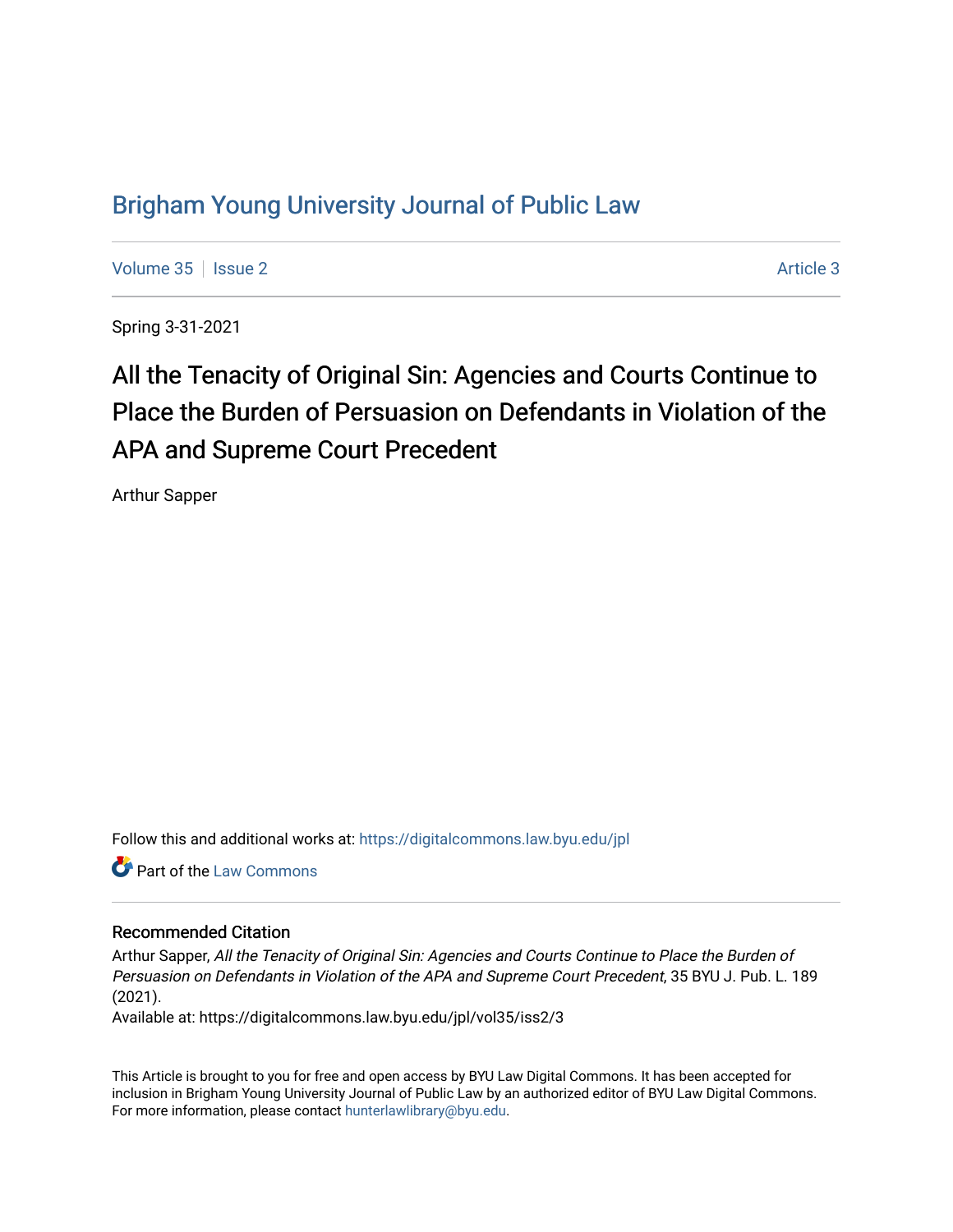## All the Tenacity of Original Sin: Agencies and Courts Continue to Place the Burden of Persuasion on Defendants in Violation of the APA and Supreme Court Precedent

#### *Arthur G. Sapper\**

The Administrative Procedure Act states: "Except as otherwise provided by statute, the proponent of  $a[n]$ ... order has the burden of proof." The Supreme Court in *Director, Office of Workers' Compensation Programs v. Greenwich Collieries* thus held that "[e]xcept as otherwise provided by statute,"<sup>2</sup> agencies "cannot allocate the burden of persuasion in a manner that conflicts with the APA."<sup>3</sup>

Despite the clarity of the APA provision and the Court's holding, courts and adjudicative agencies continue to impose a burden of persuasion on defendants on the basis of something other than a statute—an agency's regulations. This article asserts that doing so violates the APA on its face and as construed in *Greenwich Collieries*. It discusses the circumstances in which the APA does and does not permit adjudicators to allocate a burden of persuasion to a defendant. It also discusses whether and how a regulation, as opposed to a statute, may impose on defendants a burden going forward.

#### I. APA § 556(D) AND THE *GREENWICH COLLIERIES* DECISION

The first sentence of APA  $\S$  556(d) states that "[e]xcept as otherwise provided by statute, the proponent of a rule or order has the burden of proof."<sup>4</sup> The legislative history of the provision is sparse but does state that

Senior Counsel, Ogletree, Deakins, Nash, Smoak & Stewart, P.C., Washington, D.C.; former deputy general counsel, Occupational Safety and Health Review Commission; former special counsel, Federal Mine Safety and Health Review Commission; former adjunct professor of occupational safety and health law, Georgetown University Law Center, Washington, D.C.

<sup>1.</sup> 5 U.S.C. § 556(d). Inasmuch as the APA has been enacted into positive law, and for clarity, this article will refer to the APA's burden of proof provision as "APA § 556(d)."

<sup>2.</sup> 512 U.S. 267, 269 (1994).

<sup>3.</sup> *Id.* at 281.

<sup>4.</sup> 5 U.S.C. § 556(d).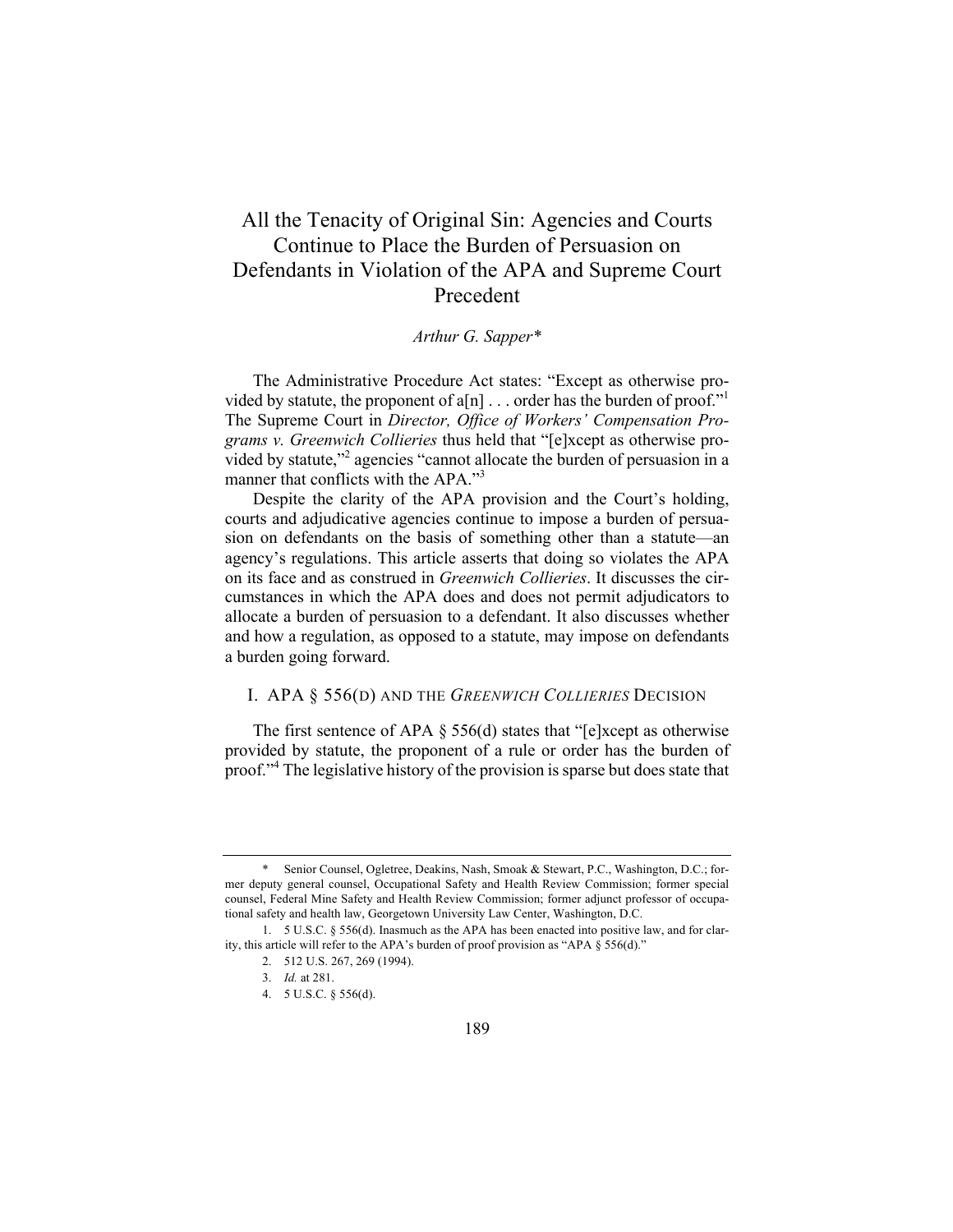the provision reflects the "customary"<sup>5</sup> or "standard"<sup>6</sup> rule, and that "no agency is entitled to presume that the conduct of any person . . . is unlawful or improper."

In *Greenwich Collieries,* the Court considered claims under the Black Lung Benefits Act (BLBA)<sup>8</sup> and the Longshore and Harbor Workers' Compensation Act (LHWCA).<sup>9</sup> The U.S. Department of Labor's Benefits Review Board (BRB) had in both cases relied on a rule announced in a formal 1978 BRB adjudication,<sup>10</sup> called the "true doubt rule," that required monetary awards to claimants if the evidence was in equipoise.<sup>11</sup> The Supreme Court held that the rule "conflicts with" the APA's burden-of-proof provision: "Under the Department's true doubt rule, when the evidence is evenly balanced the claimant wins. Under  $[APA \S 556(d)]$ , however, when the evidence is evenly balanced, the benefits claimant must lose."<sup>12</sup> The Court noted that the APA was intended "to introduce greater uniformity of procedure and standardization of administrative practice among the diverse agencies whose customs had departed widely from each other."<sup>13</sup> Yet, under the Labor Department's practice, "each agency would be free to decide who shall bear the burden of persuasion."<sup>14</sup> The Court concluded with the sentence central to this article: "Accordingly, the Department cannot allocate the burden of persuasion in a manner that conflicts with the  $APA.$ "<sup>15</sup>

Along the way, the Court rejected an argument that an unusual provision of the BLBA permitted the Labor Department to displace APA

<sup>5.</sup> S. REP. NO. 79-752, *reprinted in* STAFF OF S. COMM. ON THE JUDICIARY, 79TH CONG., ADMINISTRATIVE PROCEDURE ACT—LEGISLATIVE HISTORY 1944–46, S. DOC. NO. 248, at 185, 228 (1946) [hereinafter APA LEG. HIST.] ("Section 7(c): The first sentence states the customary rule that the proponent of a rule or order shall have the burden of proof. Statutory exceptions to the rule are preserved.").

<sup>6.</sup> SENATE JUDICIARY COMMITTEE PRINT, *reprinted in* APA LEG. HIST., *supra* note 5, at 11, 31.

<sup>7.</sup> S. REP. NO. 79-752, *reprinted in* APA LEG. HIST., *supra* note 5, at 185, 208; H.R. REP. NO. 79-1980 (1946), *reprinted in* APA LEG. HIST. *supra* note 5, at 233, 270.

<sup>8. 30</sup> U.S.C. §§ 901-931 (1988).

<sup>9.</sup> 33 U.S.C. §§ 901-950 (1984).

<sup>10.</sup> Provance v. United States Steel Corp*.*, 1 Black Lung Rep. 1-483 (1978).

<sup>11.</sup> Grizzle v. Pickands Mather & Co*.*, 994 F.2d 1093, 1096 (4th Cir. 1993). The court summarized the rule as follows: "When there is conflicting, but equally probative, evidence for and against the existence of a particular fact in the benefits inquiry, or, ultimately, when the evidence for and against entitlement to black lung benefits is equiponderate, the true doubt rule requires that the benefit of the doubt be given to the claimant." *Id.*

<sup>12.</sup> Dir. v. Greenwich Collieries, 512 U.S. 267, 281 (1994).

<sup>13.</sup> *Id.* at 280–81 (quoting Wong Yang Sung v. McGrath, 339 U.S. 33, 41 (1950)).

<sup>14.</sup> *Id.* at 281.

<sup>15.</sup> *Id.*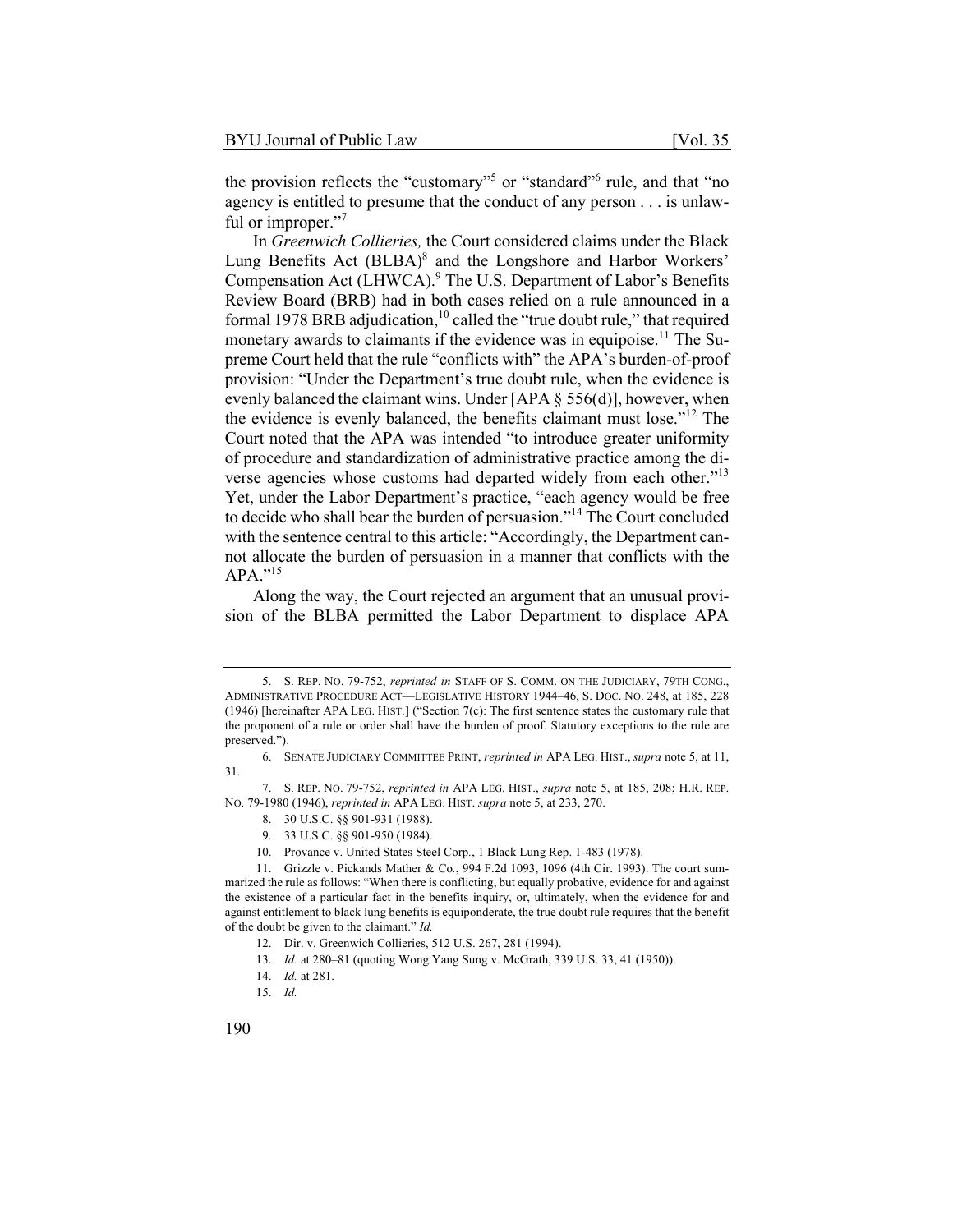$\S$  556(d) by regulation.<sup>16</sup> The BLBA incorporates the APA (by incorporating parts of the LHWCA) "except as otherwise provided . . . by regulations of the Secretary"<sup>17</sup> and the Labor Department argued that it had adopted an APA-displacing regulation.<sup>18</sup> The Court disagreed, stating:

[W]e do not think this regulation can fairly be read as authorizing the true doubt rule and rejecting the APA's burden of proof provision. Not only does the regulation fail to mention the true doubt rule or  $\S(7c)$ [APA  $\S$  556(d)], it does not even mention the concept of burden shifting or burdens of proof. Accordingly—and assuming, *arguendo*, that the Department has the authority to displace  $\S 7(c)$  [APA  $\S 556(d)$ ] through regulation—this ambiguous regulation does not overcome the presumption that these adjudications under the BLBA are subject to  $\S$  7(c)'s burden of proof provision.<sup>19</sup>

Although it is striking that the Court hesitated to accept the idea that the APA could be displaced by a regulation authorized by a statute specifically allowing deviation from the APA, this article does not concern statutes that purport to authorize an agency to depart from APA  $\S 556(d)$  by regulation. It concerns regulations that depart from APA § 556(d) without such authority.

*Greenwich Collieries* also held that the term "burden of proof" in the APA refers to the burden of persuasion, not the burden of production or going forward (which the Court described as "the obligation to come forward with evidence to support a claim"). $20$  The Court disavowed dictum to the contrary from a footnote in a previous case.<sup>21</sup>

#### II. POST-*GREENWICH COLLIERIES* DECISIONS

Since *Greenwich Collieries*, the Court has revisited APA § 556(d) a few times but without fundamental change in its approach. None of the cases concerned whether an agency may, by regulation, impose a burden of persuasion on a regulated person.

<sup>16.</sup> *Id.* at 271.

<sup>17.</sup> 30 U.S.C. § 932(a) (1988).

<sup>18.</sup> 20 C.F.R. § 718.3(c) (1993). The regulation stated in part: "In enacting [the BLBA], Congress intended that claimants be given the benefit of all reasonable doubt as to the existence of total or partial disability or death due to pneumoconiosis." *Id.*

<sup>19.</sup> *Greenwich Collieries*, 512 U.S. at 271.

<sup>20.</sup> *Id*. at 268.

<sup>21.</sup> *Id.* at 276–78 (disapproving of NLRB v. Transp. Mgmt. Corp., 462 U.S. 393, 404 n.7 (1983)). The disapproved statement was, "Section 7(c) of the [APA] provides that the proponent of an order has the burden of proof . . . . Section 7(c), however, determines only the burden of going forward, not the burden of persuasion." *Transp. Mgmt. Corp.*, 462 U.S. at 404 n.7.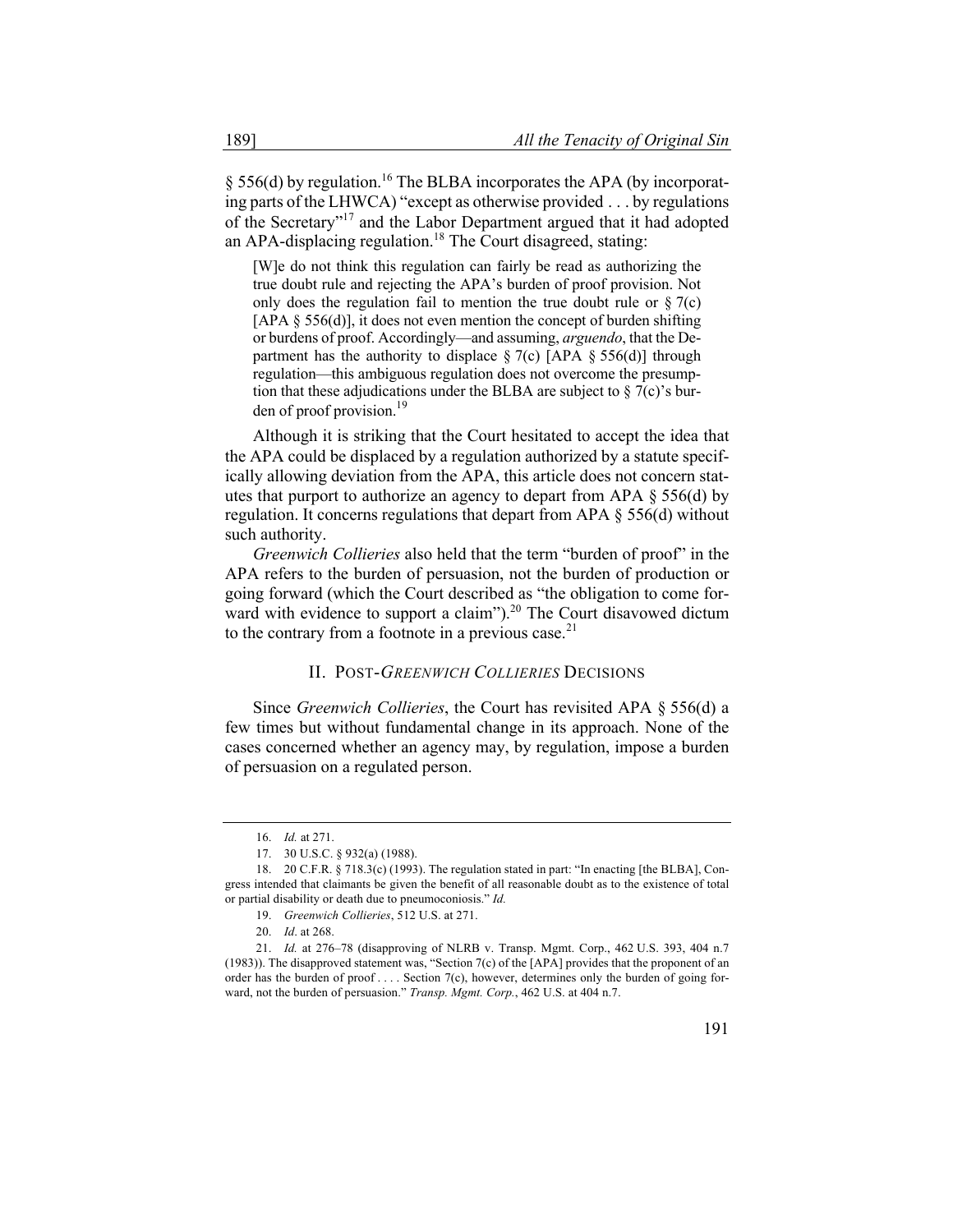In *Schaffer ex rel. Schaffer v. Weast*, the Court held that APA § 556(d) reflected the "general rule" that "plaintiffs bear the burden of persuasion regarding the essential aspects of their claims."<sup>22</sup> The Court then observed: "The ordinary default rule, of course, admits of exceptions. For example, the burden of persuasion as to certain elements of a plaintiff's claim may be shifted to defendants, when such elements can fairly be characterized as affirmative defenses or exemptions."23 Although it also noted that "[u]nder some circumstances this Court has even placed the burden of persuasion over an entire claim on the defendant,"<sup>24</sup> "[a]bsent some reason to believe that Congress intended otherwise, . . . the burden of persuasion lies where it usually falls, upon the party seeking relief."<sup>25</sup> The Court then considered (and rejected) several reasons based on the wording of the Individuals with Disabilities Education  $Act^{26}$  why the normal rule should not ap $p\vert v^{27}$ 

In *NLRB v. Kentucky River Community Care, Inc.*, an employer challenged a bargaining unit and a consequent failure-to-bargain unfair-laborpractice (ULP) charge.<sup>28</sup> The Court held that the NLRB was reasonable in imposing the burden of persuasion on the employer concerning whether certain workers fell within the express exception for "supervisor[s]" in the definition of "employee" in the National Labor Relations Act (NLRA).<sup>29</sup> The Court principally held that "[t]he Board's rule is supported by 'the general rule of statutory construction that the burden of proving justification or exemption under a special exception to the prohibitions of a statute generally rests on one who claims its benefits."<sup>30</sup>

The employer in *Kentucky River* claimed, however, with special respect to the ULP charge, that it did not bear the burden of persuasion on whether the members of the bargaining unit were excluded from the general category of "employee" by the statutory exception for supervisors. The Court disagreed, holding that "[s]upervisory status . . . is not an element of the Board's [ULP] claim . . . . .<sup>331</sup> It observed that, according to an

<sup>22.</sup> Schaffer v. Weast, 546 U.S. 49, 57 (2005).

<sup>23.</sup> *Id.* (citation omitted).

<sup>24.</sup> *Id.* (citing Alaska Dep't. of Envtl. Conservation v. EPA, 540 U.S. 461, 494 (2004)).

<sup>25.</sup> *Id.* at 57–58.

<sup>26.</sup> Individuals with Disabilities Education Act (IDEA) of 1975, 20 U.S.C. §§ 1400-1482 (2010) [hereinafter IDEA].

<sup>27.</sup> Schaffer, 546 U.S. at 58–61.

<sup>28.</sup> 532 U.S. 706, 712 (2001).

<sup>29.</sup> *Id.*; National Labor Relations Act, 29 U.S.C. §§ 151–169; 29 U.S.C. § 152(3) (defining "employee" to "include any employee . . . but shall not include . . . any individual employed as a su $pervisor \ldots$ 

<sup>30.</sup> *Kentucky River*, 532 U.S. at 711 (quoting FTC v. Morton Salt Co., 334 U.S. 37, 44 (1948)). 31. *Id.* at 712.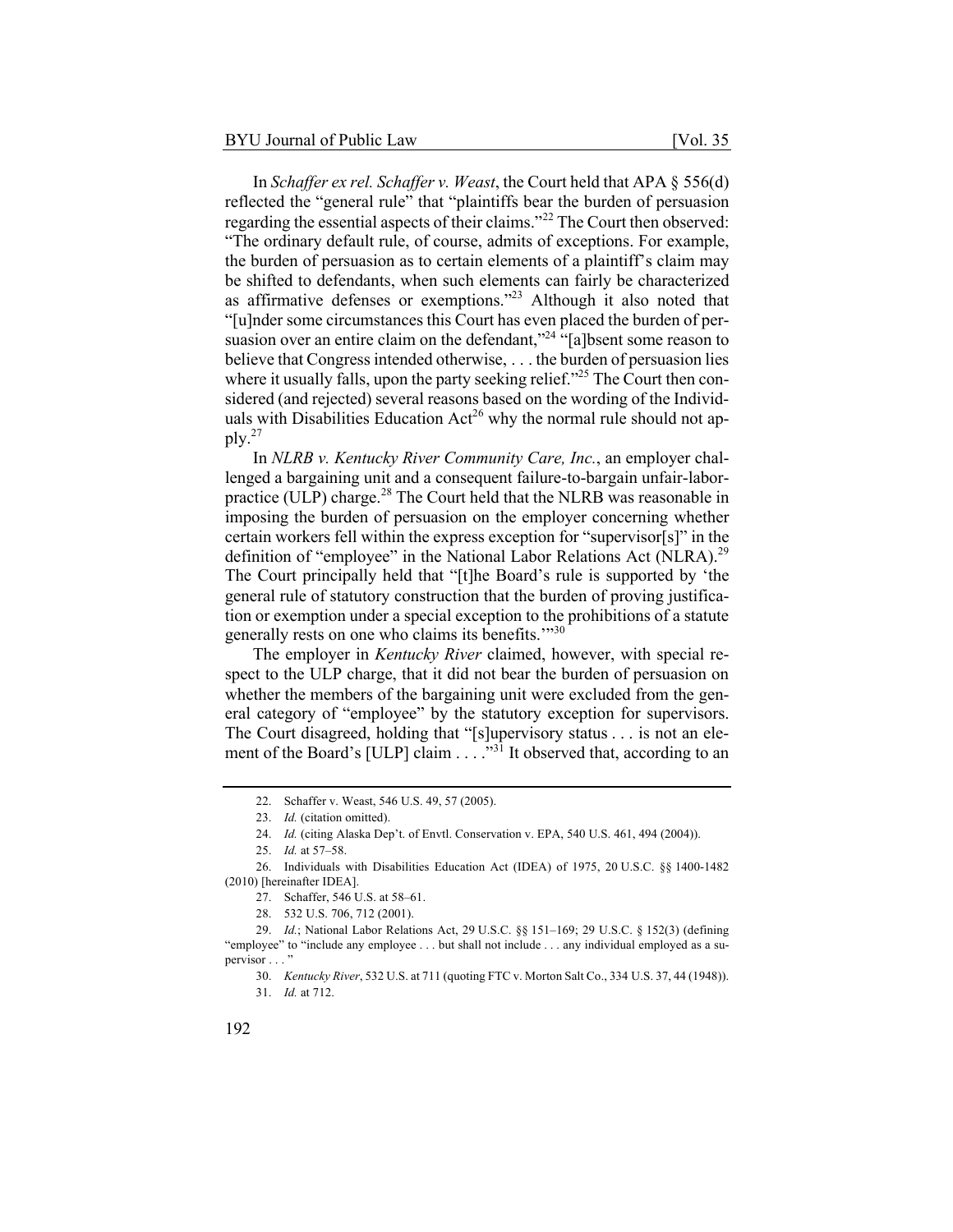NLRA provision, $3<sup>2</sup>$  the record must show only that the employer refused to bargain with the representative of a unit of "employees."<sup>33</sup> The Court concluded that if the employer wishes to show that the unit included workers excepted by statute, it bore the burden of persuasion pertaining to that exception.<sup>34</sup> In sum, *Kentucky River* looked to the wording of the agency's organic statute to determine whether the statute provided a departure from the general rule stated in APA  $\S$  556(d).

In *Metropolitan Stevedore Co. v. Rambo*, the Supreme Court first held that, under the LHWCA, a worker whose work-related injury has not yet diminished his present wage-earning capacity is entitled to nominal compensation if there is a significant potential that the injury will cause diminished capacity under future conditions.<sup>35</sup> If the employer should seek an order modifying a previous award, the employer is the proponent of that modifying order and thus must, under APA § 556(d), shoulder the burden of persuasion on whether changed conditions justified a modification.<sup>36</sup>

After stating how in certain cases the employer could satisfy that burden, the Court held that LHWCA  $\S$  8(h) gives rise to a presumption that the employee's earning capacity equals his current, higher wage.<sup>37</sup> The Court then stated that "in the face of this presumption, the burden shifts back" to the injured employee to establish yet a different proposition (that the likelihood of a future decline in capacity is sufficient for an award of nominal compensation).<sup>38</sup> The term "shifts back" suggests that the "burden" of which the Court spoke was a burden of production, with the burden of persuasion presumably on the employer, the party seeking an order of modification.

In sum, post-*Greenwich Collieries* cases have not altered its fundamental teachings.

<sup>32.</sup> 29 U.S.C. § 158(a)(5). The statute states in context: "It shall be an unfair labor practice for an employer . . . (5) to refuse to bargain collectively with the representatives of his *employees* . . . ." *Id.* (emphasis added.)

<sup>33.</sup> *Kentucky River*, 532 U.S. at 712.

<sup>34.</sup> *Id.*

<sup>35.</sup> 521 U.S. 121 (1997).

<sup>36.</sup> *Id.*

<sup>37.</sup> *Id.*

<sup>38.</sup> *Id.* at 139.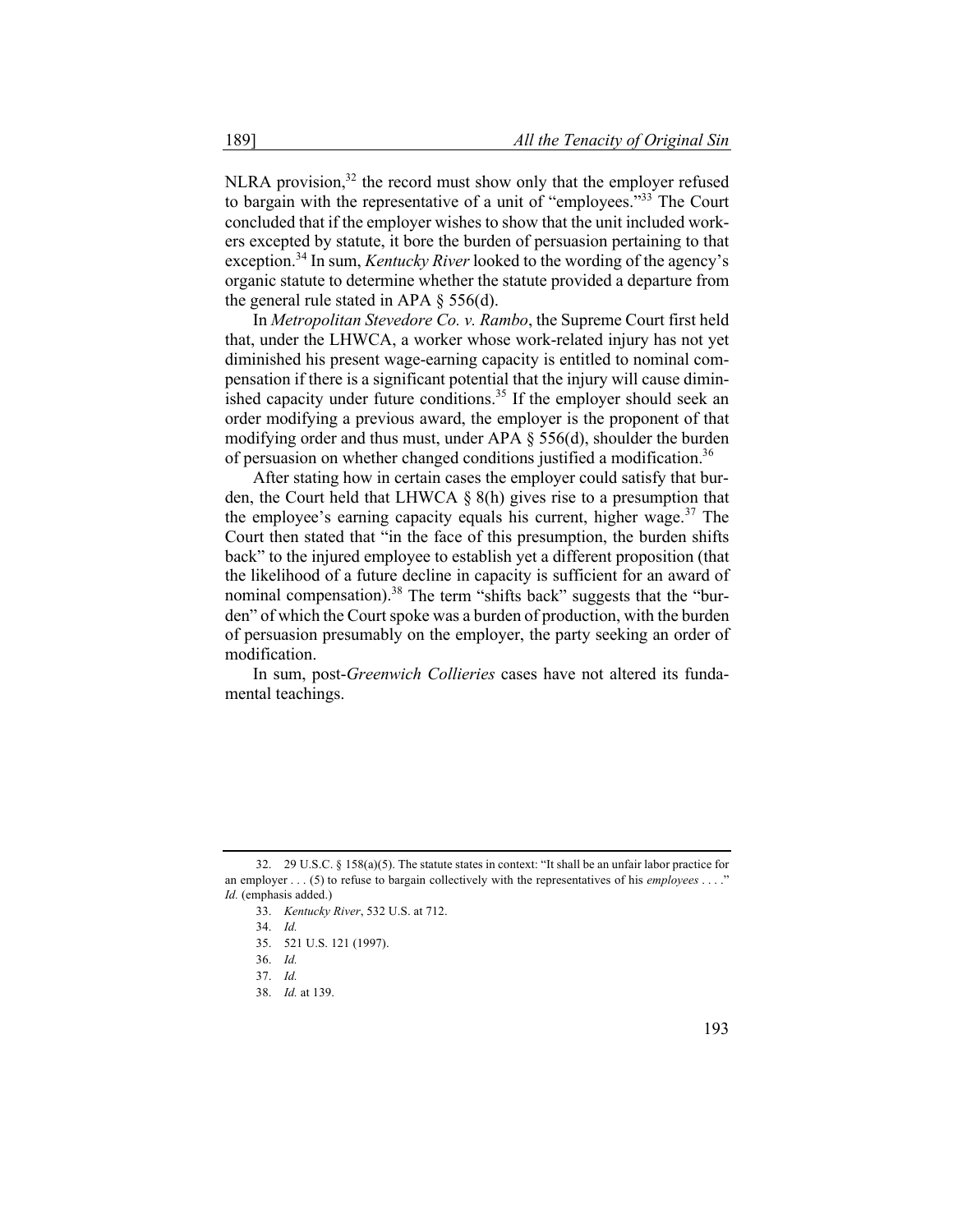#### III. DESPITE *GREENWICH COLLIERIES*, COURTS AND AGENCIES RELY ON REGULATIONS TO IMPOSE BURDENS OF PERSUASION ON PARTIES OPPOSING ORDERS

Despite *Greenwich Collieries* and APA § 556(d), courts and adjudicative agencies have, in reliance on agency regulations, imposed burdens of persuasion on private parties opposing orders. They have done so in two broad classes of cases. First, they have done so when regulations explicitly impose the burden of persuasion on parties opposing an order. Such a regulation might state that a defendant is relieved of a duty that the regulation would otherwise impose when the defendant "can demonstrate" a certain fact or can establish an "affirmative defense."<sup>39</sup> Second, they have done so by construction of a regulation, such as when an agency regulation uses a key word, such as "except," "unless," "but" or "however," to introduce a duty-relieving condition.<sup>40</sup> It is argued in Part IV.A. below that such impositions are unlawful in both settings and that, to be lawful, any such imposition must be explicitly or implicitly authorized by statute, not regulation.<sup>41</sup>

## *A. EPA Regulations as Examples of Agency Regulations Imposing a Burden of Persuasion on a Defendant, and Decisions so Holding*

The Environmental Appeals Board (EAB) of the Environmental Protection Agency (EPA), which adjudicates environmental cases prosecuted by the EPA, has inferred from the wording of regulations that a defendant has a burden of persuasion.<sup>42</sup> The EPA has also adopted regulations expressly purporting to impose burdens of persuasion on defendants. Neither the EPA nor its EAB appears to have considered whether doing so comports with APA  $\S$  556(d).

<sup>39.</sup> *See infra* Parts III.A.2 and III.C.2.

<sup>40.</sup> *See infra* Parts III.A.1 and III.C.1.

<sup>41.</sup> *See infra* Part IV.A.

<sup>42.</sup> *See* 40 CFR § 22.1(a).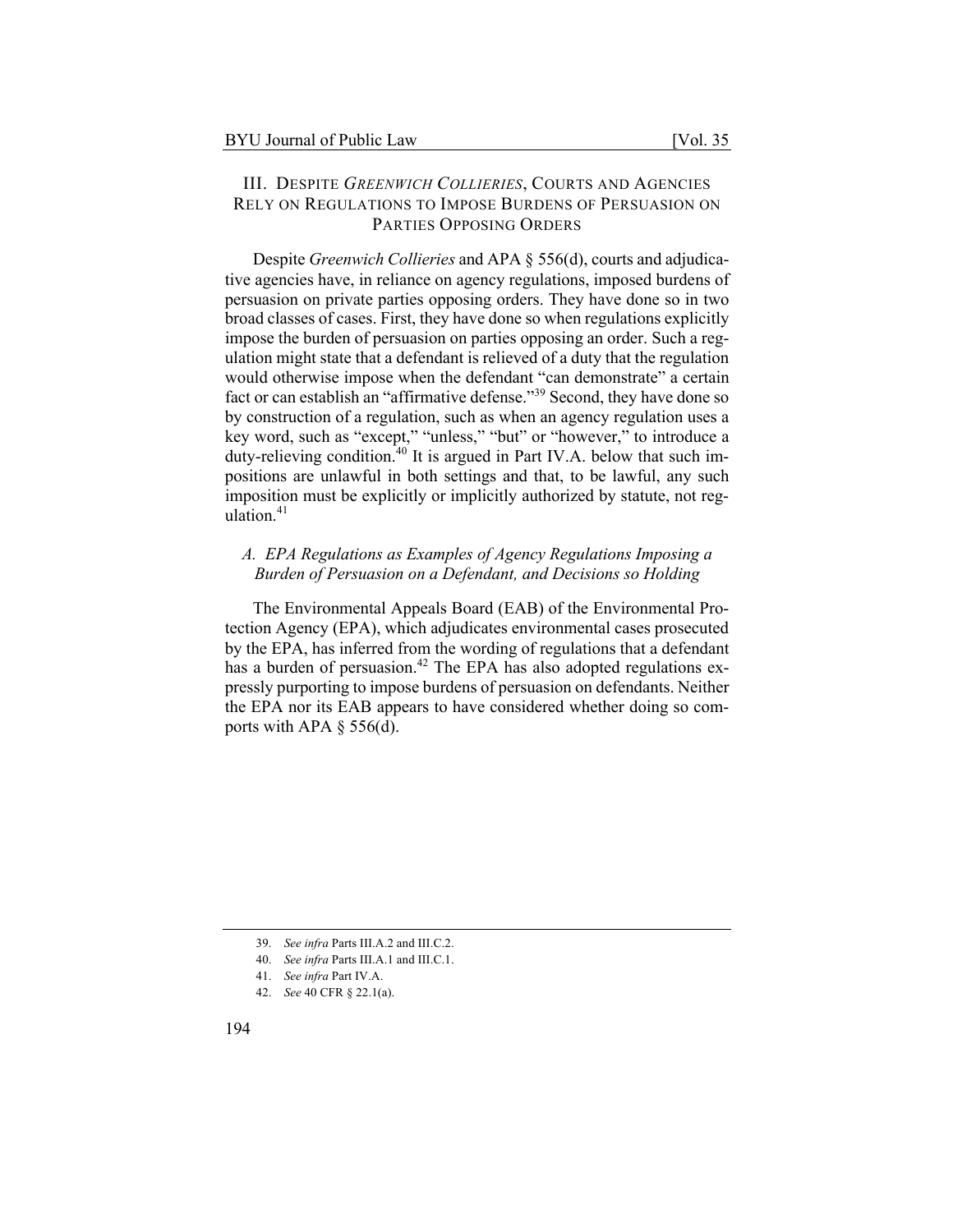#### *1. Decisions construing EPA regulations to impliedly impose a burden of persuasion on defendants*

An underground storage tank regulation<sup>43</sup> adopted under the Resource Conservation and Recovery Act  $(RCRA)^{44}$  requires that when a tank is temporarily closed, certain precautions such as release detectors and anticorrosion measures must continue. "However," the regulation continues, those measures "are not required as long as the [tank] system is empty."<sup>45</sup> In *In re Norman C. Mayes*, the EAB, in apparent reliance on the word "however," held that the sentence it introduced provided an "exemption" and that the operator had to prove the tank was empty as an "affirmative defense" on which it bore the "burden of persuasion."<sup>46</sup> The EAB stated that "[a]n argument that release detection is not required because a tank is empty is avoiding in nature and as such is an affirmative defense."<sup>47</sup> Inasmuch as the operator presented "no evidence" that the tank was empty, the EAB held that it was "irrelevant" that the prosecuting agency "presented no evidence to demonstrate that [the tank]  $\dots$  was  $\dots$  not empty.<sup>748</sup>

In *In re Rogers Corp.*, <sup>49</sup> a PCB dumping case, a regulated party was alleged to have violated regulations that, according to a regulation's prefatory note,<sup>50</sup> imposed different burdens depending on when certain chemical disposals occurred. The EAB held that "the timing of an improper disposal of PCBs is *not* part of a complainant's *prima facie* case. Rather, timing is a component of the historic disposal site exemption, which must be raised as an affirmative defense."<sup>51</sup> The EAB seemed to partly ground its holding on the prefatory note's use of the word "however," partly on an analogous EPA regulation allocating "the burden of proving the date"

<sup>43.</sup> 40 C.F.R. § 280.70(a).

<sup>44.</sup> Although the statute is technically called the Solid Waste Disposal Act (SWDA) of 1965, it is commonly known as the Resource Conservation and Recovery Act (RCRA), 42 U.S.C. §§ 6912, 6991, 6991(a)–(f), 6991(i), 6991(k).

<sup>45.</sup> 40 C.F.R. § 280.70(a) ("Temporary closure. (a)When an UST [underground storage tank] system is temporarily closed, owners and operators must continue operation and maintenance of corrosion protection . . . and any release detection . . . . However, release detection and release detection operation and maintenance testing and inspections . . . are not required as long as the UST system is empty. The UST system is empty when all materials have been removed using commonly employed practices . . . .").

<sup>46.</sup> 12 E.A.D. 54, 89, n.28 (EAB 2005), *aff'd,* Mayes v. E.P.A., No. 3:05-CV-478, 2006 WL 2709237 (E.D. Tenn. Jan. 4, 2008).

<sup>47.</sup> *Id.* at 92.

<sup>48.</sup> *Id.*

<sup>49.</sup> 9 E.A.D. 534 (EAB 2000).

<sup>50.</sup> Prefatory note to former 40 C.F.R. § 761.60. The prefatory note was deleted in 1998. 63 Fed. Reg. 35384 (1998).

<sup>51.</sup> *Rogers Corp.*, 9 E.A.D. at 556 (emphasis in original).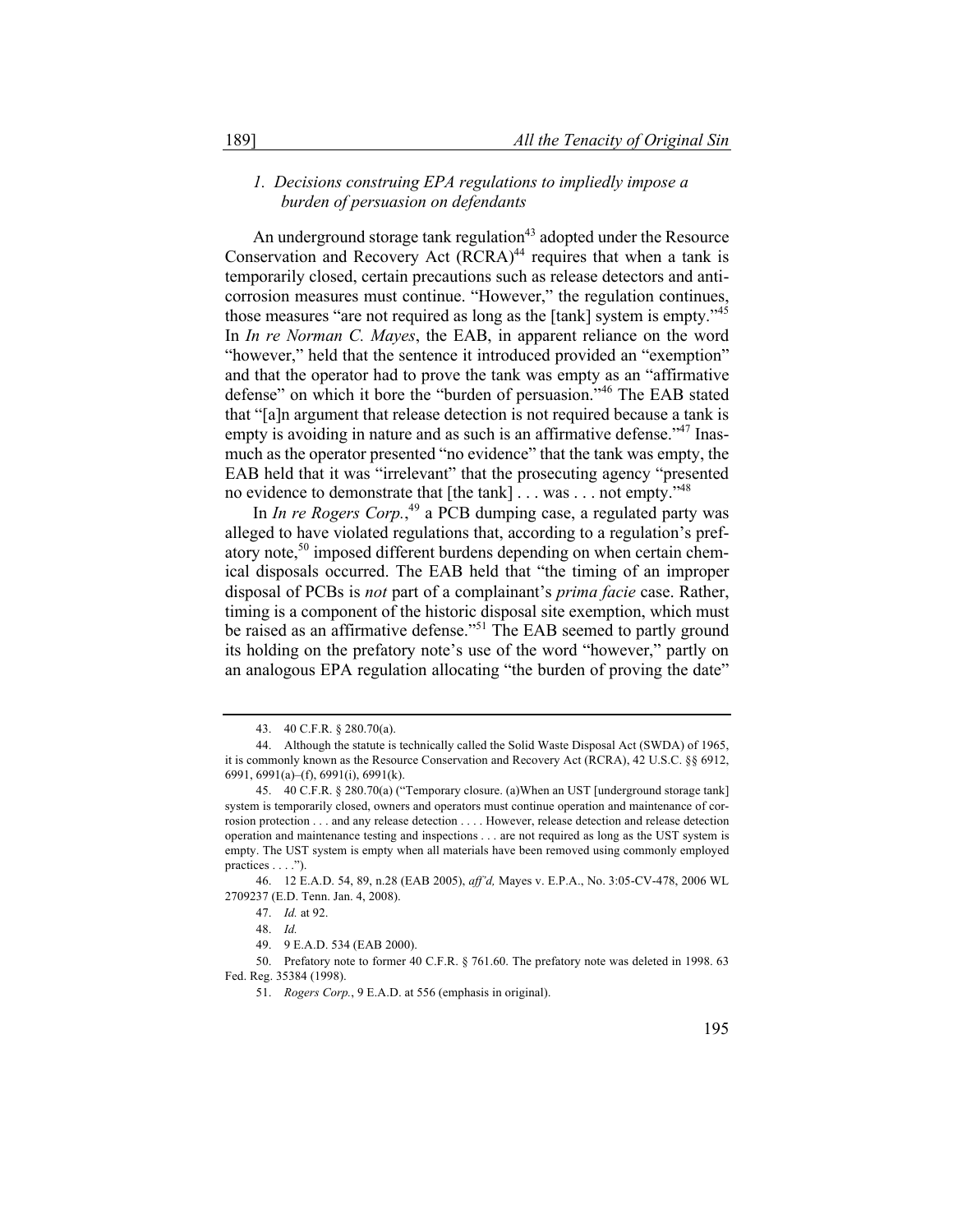of deposition of PCB-containing waste,<sup>52</sup> and partly in reliance on an earlier decision by a judicial officer, which relied on the practical observation that "the evidence concerning any placement of PCBs during that period lies particularly within [the operator's] knowledge."<sup>53</sup> A serious question might be raised whether, in light of APA § 556(d), this practical consideration permits an agency to place on a regulated party a burden of persuasion, as opposed to a burden of going forward.<sup>54</sup>

## *2. EPA regulations expressly imposing a burden of persuasion on defendants, and decisions so holding*

To regulate air pollution, the EPA adopted under the Clean Air Act  $(CAA)^{55}$  a scheme of "presumptive liability" and affirmative defenses with respect to the handling of gasoline with excessively volatile compounds.<sup>56</sup> A regulation states when various participants in the distribution chain are "deemed" in violation and what facts they may "demonstrate" to establish "defenses."<sup>57</sup> The EAB characterized the regulation as "provid[ing] EPA

<sup>52.</sup> 40 C.F.R. § 761.50(b)(3)(iii); *see also infra* text accompanying note 64.

<sup>53</sup>*. Rogers Corp.*, 9 E.A.D. at 556 (citing Standard Scrap Metal Co*.*, 3 E.A.D. 267, 272–74 (CJO 1990), which states in part: "Neither the regulation nor the prefatory note expressly allocates the burden of proof on the applicability of the exemption. Generally, a statutory exception (or exemption) must be raised as an affirmative defense, with the burden of persuasion and the initial burden of production upon the party that seeks to invoke the exception. [Footnote omitted.] Placing the burdens of proof upon the respondent in this case is particularly appropriate, because Standard Scrap operated the facility before February 17, 1978, and the evidence concerning any placement of PCBs during that period lies particularly within its knowledge.") The EAB also relied in *Standard Scrap*, 3 E.A.D. at 273 & n.12, on a view of APA § 556(d) consistent with the dictum in *Transportation Management* that it allocates only the burden of going forward. That view was later disapproved in *Greenwich Collieries*. *See* Dir. v. Greenwich Collieries, 512 U.S. 267, 268 (1994); *supra* text accompanying note 21.

<sup>54.</sup> *See infra* Part III.C.

<sup>55.</sup> Clean Air Act of 1990, 42 U.S.C. §§ 7401–7671q [hereinafter CAA].

<sup>56.</sup> 54 Fed. Reg. 11868, 11872 (discussion), 11885 (1989) (adopting *inter alia* 40 C.F.R. § 80.28 under CAA § 211(h), 42 U.S.C. § 7545(h), a provision that is silent about burdens of persuasion and affirmative defenses, and that does not mention APA § 556(d)).

<sup>57.</sup> Liability for Violations of Gasoline Volatility Controls and Prohibitions, 40 C.F.R. § 80.28. For example, paragraph (a), which deals with violations at refineries or importer facilities, states that "[w]here a violation of . . . § 80.27 is detected at a refinery that is not an ethanol blending plant or at an importer's facility, the refiner or importer shall be deemed in violation." *Id.* Paragraph (g) then sets out a series of affirmative defenses for various participants in the distribution chain; paragraphs (g)(2) and (g)(4) provide defenses for refiners. *Id.*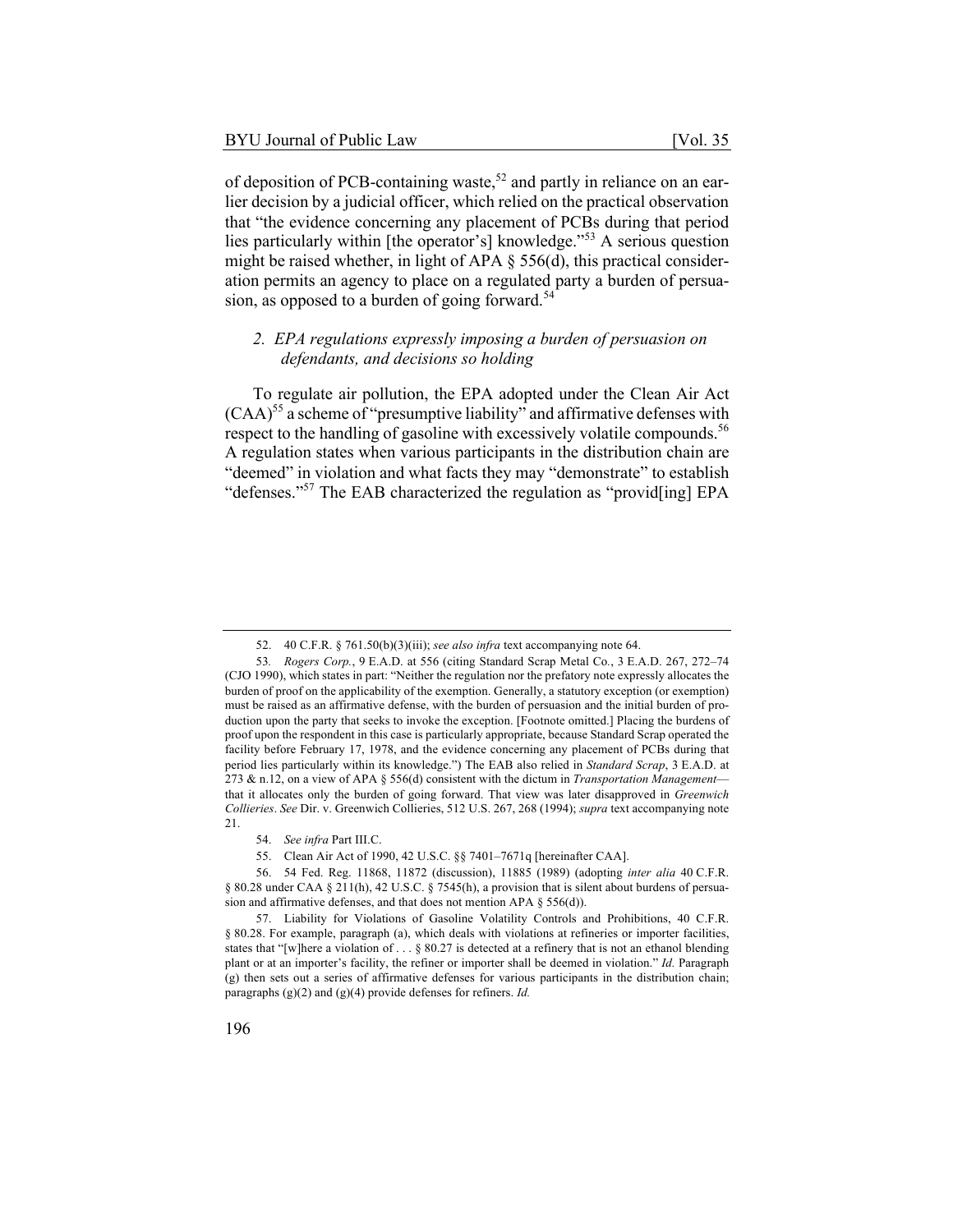with a relaxed burden of proof": the EPA need only establish that noncomplying gasoline was found "in a carrier's tank."58 The regulation was several times reviewed and nearly entirely upheld against validity challenges by the D.C. Circuit, but without mention of APA  $\S 556(d)$ .<sup>59</sup>

A RCRA storage tank regulation permits storage of restricted wastes for more than one year, but then states: "however, the owner/operator *bears the burden of proving* that such storage was solely for [a certain permitted] . . . purpose . . . ."<sup>60</sup> In *In re Rybond, Inc.*, <sup>61</sup> the EAB held that the regulation expressly "places the burden on [the operator] to demonstrate" the permitted purpose.<sup>62</sup> Earlier, it cited cases dealing with *statutory* exemptions to hold that "[i]t is [the operator's] burden to demonstrate that it is exempt from" a different regulatory requirement.  $63$ 

A PCB spill regulation places on the owner or operator of a site containing so-called "PCB remediation waste" (waste resulting from an unauthorized PCB spill) "the burden of proving the date that the waste was placed in a land disposal facility."64

Clean Air Act regulations on chemical plant safety in 40 C.F.R. Part 68 also purport to expressly impose burdens of persuasion on chemical plant operators.<sup>65</sup> For example, paragraph (b)(1) of  $\S$  68.115 states a general rule that if the amount of a regulated substance in a mixture exceeds one percent, then that amount must be considered when determining whether enough of the substance is present to make Part  $68$  applicable.<sup>66</sup> "[B]ut" the amount of the regulated substance in the mixture need not be considered if the "operator *can demonstrate* that" its partial pressure in the mixture "is less than 10 millimeters of mercury (mm Hg)."<sup>67</sup> Similarly

62. *Id.*

63. *Id.*

*Id.*

<sup>58.</sup> Com. Cartage Co*.*, 7 E.A.D. 784, 795 (EAB 1998) ("[A] carrier is presumptively liable when EPA finds noncomplying gasoline in the carrier's tank.") (quoting Nat'l Tank Truck Carriers, Inc. v. EPA, 907 F.2d 177, 179 (D.C. Cir. 1990)).

<sup>59.</sup> *Id.*; Amoco Oil Co. v. EPA*,* 543 F.2d 270 (D.C. Cir. 1976); Amoco Oil Co. v. EPA*,* 501 F.2d 722 (D.C. Cir. 1974).

<sup>60.</sup> 40 C.F.R. 268.50(c) (emphasis added).

<sup>61.</sup> Rybond, Inc., 6 E.A.D. 614, 614 (EAB 1996).

<sup>64.</sup> 40 C.F.R. § 761.50(b)(3)(iii). The regulation states in context:

<sup>40</sup> C.F.R. § 761.50 Applicability . . . . (b) *PCB waste* . . . . (3) *PCB remediation waste* . . . . (iii) The owner or operator of a site containing PCB remediation waste has the burden of proving the date that the waste was placed in a land disposal facility, spilled, or otherwise released into the environment, and the concentration of the original spill.

<sup>65.</sup> The regulations in Part 68 were adopted under CAA § 112(r), 42 U.S.C. § 7412(r).

<sup>66.</sup> 40 C.F.R. § 68.115(b)(1).

<sup>67.</sup> *Id.* (emphasis added).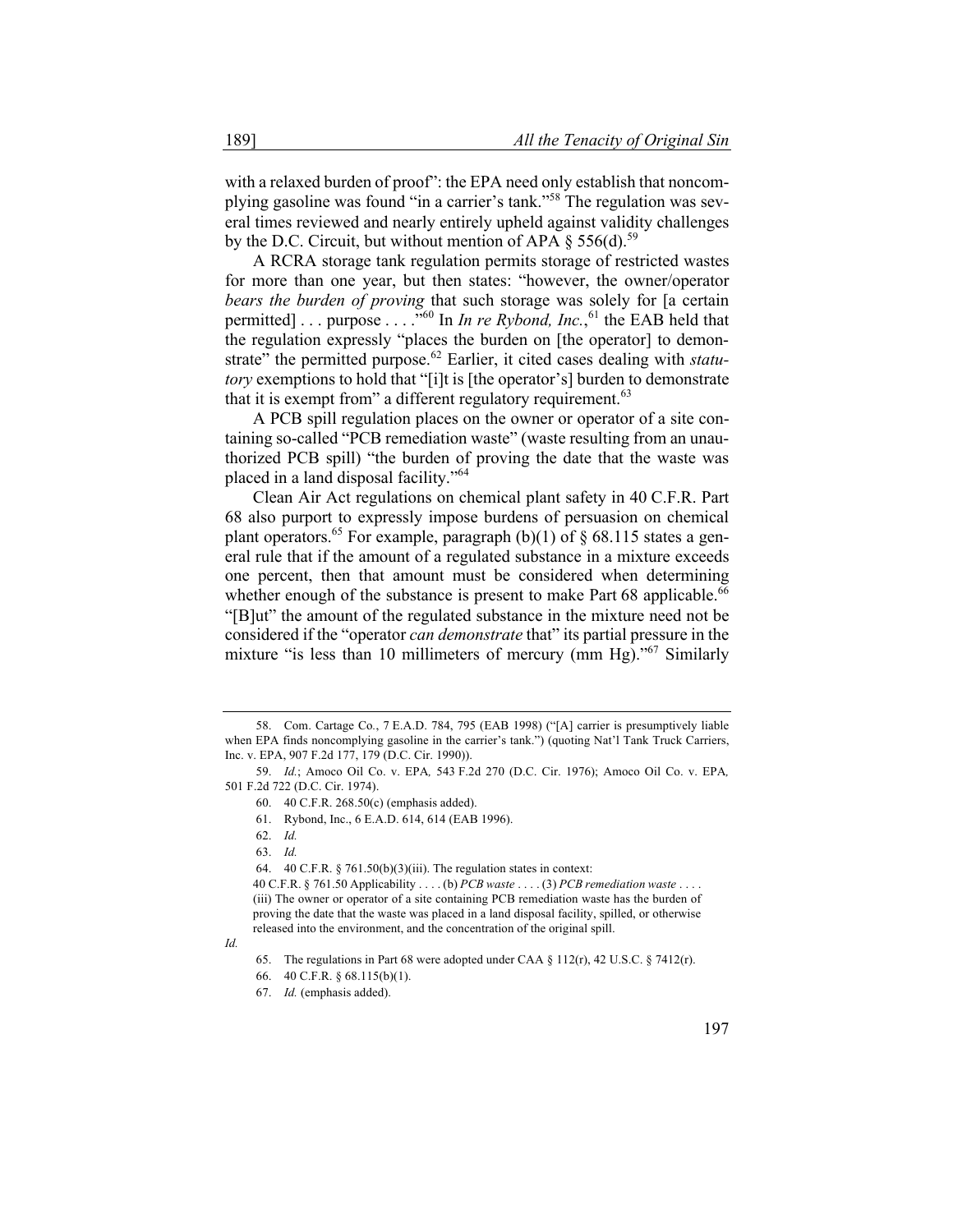worded rules include 42 C.F.R.  $\S$  68.115(b)(2)(i) (if one percent of mixture is flammable, mixture is covered "*unless the . . . operator can demonstrate* that mixture does not have" certain flammability rating); and 40 C.F.R. § 68.22(b) (analysis of worst-case chemical release must assume 1.5 m/sec wind speed unless operator "*can demonstrate* that local meteorological data . . . show a higher minimum wind speed").

## *B. Medicare/Medicaid Regulations as Examples of Agency Regulations Imposing a Burden of Persuasion on a Defendant, and Decisions So Holding*

The Department of Health and Human Services (HHS) has adopted regulations regulating operators of skilled nursing homes.<sup>68</sup> Violations of the regulations can result in contract termination—that is, disqualification of an operator from receiving reimbursement for nursing home care $69$  and civil monetary penalties.<sup>70</sup> Violations are prosecuted by the Centers for Medicare and Medicaid Services (CMS), formerly the Health Care Financing Administration (HCFA), under the procedures in 42 C.F.R. Part 498, especially § 498.5, entitled "Appeal rights."

None of the statutes governing such proceedings address who has the burden of persuasion when an operator disputes contract termination or a penalty, nor do any purport to allocate the burden of persuasion differently from APA § 556(d).<sup>71</sup> Several regulations nevertheless purport to expressly impose burdens of persuasion on nursing home operators.

For example, one regulation requires that the operator "ensure" that certain residents of skilled nursing homes "not display a pattern of decreased social interaction and/or increased withdrawn, angry, or depressive behaviors, *unless the resident's clinical condition demonstrates that development of such a pattern was unavoidable* . . . ."72

<sup>68.</sup> 42 C.F.R. § 483.

<sup>69.</sup> Social Security Act §§ 1819(h)(2)(A)(i), 1919(h)(3)(B)(i), 42 U.S.C. §§ 1395i– 3(h)(2)(A)(i), 1396r(h)(3)(B)(i).

<sup>70.</sup> Social Security Act §§ 1819(h)(2)(B)(ii)(I), 1919(h)(3)(C)(ii)(I), 42 U.S.C. §§ 1395i– 3(h)(2)(B)(ii)(I), 1396r(h)(3)(C)(ii)(I). The procedures for imposing penalties are in Social Security Act § 1128A, 42 U.S.C. § 1320a-7a.

<sup>71.</sup> *See* Social Security Act §§ 1156, 1866(b)(2), (h)(1), (j)(8), 42 U.S.C. §§ 1320c–5, 1395cc(b)(2), (h)(1), (j)(8). Additionally, Social Security § 205(b), 42 U.S.C. § 405(b), referenced in Social Security Act §§ 1156(b)(4), 1866(h), has no provision stating on whom the burden of persuasion lies.

<sup>72.</sup> 42 C.F.R. § 483.40(b)(2) (emphasis added). The regulation states in context:

<sup>42</sup> C.F.R. § 483.40 Behavioral health services. . . . (b) Based on the comprehensive assessment of a resident, the facility must ensure that . . . . (2) A resident whose assessment did not reveal or who does not have a diagnosis of a mental or psychosocial adjustment diffi-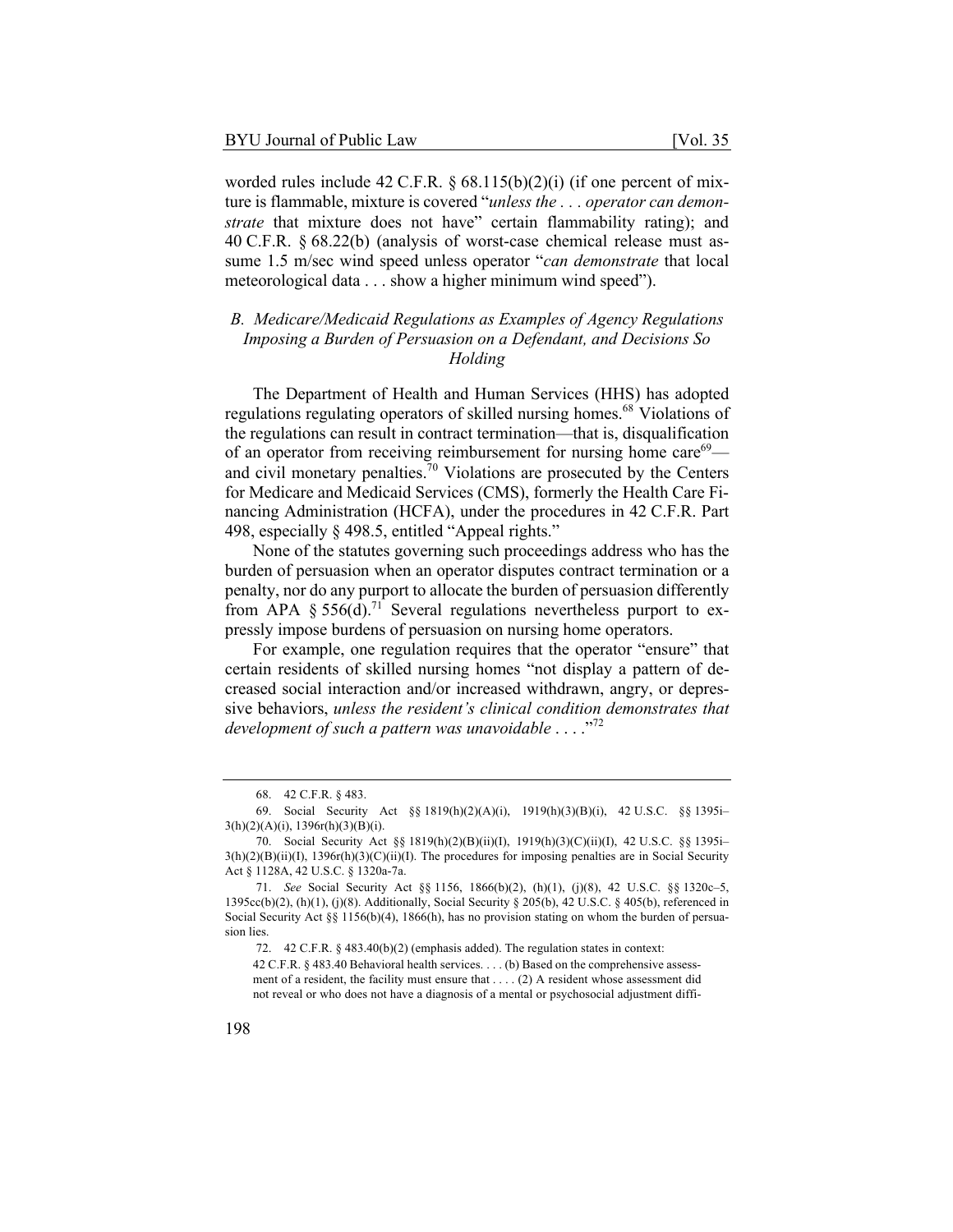A regulation on bed sores not only requires that the operator "ensure" that "[a] resident receives care . . . to prevent pressure ulcers [bed sores]" but that the resident "does not develop pressure ulcers *unless the individual's clinical condition demonstrates that they were unavoidable* . . . ."73 HHS's Departmental Appeals Board (Board or DAB), which adjudicates prosecutions for alleged violations of nursing home regulations, has held that the bed-sore regulation imposes an "affirmative defense" on which the operator must "bear[] the burden of persuasion" on whether bed sores were "unavoidable."<sup>74</sup> Several nursing home operators have been assessed monetary penalties because they failed to show the unavoidability of a particular bed sore.<sup>75</sup>

culty or a documented history of trauma and/or post-traumatic stress disorder does not display a pattern of decreased social interaction and/or increased withdrawn, angry, or depressive behaviors, *unless the resident's clinical condition demonstrates that development of such a pattern was unavoidable* . . . . (emphasis added).

<sup>73.</sup> 42 C.F.R. § 483.25(b)(1)(i) (emphasis added). The regulation states in context: 42 C.F.R. § 483.25 Quality of care. . . . (b) *Skin integrity* . . . . (1) *Pressure ulcers*. Based on the comprehensive assessment of a resident, the facility must ensure that . . . . (i) A resident receives care, consistent with professional standards of practice, to prevent pressure ulcers and does not develop pressure ulcers *unless the individual's clinical condition demonstrates that they were unavoidable*. . . . (emphasis added).

<sup>74</sup>*.* Rae-Ann Geneva Nursing Home, DAB Dec. No. 2461, at 6 (2012), www.hhs.gov/sites/ default/files/static/dab/decisions/board-decisions/2012/dab2461.pdf. The Board stated there that "'[u]navoidability' is an affirmative defense," *id.* at 14; that once the presence of a bed sore is shown, "the burden then shifts to the facility to establish that the pressure sore was clinically unavoidable," *id.* at 6; and that the operator "bears the burden of persuasion to show by a preponderance of the evidence that it was in substantial compliance with participation requirement or any affirmative defense." *Id.* at 14. The Board there affirmed the judge's finding that the operator "did not carry its burden to rebut the finding of noncompliance by establishing that the pressure sores were unavoidable." *Id.* at 6. *See also* Koester Pavilion, DAB Dec. No. 1750, at 16 (2000), www.hhs.gov/sites/ default/files/static/dab/decisions/board-decisions/2000/dab1750.html ("Koester . . . had to show that the development of these sores was clinically unavoidable in order to sustain its burden of proof . . . ."); Clermont Nursing & Convalescence Ctr., DAB Dec. No. 1923, at 9 (2004), www.hhs .gov/sites/default/files/static/dab/decisions/board-decisions/2004/dab1923.htm (The facility "bear[s] the burden of showing that the development or deterioration of pressure sores was 'clinically unavoidable.'"), *aff'd without consideration of point*, 142 F. App'x 900 (6th Cir. 2005).

<sup>75</sup>*. E.g.,* The Harborage, DAB Dec. No. 2905, at 8 (2018), www.hhs.gov/sites/default/files/board-dab-2905.pdf ("[T]he record does not contain" sufficient evidence of unavoidability.); Barbourville Nursing Home, Dec. No. CR1135 (2004), www.hhs.gov/sites /default/files/static/dab/decisions/alj-decisions/2004/CR1135.htm (holding evidence adduced by operator "insufficient"; civil monetary penalty imposed), *aff'd without consideration of the point*, DAB Dec. No. 1962 (2005), www.hhs.gov/sites/default/files/static/dab/decisions/board-decisions/2005/ dab1962.htm (noting that "the ALJ concluded that BNH violated section 483.25(c) because *it did not show* that a pressure sore Resident 2 developed in the facility was clinically unavoidable") (emphasis added); South Valley Health Care Center, DAB Dec. No. 1691 (1999), www.hhs.gov/sites/default/ files/static/dab/decisions/board-decisions/1999/dab1691.htm.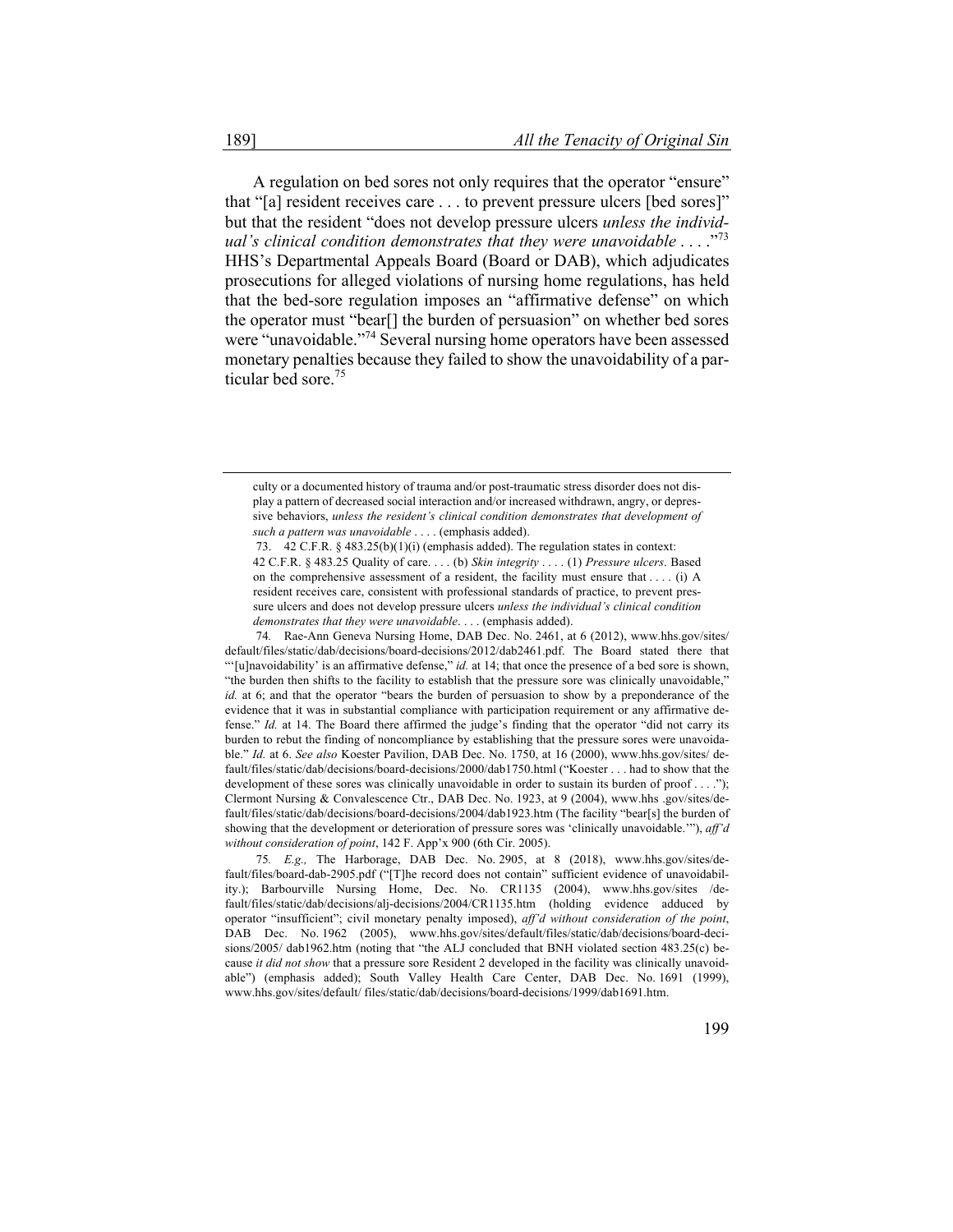The DAB has apparently never considered whether allocating a burden of persuasion to the nursing home operator based on the wording of a regulation comports with APA  $\S$  556(d).<sup>76</sup>

## *C. OSHA Standards as Examples of Agency Regulations Imposing a Burden of Persuasion on a Defendant, and Decisions so Holding*

The Occupational Safety and Health Administration (OSHA) of the U.S. Department of Labor has under the Occupational Safety and Health Act of 1970  $(OSH Act)^{77}$  adopted occupational safety and health standards.<sup>78</sup> An employer who violates a standard may receive a citation<sup>79</sup> and a notice of proposed penalties. $80$  If the citation is affirmed, the employer must abate the cited conditions.<sup>81</sup> If an employer contests the citation or proposed penalty, the independent Occupational Safety and Health Review Commission<sup>82</sup> is to "afford an opportunity for a hearing (in accordance with [APA § 554])" and "thereafter issue an order, based on findings of fact, affirming, modifying, or vacating the Secretary's citation or proposed penalty, or directing other appropriate relief.  $\dots$ <sup>83</sup>

Although the OSH Act is silent on burdens of proof in contests of citations and proposed penalties, the Supreme Court held in an OSH Act case<sup>84</sup> that "[a]t this hearing the burden is on the Secretary to establish the

<sup>76.</sup> The Board has more broadly held that the statute it administers allocates the burden of persuasion to nursing home operators. Inasmuch as the Board did not claim that the statute expressly allocates the burden of persuasion in this manner, its holding must be seen as one that the statute implicitly does so. The Board first so held as to operators opposing contract termination, Hillman Rehab. Ctr., DAB Dec. No. 1611 (1997), *aff'd*, 1999 WL 34813783, No. 98-3789 (GEB), slip op. at 25 (D.N.J. May 13, 1999)), and later as to operators opposing the imposition of civil monetary penalties, Batavia Nursing & Convalescent Ctr., DAB No. 1904 (2004), hhs.gov/sites/default/files/static/ dab/decisions/board-decisions/2004/dab1904.html, *aff'd without reaching the point*, No. 04-3325 (6th Cir., Apr. 15, 2005). The correctness of these holdings is outside the scope of this article.

<sup>77.</sup> OSH Act §§ 2–34, 29 U.S.C. §§ 651–678.

<sup>78.</sup> Occupational safety and health standards are, according to OSH Act § 6(a)–(b), 29 U.S.C. §§ 655(a)–(b), required to be adopted by "rule." Another OSH Act provision, OSH Act § 8(g)(2), 29 U.S.C. §  $657(g)(2)$ , speaks of the adoption of "regulations," which has led courts to, for some purposes, distinguish OSHA "regulations" from "standards." *E.g.,* Chamber of Commerce v. Dep't of Labor, 174 F.3d 206, 209 (D.C. Cir. 1999); Workplace Health & Safety Council v. Reich, 56 F.3d 1465, 1467 (D.C. Cir. 1995). Inasmuch as none of those purposes relates to this article, it uses "standards" and "regulations" interchangeably.

<sup>79.</sup> OSH Act § 9(a), 29 U.S.C. § 658(a).

<sup>80.</sup> OSH Act §§ 10(a)–(b), 17(a)–(c), (e), 29 U.S.C. §§ 659(a)–(b), 666(a)–(c), (e).

<sup>81.</sup> OSH Act §§ 10(b), 17(d), 29 U.S.C. §§ 659(b), 666(d).

<sup>82.</sup> The Commission is not a part of OSHA or the U.S. Department of Labor. It is an independent agency in the Executive Branch. *See* 29 U.S.C. § 661(a).

<sup>83.</sup> OSH Act § 10(c), 29 U.S.C. § 659(c).

<sup>84.</sup> Atlas Roofing Co. v. OSHRC, 430 U.S. 442 (1977).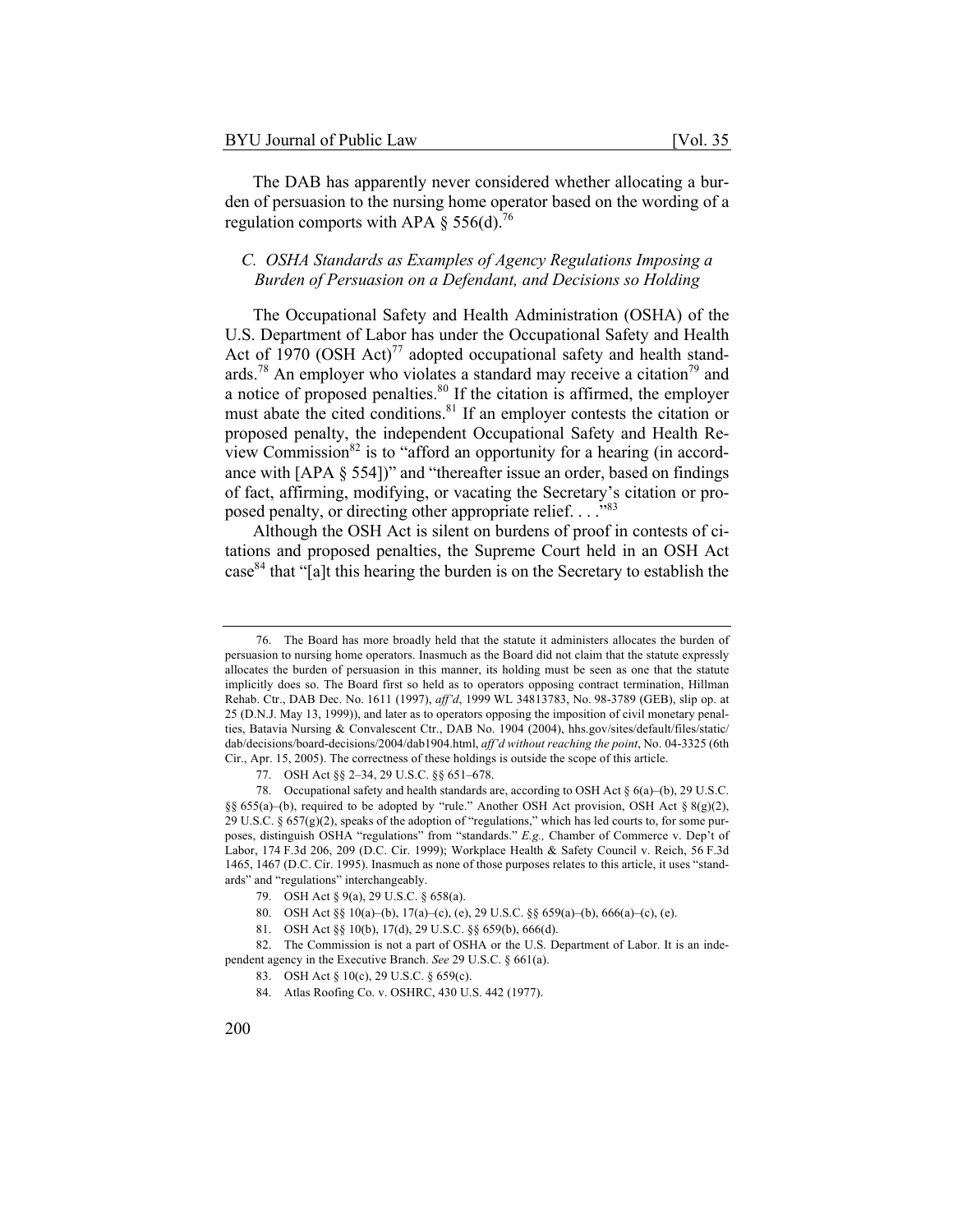elements of the alleged violation and the propriety of his proposed abatement order and proposed penalty  $\dots$   $\frac{1}{85}$  By contrast, in certain unusual OSH Act proceedings—that in which an employer requests a variance from a standard<sup>86</sup> or in which a citation had already become a final order but the employer needs more time to abate—the statute expressly states that the burden is on the employer. $87$  That Congress placed these express statements about the burden of persuasion in these OSH Act provisions but was silent about the matter in ordinary enforcement cases indicates that Congress expected that APA § 556(d) would allocate the burden of persuasion in an ordinary enforcement proceeding. Moreover, the APA's anti-supersession clause states that a "[s]ubsequent statute may not be held to supersede or modify this subchapter . . . except to the extent that it does so expressly"<sup>88</sup> and no OSH Act provision arguably meets that exception.

#### *1. OSHA standards implicitly imposing a burden of persuasion on a defendant by use of "except" or "unless"*

Despite this, the Commission has treated OSHA standards as implicitly imposing a burden of persuasion on the employer. It did so without discussing whether that imposition is consistent with APA § 556(d).

In several early decisions, the Commission held that the use of the word "except" or "unless" in OSHA standards has the effect of placing the burden of persuasion on the employer. This line of cases began in a 1976 case, *Stephenson Enterprises,*<sup>89</sup> where a standard imposed a requirement but then introduced two clauses with the word "except."<sup>90</sup> The employer argued that OSHA had not proved that those clauses did not apply; the

<sup>85</sup>*. Id.* at 446.

<sup>86.</sup> OSH Act  $\S$  6(d), 29 U.S.C.  $\S$  655(d). This provision states in part that OSHA shall grant a variance if it determines "that the proponent of the variance has demonstrated by a preponderance of the evidence that the conditions [or] practices . . . proposed to be used . . . will provide employment . . . as safe and healthful as those which would prevail if he complied with the standard." *Id.*

<sup>87.</sup> OSH Act § 10(c), 29 U.S.C. § 659(c). This section states in part:

Upon a showing by an employer of a good faith effort to comply with the abatement requirements of a citation, and that abatement has not been completed because of factors beyond his reasonable control, the Secretary [*sic*, Commission], after an opportunity for a hearing as provided in this subsection, shall issue an order affirming or modifying the abatement requirements in such citation.

*Id.*

<sup>88.</sup> 5 U.S.C. § 559. The APA's anti-supersession clause, states that a "[s]ubsequent statute may not be held to supersede or modify this subchapter [or] chapter 7 . . . of this title . . . except to the extent that it does so expressly." *Id.*

<sup>89</sup>*.* Stephenson Enters., Inc., 4 BNA OSHC 1702, 1705 (No. 5873, 1976), *aff'd without consideration of point,* 578 F.2d 1021 (5th Cir. 1978).

<sup>90. 29</sup> C.F.R. § 1910.215(a)(2)(i)–(ii).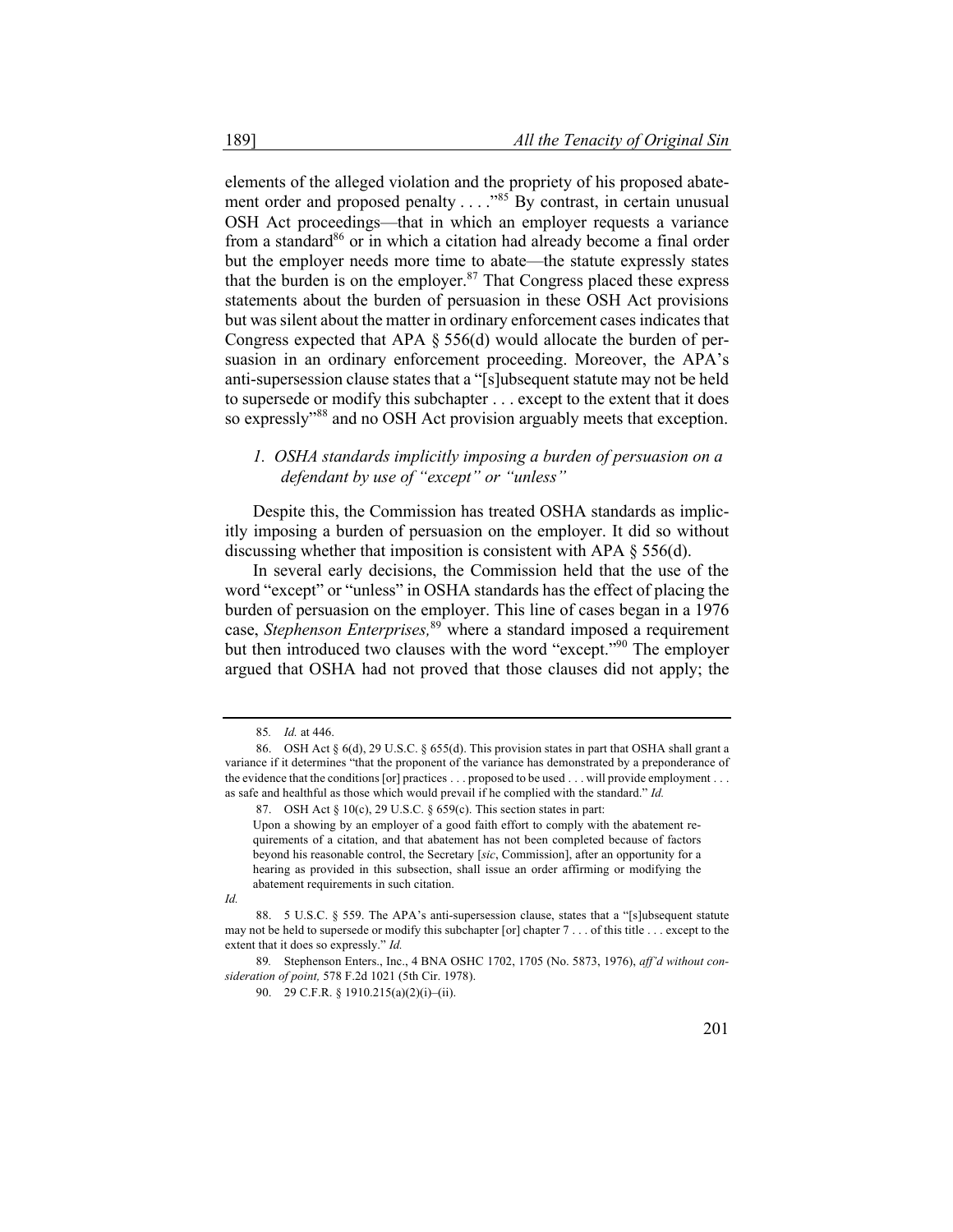Commission rejected the argument, holding that "it is the burden of the party who is claiming an exemption to prove its applicability."91 The Commission cited, however, cases construing a statute,  $32$  not a regulation. Other examples include *FMC Corp*.<sup>93</sup> relying on the phrase "except that which is in use" in a former house keeping standard for shipbuilding,  $94$  and *Wynnewood Refining Co.*<sup>95</sup> relying on the phrase "except for" in the scope provision of a chemical process safety standard.<sup>96</sup> For an example of the Commission relying on the word "unless," *see Central Florida Equipment Rentals*<sup>97</sup> discussed at note 108 and accompanying text.<sup>98</sup> Importantly, all precedents cited by these decisions either immediately or ultimately relied on cases construing statutes. The Commission has never discussed the possible inapplicability of those cases to regulations.<sup>99</sup>

Two federal courts have agreed with the Commission's approach. In Harry C. Crooker & Sons v. OSHRC,<sup>100</sup> the First Circuit stated:

98. Other cases giving effect to "except" clauses include Griffin & Brand of McAllen, Inc., 4 BNA OSHC 1900, 1904 (No. 4415, 1976) ("except" clause in standard); Stephenson Enters., Inc., 4 BNA OSHC 1702, 1705 (No. 5873, 1976), *aff'd without consideration of the point*, 578 F.2d 1021 (5th Cir. 1978). Agrico Chem. Co., 4 BNA OSHC 1727, 1728 (No. 8285, 1976), found an "exemption" based on other language. It relied on a provision addressing a special circumstance—"[r]unways used exclusively for special purposes (such as oiling, shafting, or filling tank cars)." *Id.* The provision went on to state that, unlike the general case, an employer "may have the railing on one side omitted where operating conditions necessitate such omission, providing the falling hazard is minimized by using a runway of not less than 18 inches wide." *Id.* at n.2.

99. Other examples of OSHA standards using the word "except" or "unless" and the like include 29 C.F.R. §§ 1910.269(l)(3)(iii) (requiring that employees must be kept a certain distance from energized parts "unless" certain safety measures are taken; *see also infra* text accompanying note 162); 1910.106(b)(5)(vi)(a) (specifying that flammable liquid storage tanks may not be located in certain place "unless" tank has certain structure); 1926.152(j)(1)(ii) (providing exceptions regarding pipes carrying flammable liquids);  $1926.602(a)(3)(i)$  (requiring that construction equipment may not be moved on access roadway "unless" roadway constructed to safely accommodate it; *see also infra* text accompanying note 109).

100. Harry C. Crooker & Sons, Inc. v. OSHRC, 537 F.3d 79, 86 (1st Cir. 2008).

<sup>91.</sup> *Stephenson*, 4 BNA OSHC at 1705.

<sup>92.</sup> *Id.*; OSH Act § 4(b)(1), 29 U.S.C. § 653(b)(1). This statute states circumstances in which OSHA authority over a workplace is displaced by regulations adopted by another federal agency. The cases cited were S. Pac. Trans. Co., 2 BNA OSHC 1313 (No. 1348, 1974), *aff'd*, 539 F.2d 386 (5th Cir. 1976); and Idaho Travertine Corp., 3 BNA OSHC 1535 (No. 1134, 1975). The statute and cases construing it are discussed *infra* in Part VI.B.2 and at note 184 and accompanying text.

<sup>93.</sup> 5 BNA OSHC 1707 (No. 13155, 1977).

<sup>94.</sup> 29 C.F.R. § 1916.51(a) (1979).

<sup>95.</sup> 27 BNA OSHC 1971, 1977 n.9 (Nos. 13-0644 & 13-0791, 2019), *aff'd*, 978 F.3d 1175 (10th Cir. 2020).

<sup>96.</sup> 29 C.F.R. § 1910.119. The case concerned paragraph (a)(1)(ii), which states: "This section applies to . . . [a] process which involves a Category 1 flammable gas . . . *except for* [certain substances in certain circumstances]." *Id.* (emphasis added).

<sup>97.</sup> Cent. Fla. Equip. Rentals, Inc., 25 BNA OSHC 2147 (No. 08-1656, 2016).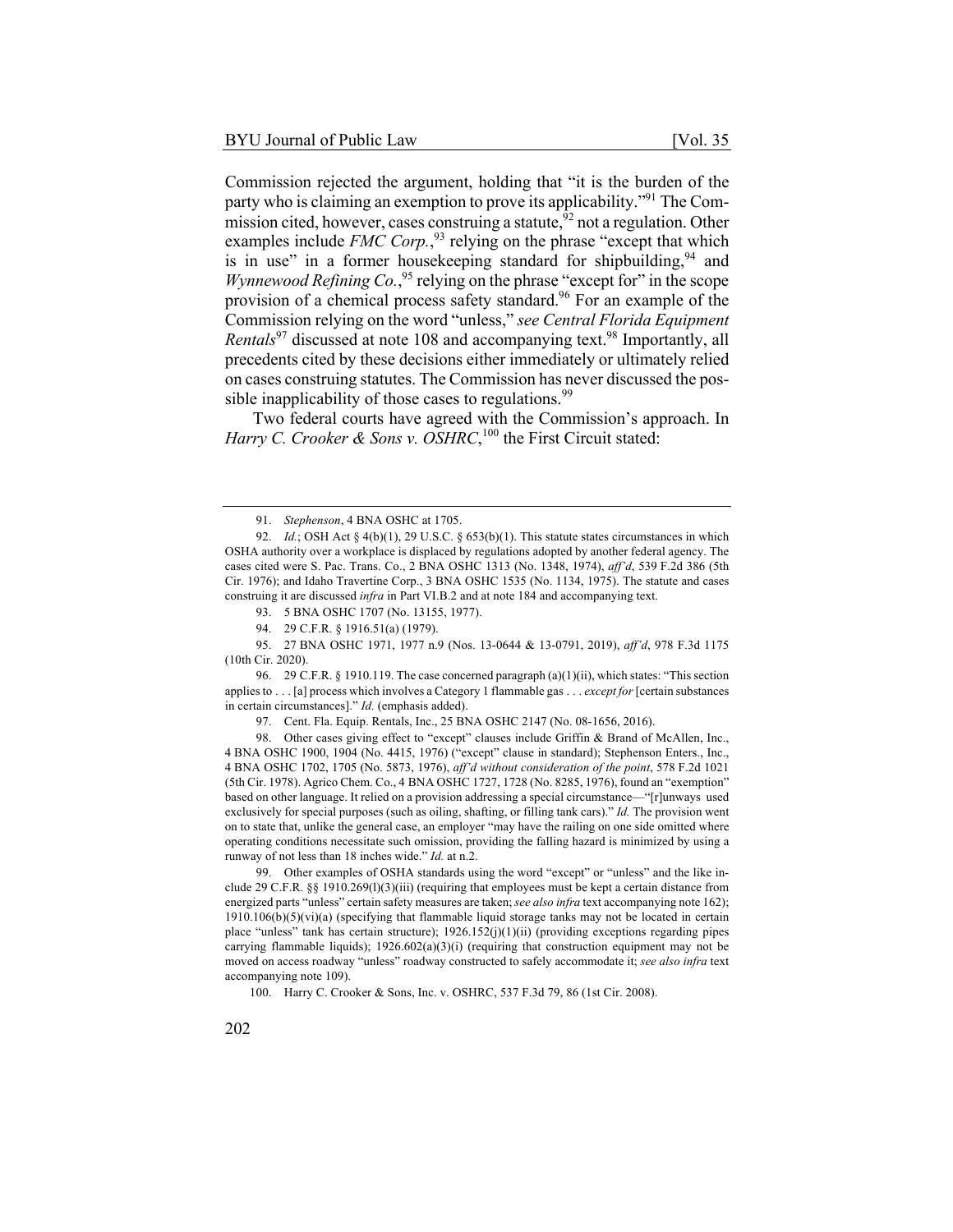A . . . misprision of the Secretary's burden undermines Crooker's assertion that the Secretary's prima facie case failed for lack of evidence that the power lines were uninsulated. The text of the applicable regulation identifies the existence of insulation as an exception to the standard. *See* 29 C.F.R.  $\S 1926.550(a)(15)$  ("Except ... where insulating barriers ... have been erected to prevent physical contact with the lines . . . ."). As such, an unbroken line of Commission precedent correctly places the burden of both production and persuasion on the party seeking to find shelter under that exception. [Citations omitted]. This reasonable approach to interpretation is in harmony with the baseline rule for statutes. *See, e.g., Meacham v. Knolls Atomic Power Lab.*, 554 U.S. 84 . . . (2008) ("[T]he burden of proving justification or exemption under a special exception to the prohibitions of a statute generally rests on one who claims its benefits.") (*quoting FTC v. Morton Salt Co.*, 334 U.S. 37, 44–45 . . . (1948) (internal quotation marks omitted)). We therefore conclude that the Commission permissibly placed on Crooker the burden of proving the presence of effective insulation.

As will be discussed further in Part IV.A. below, the First Circuit's heavy reliance on cases dealing with exceptions in statutes was misplaced, for the case involved a regulation, as to which *Greenwich Collieries* and APA § 556(d) forbids reliance. More recently, the Second Circuit in *Triumph Construction* applied, at least in the alternative, the same approach in a case involving an excavation standard.<sup>101</sup> Neither circuit considered whether their holdings comported with APA § 556(d).

#### *2. OSHA standards expressly imposing a burden of persuasion on a defendant*

Some OSHA standards expressly purport to impose a burden of persuasion on employers. For example, an electrical safety standard requires

<sup>101</sup>*.* Triumph Constr. Corp. v. Sec'y of Labor, 885 F.3d 95, 98 (2d Cir. 2018). The Court stated: Although the Secretary bears the burden of proving an OSHA violation by a preponderance of the evidence [citation omitted], the "party claiming the benefit of . . . an exception must demonstrate its applicability" [citation to case on statutory construction omitted]. The excavation standard at 29 C.F.R. § 1926.652(a)(1) "applies to *any* excavation, unless the employer shows that the excavation meets one of two exceptions." [Citation omitted]. One of the two exceptions is relevant here: the exception for excavations less than five feet deep. 29 C.F.R. § 1926.652(a)(1)(ii).

We conclude that the ALJ did not impermissibly shift the burden of proof. First, the ALJ properly placed the burden of proof on Triumph to demonstrate that its site fell within the exception for excavations less than five feet deep under 29 C.F.R. § 1926.652(a)(1)(ii). . . . Second, the depth of the excavation was not an issue that turned on which party bore the burden of proof. The great weight of evidence established that the excavation was more than five feet deep . . . .

*Id. See also* Or. OSH Div. v. Mowat, 240 P.3d 748 (Or. Ct. App. 2010) (construing same excavation standard as applied under Oregon law).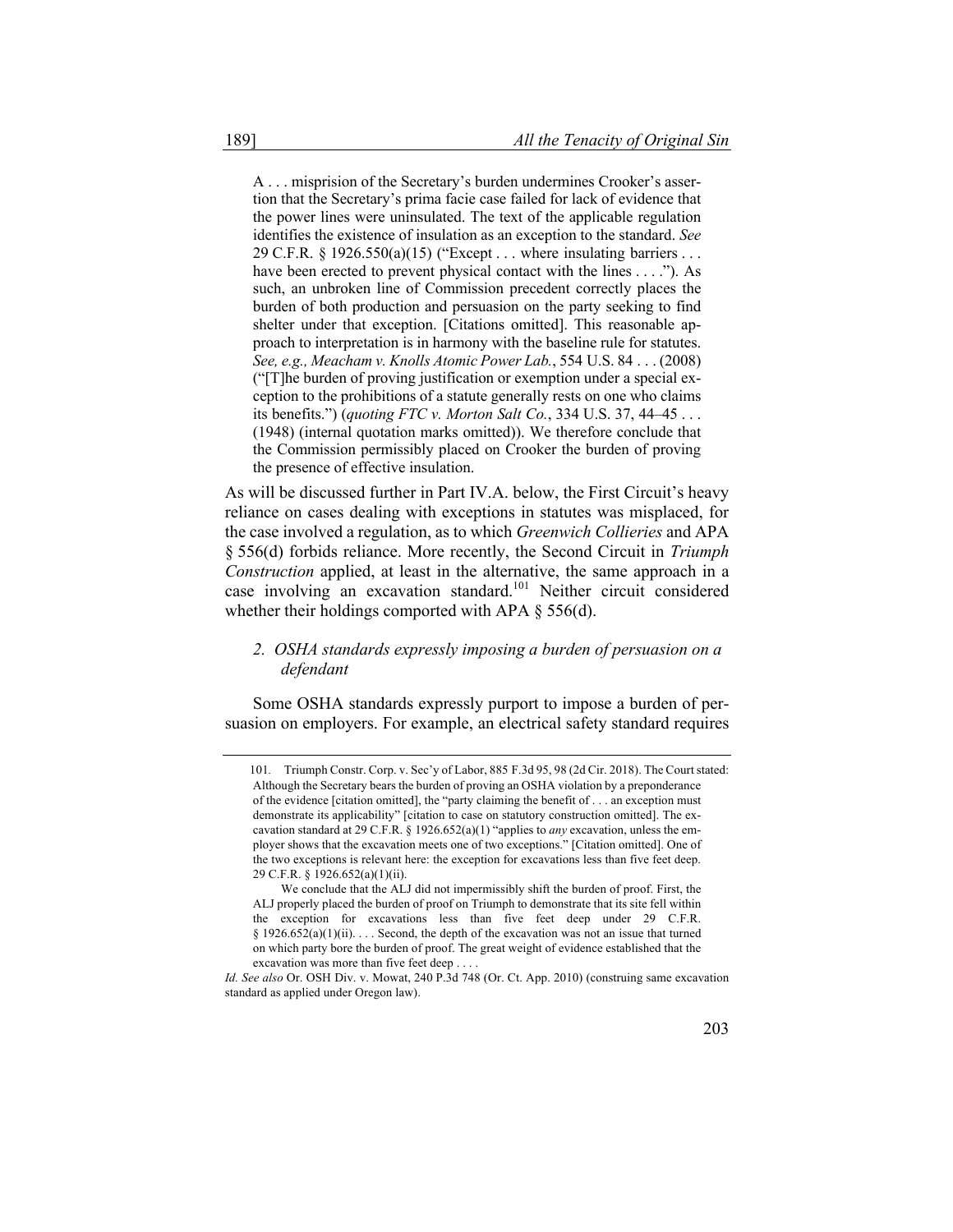employers installing or removing overhead electrical lines to determine "the approximate voltage to be induced in the new lines, or work shall proceed on the assumption that the induced voltage is hazardous."<sup>102</sup> The next sentence states:

*Unless the employer can demonstrate* that the lines that employees are installing are not subject to the induction of a hazardous voltage . . . temporary protective grounds shall be placed at such locations and arranged in such a manner *that the employer can demonstrate* will prevent exposure of each employee to hazardous differences in electric potential. $103$ 

An OSHA standard governing electrical power generation, 29 C.F.R. § 1910.269(l)(2)(i), first creates a general rule that "*[e]xcept as* provided in paragraph  $(l)(2)(ii) \ldots$  at least two employees shall be present while any employees perform" certain types of work.<sup>104</sup> Paragraph  $(1)(2)(ii)$  then states that the two-employee rule "does not apply to . . . [r]outine circuit switching, *when the employer can demonstrate that conditions at the site allow safe performance of this work . . .* ."<sup>105</sup>

OSHA's chemical hazard communication standard, 29 C.F.R. § 1910.1200, "does not apply to," among other things, a "consumer product" "where the employer *can show* that it is used . . . for the purpose intended . . . and the use results in a duration and frequency of exposure which is not greater than the range of exposures that could reasonably be experienced by consumers  $\dots$ <sup>5106</sup> An administrative law judge of the Commission has held that the "can show" clause creates an affirmative defense as to which the employer has the burden of persuasion.<sup>107</sup>

<sup>102.</sup> 29 C.F.R. § 1910.269(q)(2)(iv).

<sup>103.</sup> *Id.* (emphasis added).

<sup>104.</sup> 29 C.F.R. § 1910.269(l)(2)(i)–(ii) (emphasis added). In context, it states:

<sup>§</sup> 1910.269 Electric Power Generation, Transmission, and Distribution. . . . (l) *Working on or near exposed energized parts*. This paragraph applies to work on exposed live parts, or near enough to them to expose the employee to any hazard they present. . . . (2) At least two employees. (i) Except as provided in paragraph (l)(2)(ii) of this section, at least two employees shall be present while any employees perform the following types of work: . . . . (ii) Paragraph  $(l)(2)(i)$  of this section does not apply to the following operation  $[]: \ldots (A)$ Routine circuit switching, when the employer can demonstrate that conditions at the site allow safe performance of this work . . . .

<sup>105.</sup> 29 C.F.R. § 1910.269(l)(2)(ii) (emphasis added).

<sup>106.</sup> 29 C.F.R. § 1910.1200(b)(6)(ix) (emphasis added).

<sup>107.</sup> Con Agra Flour Milling Co., 1991 CCH OSHD ¶ 29,267 (No. 88-1249, 1991) (ALJ) (applying 29 C.F.R. § 1910.1200(b)(6) (consumer products exemption)).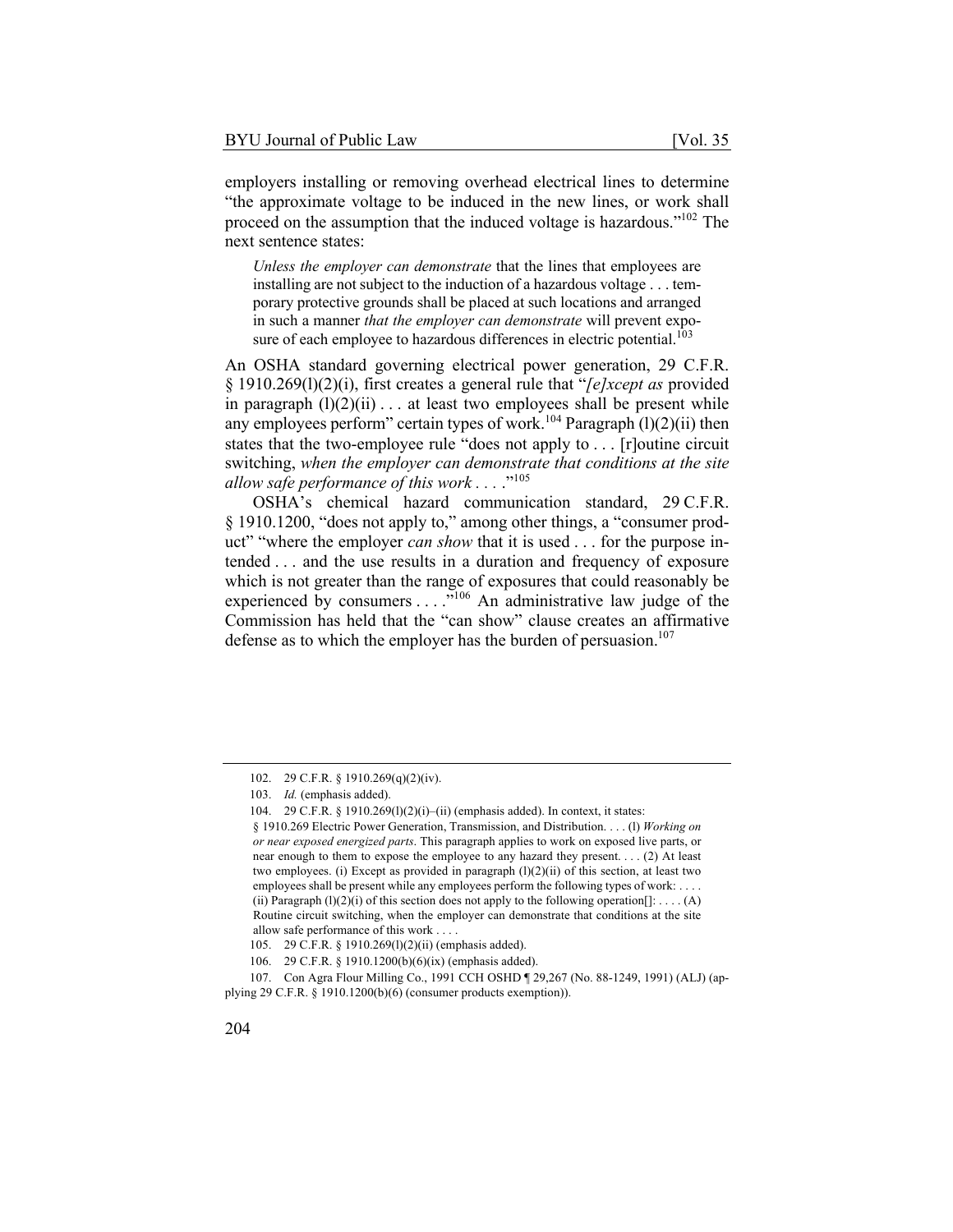#### *3. A troubling result: Shifting the burden of proving innocence to the employer*

Even aside from their failure to follow APA § 556(d), some Commission and court decisions have endorsed results that should have been troubling—the shifting of practically the entire burden of proof to the employer, including the burden of proving that a condition is safe.

In *Central Florida Equipment Rentals*,<sup>108</sup> the employer allegedly violated 29 C.F.R. § 1926.602(a)(3)(i), which states that "[n]o employer shall move . . . vehicles upon any access roadway . . . *unless* the access roadway . . . is constructed and maintained to accommodate safely the movement of the ... vehicles involved." <sup>109</sup> The Commission held that the standard's wording indicates that OSHA "need only show that the [offhighway truck] was used on an access roadway  $\dots$  ...<sup>110</sup> Inasmuch as the word "unless" signifies "an exception," the Commission held, "it is [the employer's] burden to prove that the berm was 'constructed and maintained to accommodate safely the movement of the equipment."<sup>111</sup> Thus, OSHA had to prove no more than that a certain kind of truck was used on an access roadway. OSHA was not required to prove a lack of safety; instead, the employer was required to affirmatively prove safety.

The scheme of the standard did not rest on a finding made in rulemaking—either when the standard was proposed or adopted—that merely driving that certain kind of truck on an access road is unsafe, or is unsafe a majority of the time.<sup>112</sup> Common sense suggests that such a finding could never be made. The Commission's holding thus suggests that an agency could misuse its rulemaking power to impose on its enforcement officials a very light burden of persuasion—one that bears no or little relationship to safety—and then place a heavy burden of proving safety on a defendant. It suggests that OSHA could write a standard saying that no employee may be assigned labor unless the employer can demonstrate that it is safe.

<sup>108</sup>*.* Cent. Fla. Equip. Rentals, Inc., 25 BNA OSHC 2147 (No. 08-1656, 2016).

<sup>109.</sup> 29 C.F.R. § 1926.602(a)(3)(i) (emphasis added). In context, it states:

<sup>§</sup> 1926.602 Material handling equipment. (a) Earthmoving equipment; General. (1) These rules apply to the following types of earthmoving equipment: scrapers, loaders, crawler or wheel tractors, bulldozers, off-highway trucks, graders, agricultural and industrial tractors, and similar equipment. . . . (3) Access roadways and grades. (i) No employer shall move or cause to be moved construction equipment or vehicles upon any access roadway or grade unless the access roadway or grade is constructed and maintained to accommodate safely the movement of the equipment and vehicles involved.

<sup>110.</sup> Cent. Fla., 25 BNA OSHC at 2150.

<sup>111</sup>*. Id*. The Commission cited United States v. First City Nat'l Bank of Houston, 386 U.S. 361, 366 (1967), which relied on *Morton Salt.*

<sup>112.</sup> The provision was proposed at 36 Fed. Reg. 20,772, 20,778 (Oct. 29, 1971) and adopted at 37 Fed. Reg. 6837, 6846 (1971).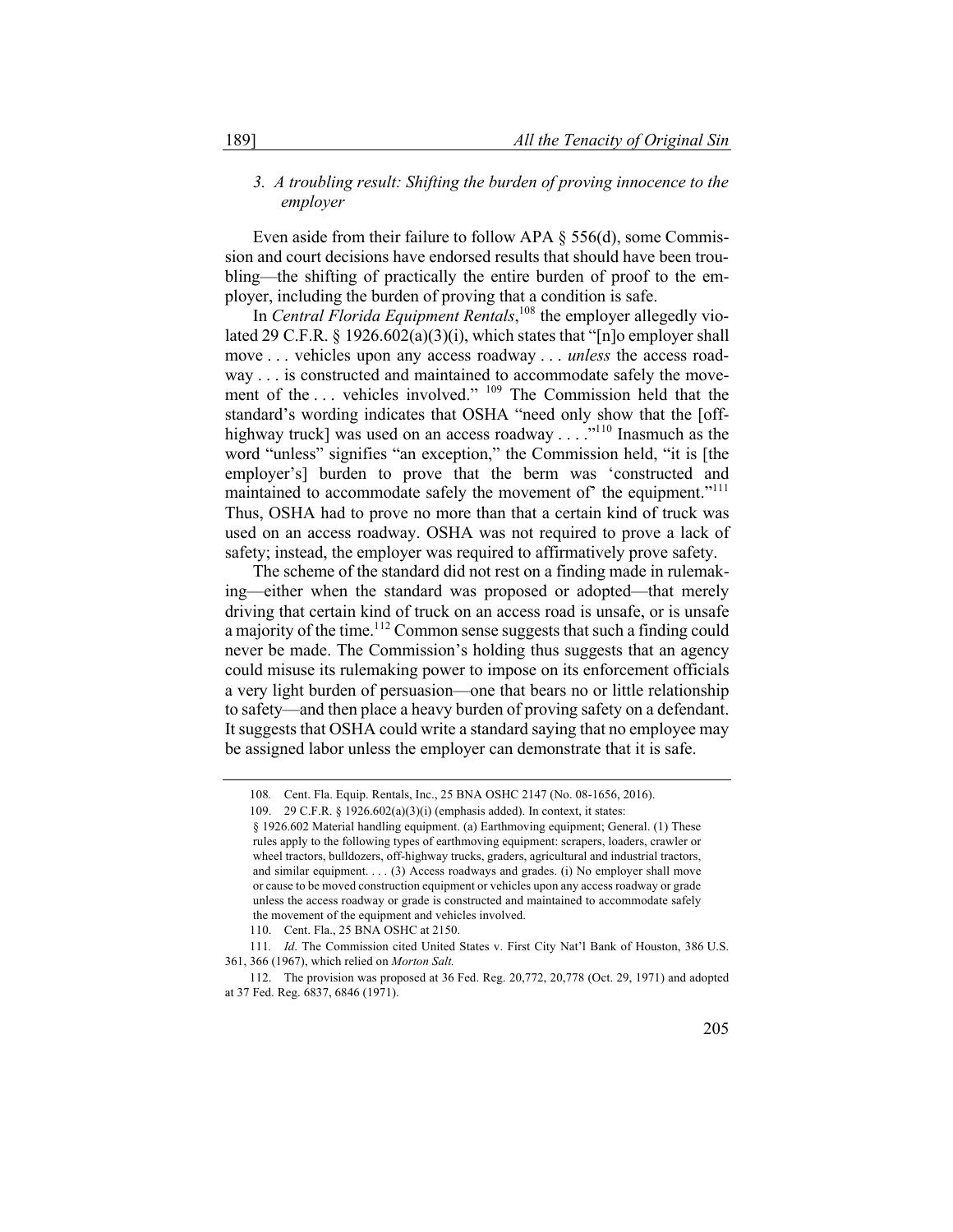*a. The* Bardav *and* Triumph Construction *cases.* Indeed, it seems that, as construed by the Commission, OSHA already has something very close to such a standard. *Bardav, Inc.*, <sup>113</sup> concerned the same excavation standard considered by the Second Circuit in *Triumph Construction*, <sup>114</sup> namely, 29 C.F.R.  $\S$  1926.652(a)(1). The standard states that employees in an "excavation" must be "protected from cave-ins by an adequate protective system" (sloping or shoring) "except when: (i) Excavations are made entirely in stable rock; or (ii) Excavations are less than 5 feet . . . in depth and examination of the ground by a competent person provides no indication of a potential cave-in."115 At trial, OSHA proved that employees were in an unshored, unsloped excavation. The employer did not argue that it met either of the two exceptions in paragraphs (i) and (ii). Instead, it argued that the excavation was so shallow (not more than four feet deep) and sloped "that no hazard existed."<sup>116</sup> The Commission rejected the argument, stating that "the provision applies to *any* excavation, unless the employer shows that the excavation meets one of the two exceptions," neither of which the employer met. $117$  The problem is that "excavation" is defined without regard to height or stability—as a "man-made cut, cavity, trench, or depression in an earth surface, formed by earth removal."<sup>118</sup> The lack of these criteria means that, if the Commission's holding were taken literally, it would be facially illegal for an employee to stand in a perfectly stable two-inch deep rut. During the rulemaking leading to the excavation standard, OSHA did not find that standing in an excavation of any height is more likely than not to be unsafe and thus requires a special design.<sup>119</sup> Yet, OSHA's burden is to show something that is not at all unsafe while the employer must entirely prove its innocence by proving one of the two safety-related exceptions.

Neither the Commission in *Bardav* or *Central Florida Equipment Rentals,* nor the Second Circuit in *Triumph Construction,* appeared to notice that, as construed, the standards cited there placed nearly the entire burden on the employer, with OSHA not required to prove a lack of safety or the presence of a condition found in a rulemaking to be unsafe. The

<sup>113.</sup> 24 BNA OSHC 2105, 2107–08 (No. 10-1055, 2014).

<sup>114.</sup> Triumph Constr. Corp. v. Sec'y of Labor, 885 F.3d 95 (2d Cir. 2018).

<sup>115.</sup> 29 C.F.R. § 1926.652(a)(1).

<sup>116.</sup> *Bardav*, 24 BNA OSHC at 2107.

<sup>117</sup>*. Id*. at 2107–08 (emphasis in original).

<sup>118.</sup> 29 C.F.R. § 1926.650(b).

<sup>119</sup>*. See* 52 Fed. Reg. 12,288 (1987) (proposed rule); 53 Fed. Reg. 5280 (1988) (re-opening for comment); 54 Fed. Reg. 45,959 (1989) (final rule).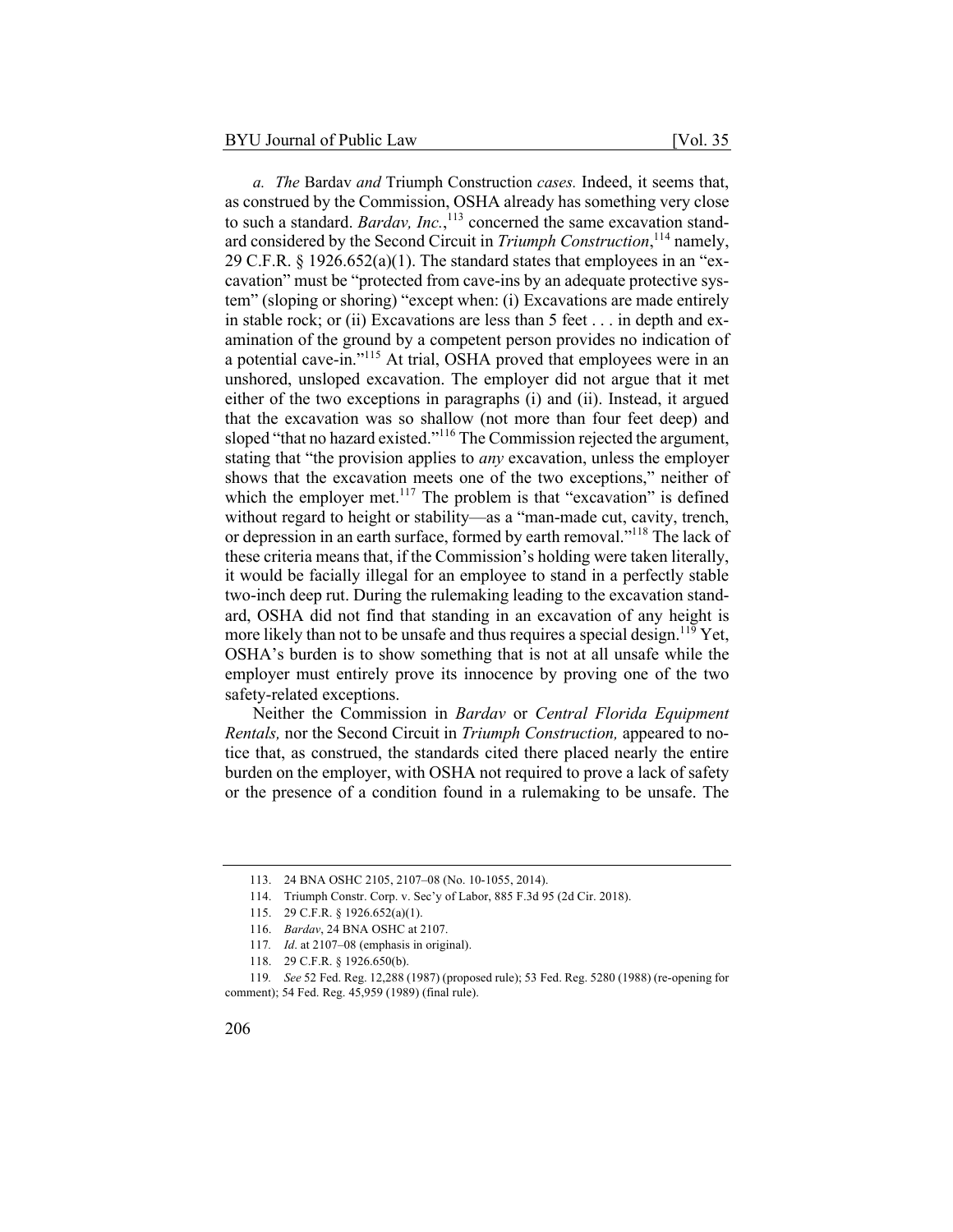cases thus suggest that administrative agencies might abuse their rulemaking power to impose only a slight burden of persuasion on the prosecuting agency and a heavy burden of persuasion on the defendant.

*b. Solutions to the problem.* As will be argued in Part IV.A. below, APA  $\S$  556(d) bars this result; it requires that the entire burden of persuasion must, unless a statute (not a regulation) provides otherwise, fall on the prosecuting agency. Such standards would also violate APA  $\S$  556(d)'s purpose as it was expressed in both the Senate and House committee reports—that "no agency is entitled to presume that the conduct of any person . . . is unlawful or improper."<sup>120</sup>

Other principles would also bar this result. Constitutional due process requires "some rational connection between the fact proved and the ultimate fact presumed."121 For example, as construed by the Commission in *Bardav,* there is no rational connection between merely standing in a stable rut two inches high and the implicitly presumed fact that doing so is not only unsafe but so unsafe as to require sloping or shoring.

Another obstacle to such an irrational result might be rooted in an agency's organic statute, and specifically in the substantive rulemaking criteria that must be satisfied before a regulation can be adopted. The Occupational Safety and Health Act provides a good example. It defines an "occupational safety and health standard" as one that "requires conditions . . . or . . . practices . . . reasonably necessary or appropriate to provide safe or healthful employment."<sup>122</sup> The "reasonably necessary or appropriate" criterion has been construed to require a finding that a certain required measure addresses a "significant risk of harm."123 Yet, in *Bardav*, *Triumph Construction*, and *Central Florida Equipment Rental*, OSHA's case-in-chief was not required to include proof of a condition (for example, standing in a rut two inches deep, or driving a certain truck on a certain roadway) that had been found in a rulemaking to pose a significant risk of

<sup>120.</sup> S. REP. NO. 79-752, at 22 (1945), *reprinted in* APA LEG. HIST., *supra* note 5, at 187, 208. The House report, H.R. REP. NO. 79-1980, at 36 (1946), *reprinted in* APA LEG. HIST., *supra* note 5, at 235, 270, contains identical language.

<sup>121</sup>*.* Usery v. Turner Elkhorn Mining Co., 428 U.S. 1, 28 (1976) (A presumption will be upheld if there is "some rational connection between the fact proved and the ultimate fact presumed, and [if] the inference of one fact from proof of another [would] not be so unreasonable as to be a purely arbitrary mandate.").

<sup>122.</sup> OSH Act § 3(8), 29 U.S.C. § 652(8) ("The term 'occupational safety and health standard' means a standard which requires conditions, or the adoption or use of one or more practices, means, methods, operations, or processes, reasonably necessary or appropriate to provide safe or healthful employment and places of employment.").

<sup>123</sup>*.* Indus. Union Dep't v. Am. Petrol. Inst., 448 U.S. 607, 642 (1980) (plurality opinion). Industrial Union has been followed by other cases. *See, e.g.,* Nat'l Maritime Safety Ass'n v. OSHA, 649 F.3d 743, 750 (D.C. Cir. 2011). OSHA has taken the position as well that it may not regulate in the absence of a significant risk. 55 Fed. Reg. 16612, 16614 (1993) (supplemental statement).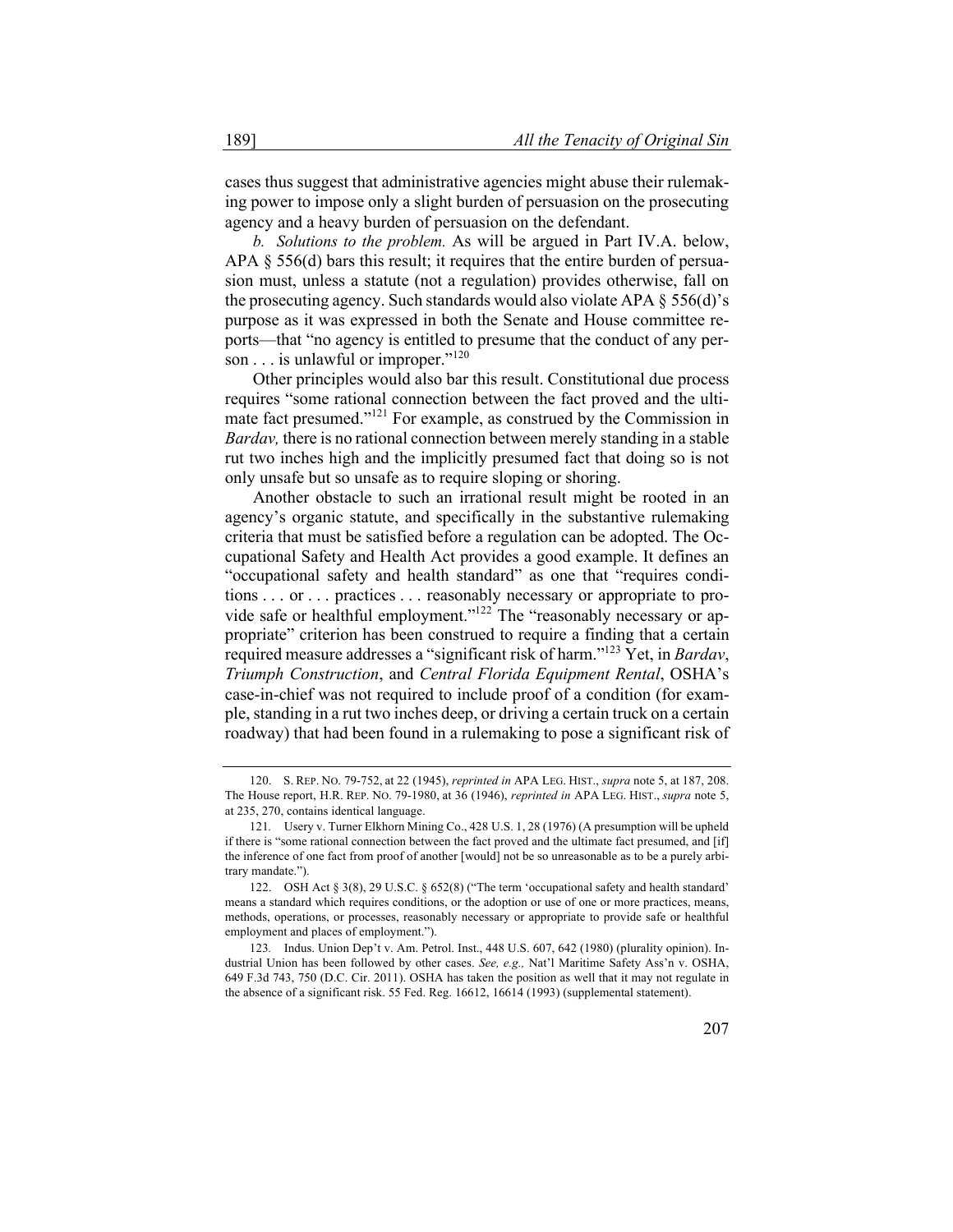harm. Instead, OSHA was required to prove only facts that are nearly always innocuous. Applying a standard in that way threatens its validity. To avoid that result, a court might hold, consonant with APA § 556(d), that no part of the burden of persuasion falls on the defendant.<sup>124</sup> It does not appear that these considerations or APA  $\S$  556(d) were brought to either the attention of the Commission or the court in *Bardav*, *Triumph Construction*, or *Central Florida Equipment Rentals.* A different result might have been reached if different arguments had been made.<sup>125</sup>

#### *4. A troubling result: Shifting the burden of persuasion when shifting the burden of going forward would suffice*

The Commission has also, without any analysis of substance, construed a regulation (29 C.F.R. § 1910.5(c)) to impose a burden of persuasion where a shift of the burdens of pleading and going forward might instead be more sensible.

Because many OSHA standards come from varying sources, they often overlap, sometimes requiring different precautions against the same hazard. To solve this problem, OSHA adopted a regulation saying, essentially, that where two standards both apply, the more specifically applicable standard preempts the less applicable one.<sup>126</sup> To give the regulation force, and to apply the standards as they were intended, the Commission has vacated citations where the less applicable standard was not cited or

<sup>124.</sup> This article does not argue that OSHA's case-in-chief must necessarily in all cases include a showing that a hazard was present. The Commission and the courts have long held that, unless a standard uses the word "hazard" or the like, OSHA has no such burden. *E.g.*, Am. Steel Works*,* 9 BNA OSHC 1549, 1551 n.4 (No. 77-553**,** 1981); Pratt & Whitney Aircraft v. Donovan, 715 F.2d 57, 63–64 (2d Cir. 1983); Lee Way Motor Freight, Inc. v. Sec'y of Labor, 511 F.2d 864, 869 (10th Cir. 1975). *See generally* Cent. Fla. Equip. Rentals, Inc., 25 BNA OSHC 2147, 2150 (No. 08-1656, 2016) (collecting cases). This article instead argues that OSHA must in a rulemaking (1) find that certain facts (such as airborne levels of a toxin or presence within a certain number of feet of a high-voltage line) pose a significant risk of harm, and (2) have memorialized those facts in the words of a standard as criteria that trigger a duty. In a citation contest, OSHA's case-in-chief must include proof of those duty-triggering facts, not necessarily that the facts pose a hazard.

<sup>125.</sup> In a future excavation case, in addition to arguing that APA § 556(d) and *Greenwich Collieries* bar the imposition of a burden of persuasion based on a regulation, the employer might argue in part for the same reasons that OSHA should be required to show that employees in an excavation were not "protected from" the "falling or sliding [of soil or rock], in sufficient quantity so that it could entrap, bury, or otherwise injure and immobilize a person." 29 C.F.R. § 1926.652(a)(1) (using the phrase "protected from cave-ins"); 29 C.F.R. § 1926.650(b) (defining "cave-ins" to include the "falling or sliding [of soil or rock], in sufficient quantity so that it could entrap, bury, or otherwise injure and immobilize a person"). Such an argument might, if adopted, obviate the need for the Commission to invalidate the standard's purported allocation of the burden of persuasion.

<sup>126.</sup> 29 C.F.R. § 1910.5(c)(1)–(2).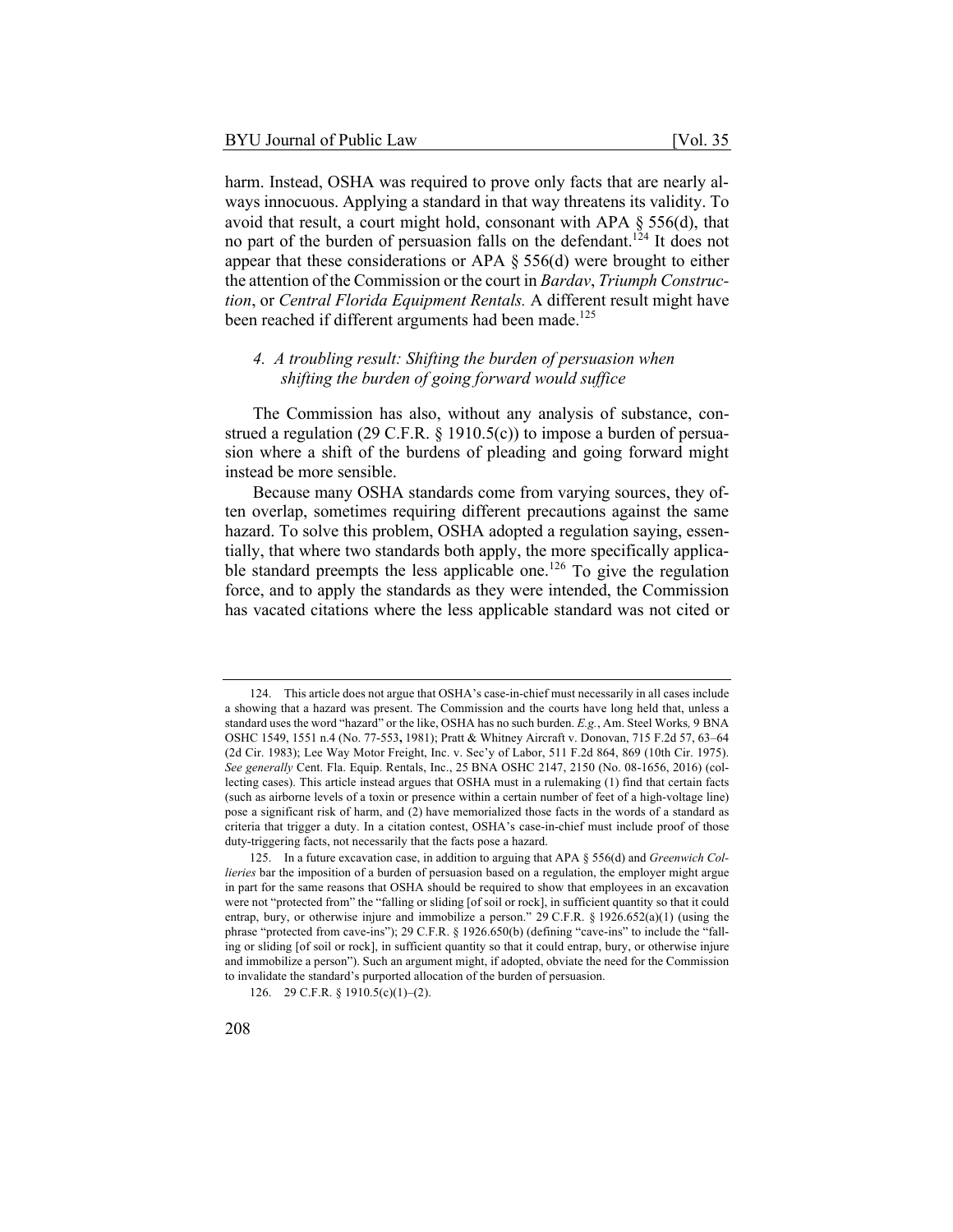pled in the alternative.<sup>127</sup> The Commission has also held, without any analysis, that the employer must plead and prove greater applicability as an affirmative defense.<sup>128</sup> The holding not only places an excessive burden on the employer but was made without consideration of APA § 556(d).

There is a solution, however. The Commission need not hold that something is an affirmative defense before requiring that it be pled.<sup>129</sup> If the concern that animated its holding is that OSHA should have notice that the issue is being raised, the Commission's rules can require the employer to shoulder the burden of pleading in its answer and thereby give notice of the issue. Consistent with APA  $\S$  556(d), the employer could then be required to go forward with evidence that the other standard is not only applicable but more specifically applicable. If the employer carried that burden of going forward, and if OSHA successfully moved to amend its pleadings to plead a violation of that more specifically applicable standard,<sup>130</sup> APA § 556(d) would require OSHA to shoulder the burden of persuasion of showing that the employer violated it.

## IV. ADJUDICATORS MAY NOT RELY ON THE WORDING OF REGULATIONS TO IMPOSE A BURDEN OF PERSUASION ON A PARTY OPPOSING AN ORDER

As shown above, courts and administrative adjudicators have relied on the wording of regulations to allocate the burden of persuasion to parties opposing agency orders. Sometimes such regulations expressly purport to allocate the burden of persuasion to a private party and sometimes adjudicators point to a regulation's use of words like "except," "unless" or

<sup>127.</sup> *E.g.,* Brand Energy Solutions LLC, 25 BNA OSHC 1386, 1389–90 & n. 6 (No. 09-1048, 2015).

<sup>128</sup>*.* Spirit Aerosystems, Inc., 25 BNA OSHC 1093, 1097 n.7 (No. 10-1697, 2014) ("[P]reemption by a more specifically applicable standard is an affirmative defense which the respondent must raise in its answer."). The Commission cited earlier cases but none considered the issue in any depth. *Id.*

<sup>129.</sup> Ronald J. Allen, *Burdens of Proof,* 13 LAW, PROBABILITY & RISK 195, 198 (2014) ("The burden of production often parallels the burden of pleading, but there is no analytical requirement that this be so. Sometimes it can be sensible to require one party to plead an issue and the other party to bear a burden of production (or a burden of persuasion for that matter) on the issue."); Fleming James, Jr., *Burdens of Proof*, 47 VA. L. REV. 51, 59 (1961) ("The burden of proof does not follow the burden of pleading in all cases."). For examples, *see id*. at 59–60.

<sup>130.</sup> The employer would have no incentive to plead preemption unless it had complied with the more applicable standard; if it pleads preemption but had not been in compliance with the preempting standard, OSHA would likely move to amend the citation to instead or alternatively plead a violation of it. The Commission has encouraged this. McWilliams Forge Co., 11 BNA OSHC 2128, 2131 (No. 80-5868, 1984) ("[W]e suggest that the Secretary's attorneys follow [this] course . . . : When it is claimed or suggested that a standard preempts the general duty clause, (or is more specifically applicable), move to amend to allege in the alternative a violation of that standard.").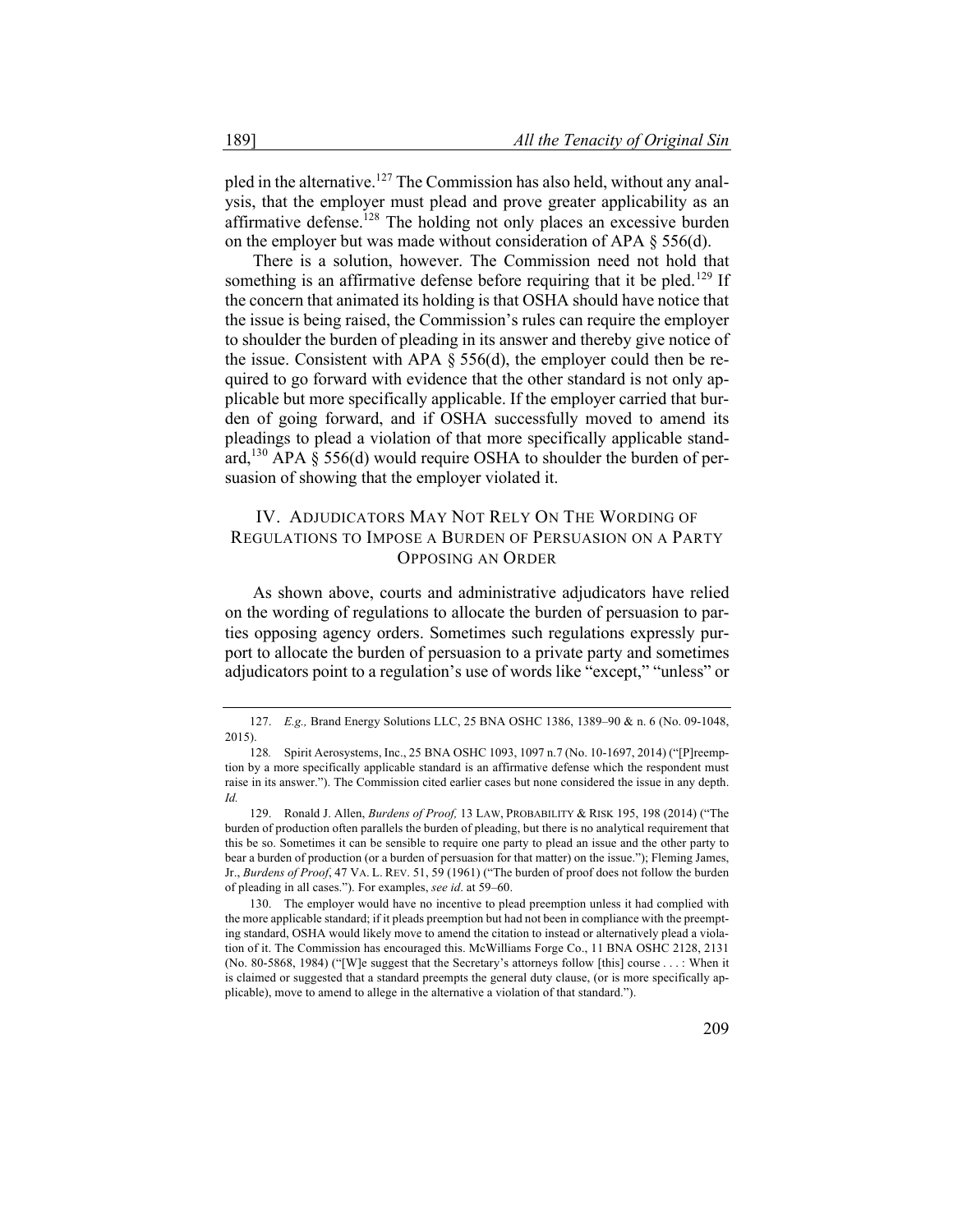"however," often together with the idea expressed in *FTC v. Morton Salt*   $Co$ <sup>131</sup> to hold that the standard implicitly allocates the burden of persuasion to a defendant.

## *A. The APA and* Greenwich Collieries *Do Not Permit Regulations to Allocate Burdens of Persuasion*

APA § 556(d) and *Greenwich Collieries* do not, however, permit adjudicators to rely on a regulation to impose a burden of persuasion on a defendant, whether the imposition is based on a regulation's express text (such as "must demonstrate that") or is implied from its use of words such as "except," "unless" or "however." APA § 556(d) states the general rule that "the proponent of a[n] . . . order has the burden of proof." *Greenwich Collieries* holds that the term "burden of proof" means the burden of persuasion and that an agency in a formal adjudication "cannot allocate the burden of persuasion in a manner that conflicts with the APA."<sup>132</sup> The rule of *Morton Salt* cannot change that, for it states a canon of construction (and *statutory* construction at that), not a rule of law, while APA § 556(d) states a rule of law—that agency adjudicators may not depart from its general rule "[e]xcept as otherwise provided by statute." The allocation of the burden of persuasion to the defendant in the above cases was therefore erroneous, though in fairness to the courts and agencies involved, the issue was very likely not raised.

*Greenwich Collieries* involved, however, a burden of persuasion that was allocated in an adjudication, not in a rulemaking. Could it be distinguished on that basis? May agencies allocate by regulation a burden of persuasion they could not allocate by adjudication?

It appears not. Court decisions have stated or recognized that APA § 556(d) as construed in *Greenwich Collieries* forbids an agency from imposing by regulation the burden of persuasion on a defendant.<sup>133</sup> These decisions were undoubtedly correct. First, APA § 556(d) draws no distinction between burdens of persuasion allocated in an adjudication and those allocated in a rulemaking. Second, *Greenwich Collieries* and other cases

<sup>131.</sup> 334 U.S. 37, 44–45 (1948).

<sup>132.</sup> Dir. v. Greenwich Collieries, 512 U.S. 267, 269 (1994).

<sup>133.</sup> *E.g.,* Nat'l Mining Ass'n v. Dep't of Labor, 292 F.3d 849, 871–72 (D.C. Cir. 2002) ("*Greenwich Collieries* carefully distinguishes agency regulations that shift the burden of proof (prohibited by the APA 'except as otherwise provided by statute,' 5 U.S.C. § 556(d)) from regulations that shift the burden of production (which the APA does not prohibit . . . .")). For other cases, see *infra* note 150.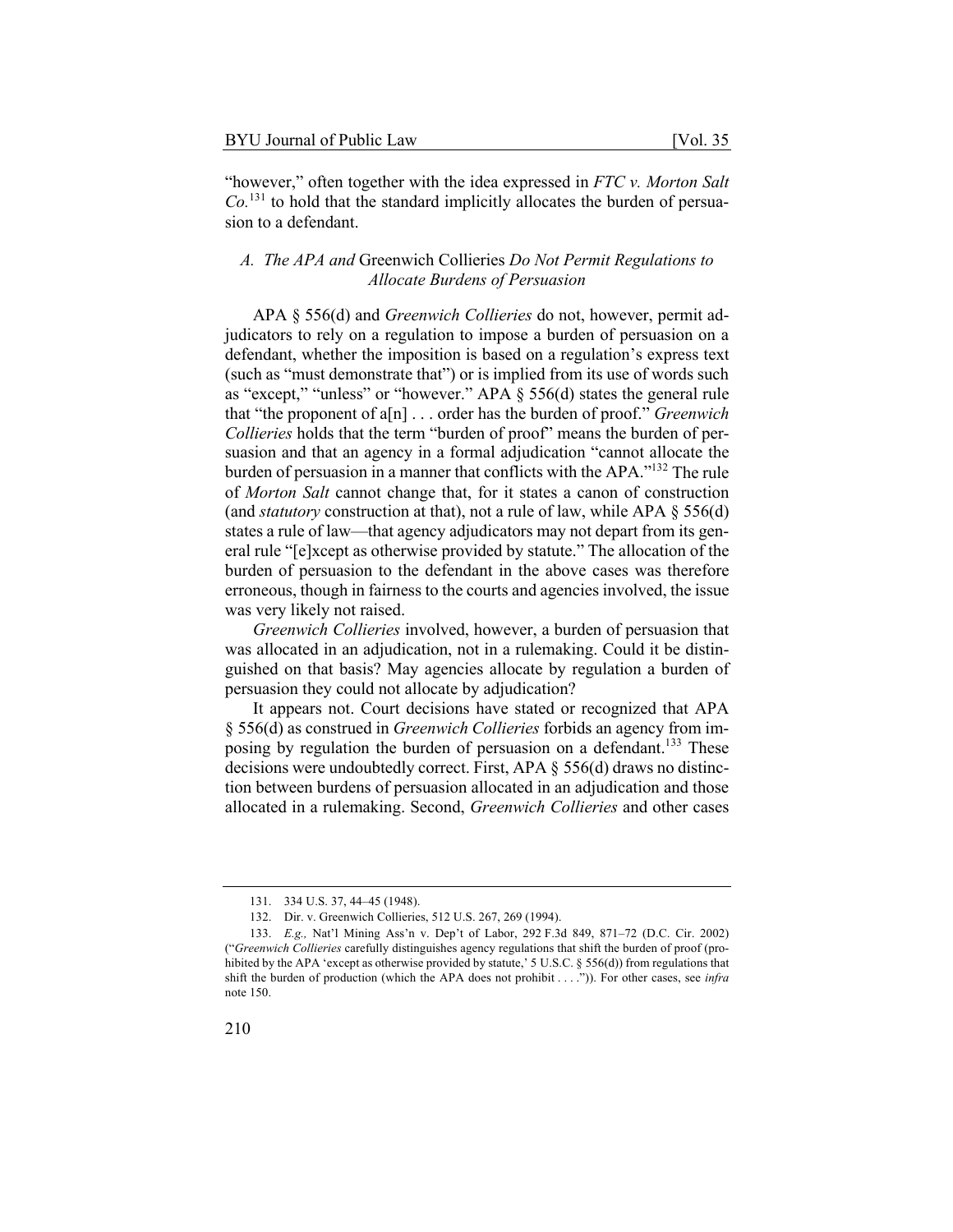expressly hold that "the assignment of the burden of proof is a rule of *substantive* law" rather than procedural law<sup>134</sup> and APA  $\S$  558(b) states that an agency "may not" make a "*substantive* rule or order except within jurisdiction delegated to the agency and as authorized by law.<sup>5135</sup> The term "rule or order" expressly indicates that APA § 558(b) applies equally to both functions. Third, APA § 558(b)'s prohibition against an agency acting except "as authorized by law" dovetails well with the phrase "[e]xcept as otherwise provided by statute" in APA  $\S$  556(d). Fourth, the APA's purpose was "to introduce greater uniformity of procedure and standardization of administrative practice among the diverse agencies whose customs had departed widely from each other."<sup>136</sup> Distinguishing between adjudication and rulemaking would defeat that purpose, for it would mean that "each agency would be free to decide who shall bear the burden of persuasion." $^{137}$ 

In sum, the APA and *Greenwich Collieries* prohibit agencies from shifting the burden of persuasion by regulation—either expressly in a regulation, or by construction of a regulation.

#### *B. Implications of APA § 556(d) and* Greenwich Collieries

#### *1. The greater-access-to-evidence fallacy*

Agencies might try to avoid APA § 556(d) and *Greenwich Collieries* by arguing that a defendant's greater access to evidence of his conduct or business can justify the imposition on the defendant a burden of persuasion. This would be wrong because the only exception to the rule stated in APA  $\S$  556(d) is that a statute provides otherwise.

As discussed in Part V below, however, this factor *is* properly considered when an agency decides whether to allocate to a defendant a burden of going forward. (As to the relevance of greater access to evidence when construing a *statute*, see Part VI.B.1 *infra*.)

<sup>134.</sup> *Greenwich Collieries,* 512 U.S. at 271 (citing Am. Dredging Co. v. Miller, 510 U.S. 443, 454 (1994)); *see also* Medtronic, Inc. v. Mirowski Fam. Ventures, LLC, 571 U.S. 191, 199 (2014) ("[W]e have held that 'the burden of proof' is a "'substantive' aspect of a claim." (quoting Raleigh v. Ill. Dep't. of Revenue*,* 530 U.S. 15, 20–21 (2000)).

<sup>135.</sup> 5 U.S.C. § 558(b) (emphasis added). In context, it states: "A sanction may not be imposed or a substantive rule or order issued except within jurisdiction delegated to the agency and as authorized by law." *Id.*

<sup>136.</sup> *Greenwich Collieries,* 512 U.S. at 280–81 (quoting Wong Yang Sung v. McGrath, 339 U.S. 33, 41 (1950)).

<sup>137.</sup> *Id.* at 281.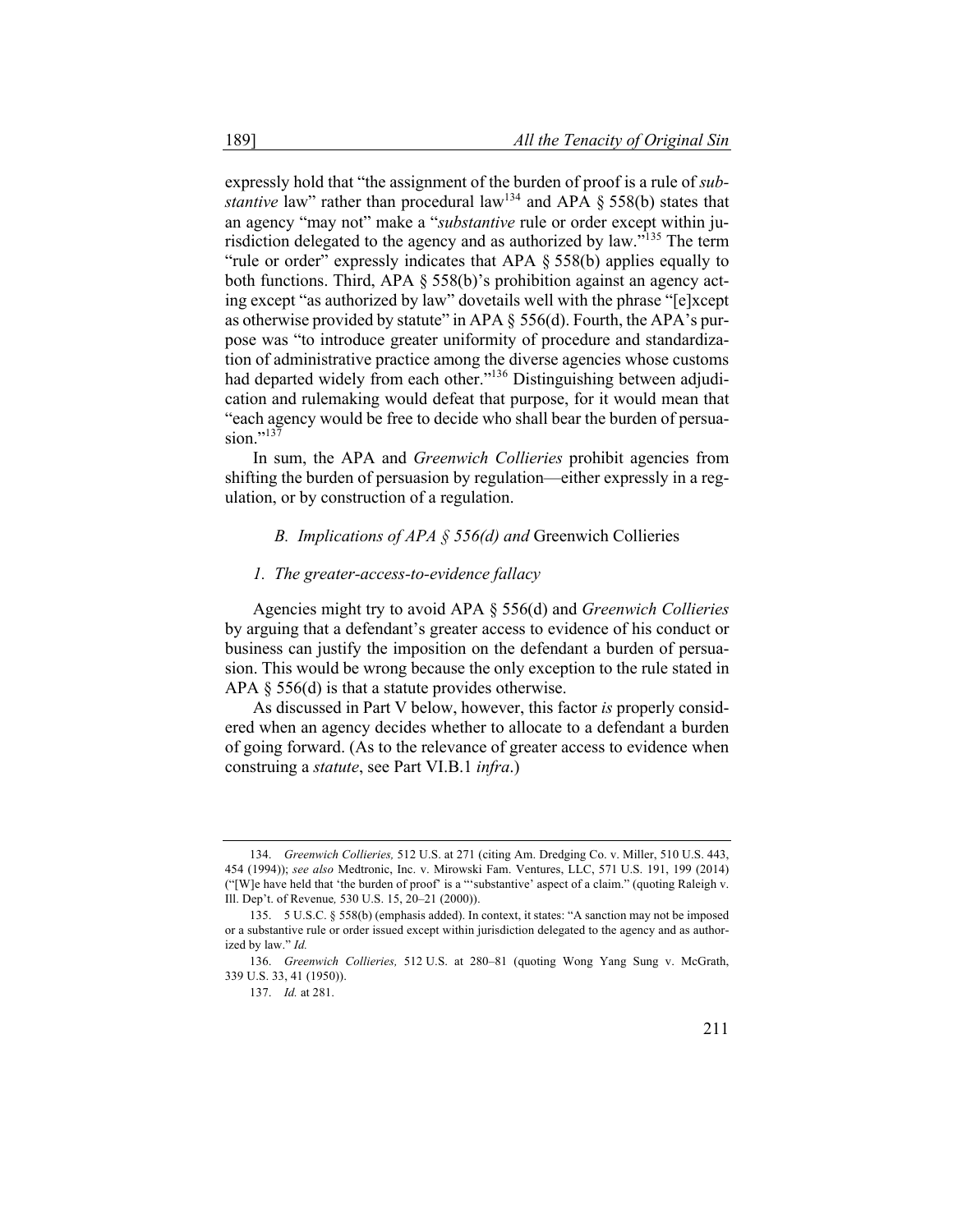#### *2. The semantic fallacy—"prima facie case" and "affirmative defense"*

As noted in Part II above and Part III.C.3. below, courts have allocated a burden of persuasion to a defendant by pointing to certain elements of a statute and declaring that they define the prosecuting agency's "*prima facie* case," while pointing to others and declaring that, because they define an "affirmative defense," they place a burden of persuasion on a defending party. The terms "*prima facie* case" and "affirmative defense" are just conclusory shorthand terms; they represent a conclusion, not a method for determining who should have the burden of persuasion. APA § 556(d) would state a shallow, even meaningless, principle if it could be defeated by a mere change of semantic label, from element of violation to affirmative defense.<sup>138</sup> A statutory analysis must go deeper than that. Part VI of this article discusses how such an analysis should be conducted.

#### *3. The inappropriateness, uselessness, and misleading nature of procedural rules on burdens of proof and "affirmative defense"*

APA § 556(d) and *Greenwich Collieries* have implications for the way that agencies write their rules of procedure, some of which set out rules on burdens of proof and affirmative defenses. For example, the Federal Motor Carrier Safety Administration (FMCSA) of the Department of Transportation, has a rule stating that "[t]he burden of proof shall be on the Administration in enforcement cases."<sup>139</sup> The Occupational Safety and Health Review Commission once had a similar rule, stating in part that "the burden of proof shall rest with the Secretary."<sup>140</sup> The Department of Homeland Security has a rule stating that "[e]xcept in the case of an affirmative defense, the burden of proof is on the agency."141 Most such rules are inappropriate or useless, and some are misleading.

Rules such as that of the FMCSA and such as the Review Commission's former rule, which state that the burden of "proof" is on the prosecuting agency, are misleading if the substantive law provides affirmative

<sup>138.</sup> *Cf*. John C. Jeffries *et al.*, *Defenses, Presumptions, and Burden of Proof in the Criminal Law*, 88 YALE L.J. 1325, 1333 (1979) (discussing the consistency of calling an element an affirmative defense with constitutional principle that crimes must be proven beyond a reasonable doubt: "it is a singularly shallow constitutional principle that is subject to defeat by a single stroke of the drafter's pen").

<sup>139.</sup> 49 C.F.R. § 386.58(a).

<sup>140.</sup> 29 C.F.R. § 2200.73 (1986) ("§ 2200.73 Burden of proof. (a) In all proceedings commenced by the filing of a notice of contest, the burden of proof shall rest with the Secretary."). 141. 49 C.F.R. § 1503.639(a).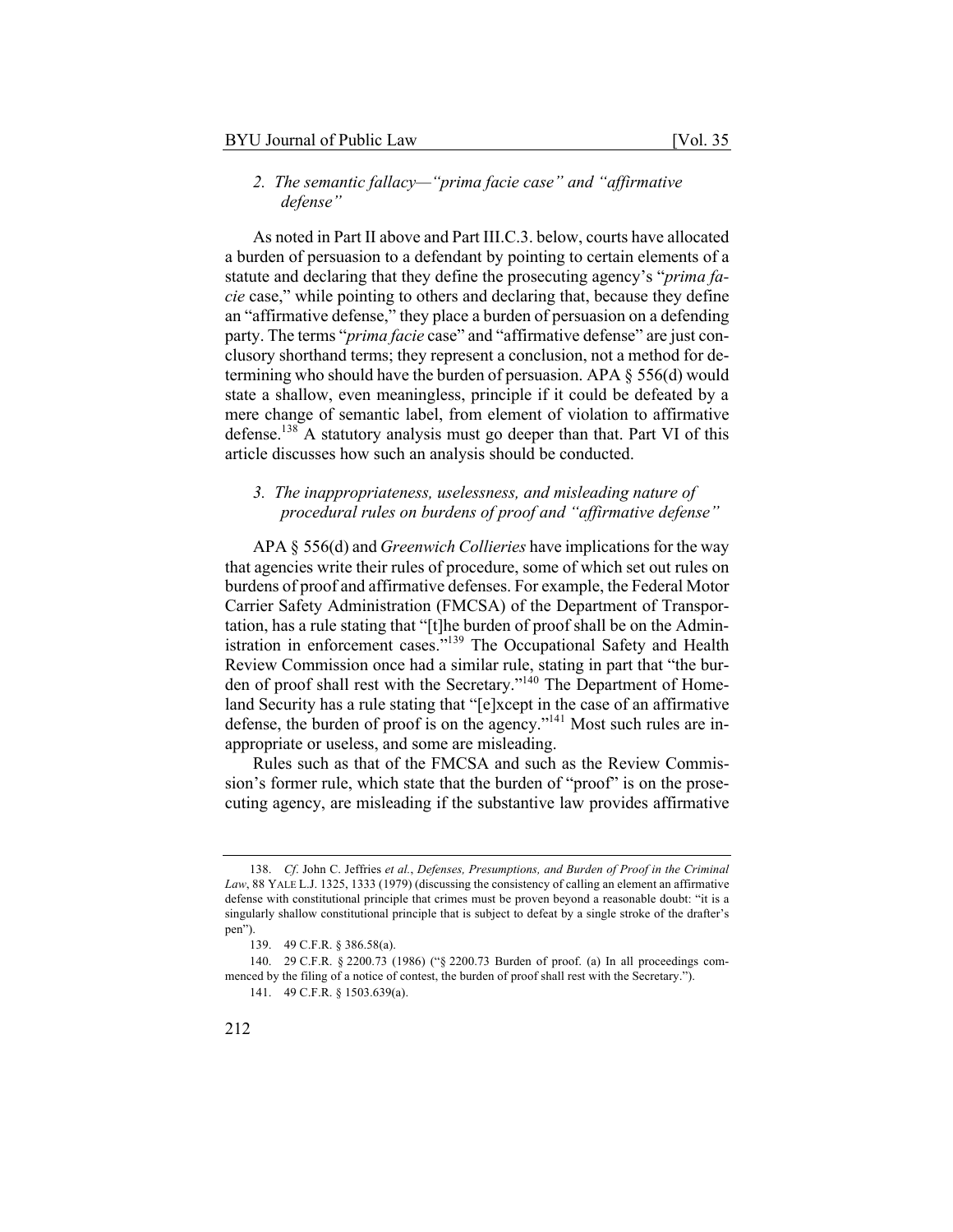defenses as to which the defendant is expected to carry the burden of persuasion. When it revoked its former rule, the Review Commission stated the rule had misled defendants into believing that they never need bear a burden of persuasion.<sup>142</sup> If, however, there are no affirmative defenses, then the rule merely restates APA  $\S$  556(d).

Rules such as those of the  $EAB<sup>143</sup>$  and the Department of Homeland Security, the latter of which states that "[e]xcept in the case of an affirmative defense, the burden of proof is on the agency," state tautologies and are therefore useless.<sup>144</sup> They leave open the most important question: On which issues must the defendant bear the burden of persuasion? And if an agency has a rule (such as the Review Commission does<sup>145</sup>) that attempts

51 Fed. Reg. 32002, 32012-13 (1986).

143. The example is taken from the Environmental Appeals Board rule at 40 CFR § 22.24(a) (2019), which states in part:

§ 22.24 Burden of presentation; burden of persuasion; preponderance of the evidence standard. (a) The complainant has the burdens of presentation and persuasion that the violation occurred as set forth in the complaint and that the relief sought is appropriate. Following complainant's establishment of a prima facie case, respondent shall have the burden of presenting any defense to the allegations set forth in the complaint and any response or evidence with respect to the appropriate relief. The respondent has the burdens of presentation and persuasion for any affirmative defenses.

144. 49 U.S.C. § 1503.639(a) (2019).

145. *See* 29 C.F.R. § 2200.34(b)(3) (2019). This Review Commission rule states that an answer to a complaint "shall include all affirmative defenses being asserted. Such affirmative defenses include, but are not limited to, 'infeasibility,' 'unpreventable employee misconduct,' and 'greater hazard.'" *Id.*

<sup>142.</sup> In 1986, the Review Commission stated in part:

Paragraph (a) of the [former] rule stated that, in all notice of contest proceedings, "the burden of proof shall rest with the Secretary." The Secretary commented that paragraph (a) needed to be clarified. The Secretary correctly observed that paragraph (a) has never been applied literally because the Commission has recognized numerous affirmative defenses, such as the invalidity of a standard, to which the employer has the burden of proof. It has also been the Commission's experience that the unequivocal wording of the present rule has misled pro se employers and sometimes even attorneys into believing that they never bore a burden of proof. The Secretary proposed, therefore, that the rule be clarified to reflect that the Secretary bears the burden of proof with respect to those elements deemed to be a part of his prima facie case, and that the employer bears the burden of proof on affirmative defenses.

The Commission agreed with the Secretary that the present rule is misleading but concluded that it could not be rewritten as he proposed without great difficulty. A simple statement that the Secretary bears the burden of proof on matters that are part of his prima facie case provides no guidance. To give the statement some meaning, the Commission would have to state what each element of the Secretary's prima facie case is. The same would be true of all affirmative defenses. To do so in greater detail than is suggested by the allocation of the burdens of pleading in [certain] revised [rules] would not only be impractical but would tend either to restrict the development of the law or render the rule misleading as case law developed. More fundamentally, the Commission determined that such a rule is not a rule of procedure at all but one of substantive occupational safety and health law, which has been and must be developed and stated in case law.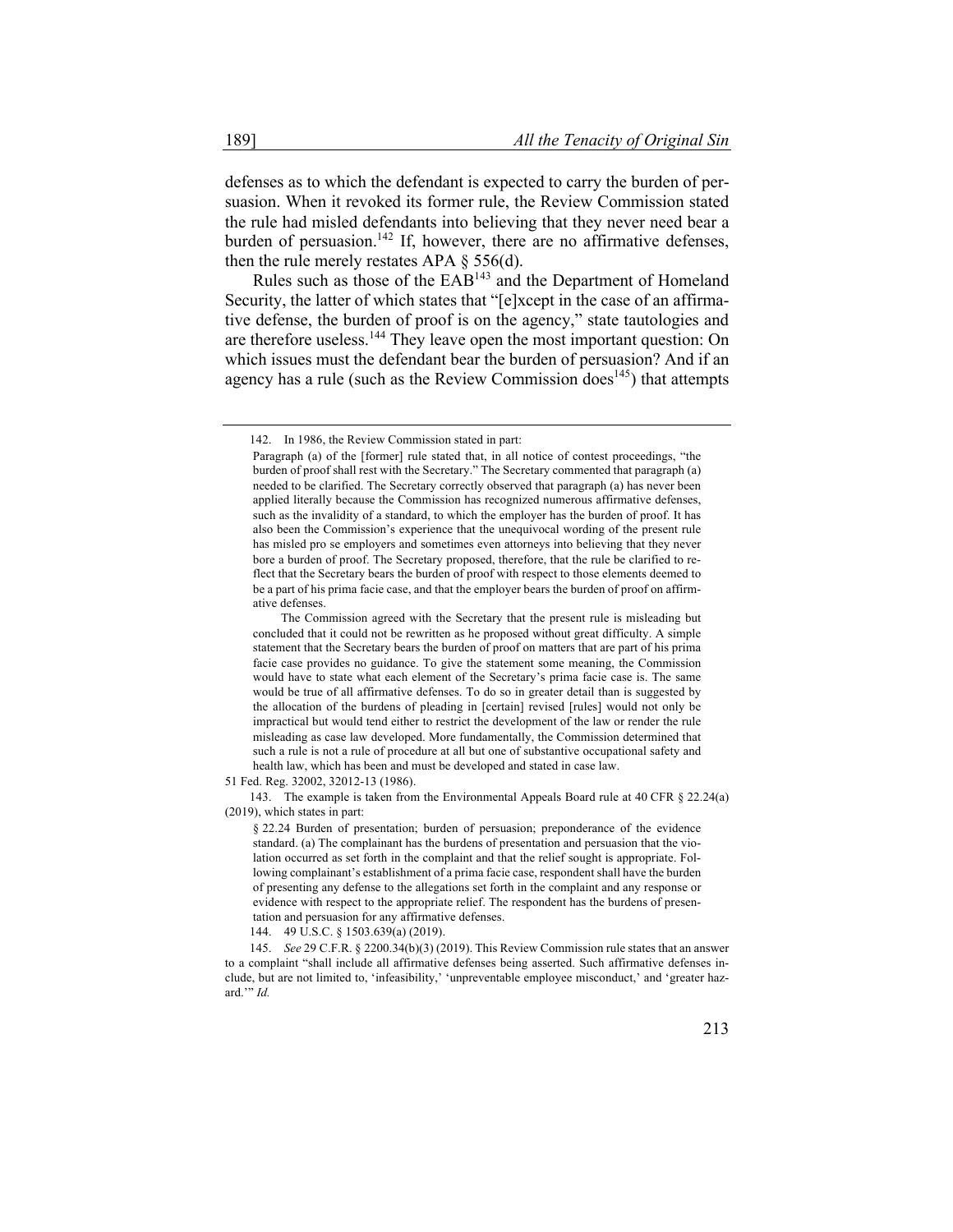to set out such affirmative defenses, it would either be incomplete (as the Review Commission's rule is) or it runs the risks of freezing the development of case law or becoming obsolete as case law changes.

The existence of such rules may be questioned on a more fundamental ground. *Greenwich Collieries* held that the allocation of a burden of persuasion is a matter of substantive law, not procedure.<sup>146</sup> Given APA § 556(d)'s prohibition against a regulation placing a burden of persuasion on a defendant unless a statute provides otherwise, any such rule could only restate APA § 556(d) or restate any different statutory rule. It could only inform, not regulate. It was for essentially this reason that the Administrative Conference of the United States' Model Adjudication Rules has a rule on only the initial burden of going forward.<sup>147</sup>

## V. MAY AN AGENCY BY REGULATION SHIFT THE BURDEN OF GOING FORWARD TO THE DEFENDANT?

May an agency by regulation shift to a defending party, not the burden of persuasion, but the burden of going forward? Stated differently, may it adopt a presumption, which under Federal Rule of Evidence 301 has the effect of casting the burden of producing evidence on a defending party?<sup>148</sup>

In the suggested scenario, a regulation (or adjudicative decision construing it) would place on the prosecuting agency an initial burden of going forward with evidence to establish a certain fact. Proof of this fact would trigger a presumption, thereby shifting the burden of going forward to the defendant to rebut either the triggering fact or the presumed fact. If the defendant succeeds in either, then the burden of going forward shifts back

<sup>146.</sup> Dir. v. Greenwich Collieries, 512 U.S. 267, 271 (1994). The cases on which it relies are cited *supra* note 134.

<sup>147.</sup> *Model Adjudication Rules: Rule 329 Burden of Going Forward with Evidence*, ADMIN. CONFERENCE OF THE U.S., https://www.acus.gov/sites/default/files/documents/Model Adjudication Rules 9.13.18 ACUS\_0.pdf (last visited Mar. 21, 2021) ("The proponent of a factual proposition has the burden of introducing evidence to support that proposition."). The official comment to the provision states:

The burden-of-proof provision of the APA is 5 U.S.C. § 556(d), which states: 'Except as otherwise provided by statute, the proponent of a rule or order has the burden of proof.' The ultimate burden of persuasion in any case depends on the substantive statute involved, and the burden of persuasion may be allocated among parties or shift from one party to another, depending on the issue. As a consequence, this rule only addresses the initial burden of going forward with the evidence.

*Id.*

<sup>148.</sup> FED. R. EVID. 301 states that "the party against whom a presumption is directed has the burden of producing evidence to rebut" it. It also states that "this rule does not shift the burden of persuasion, which remains on the party who had it originally."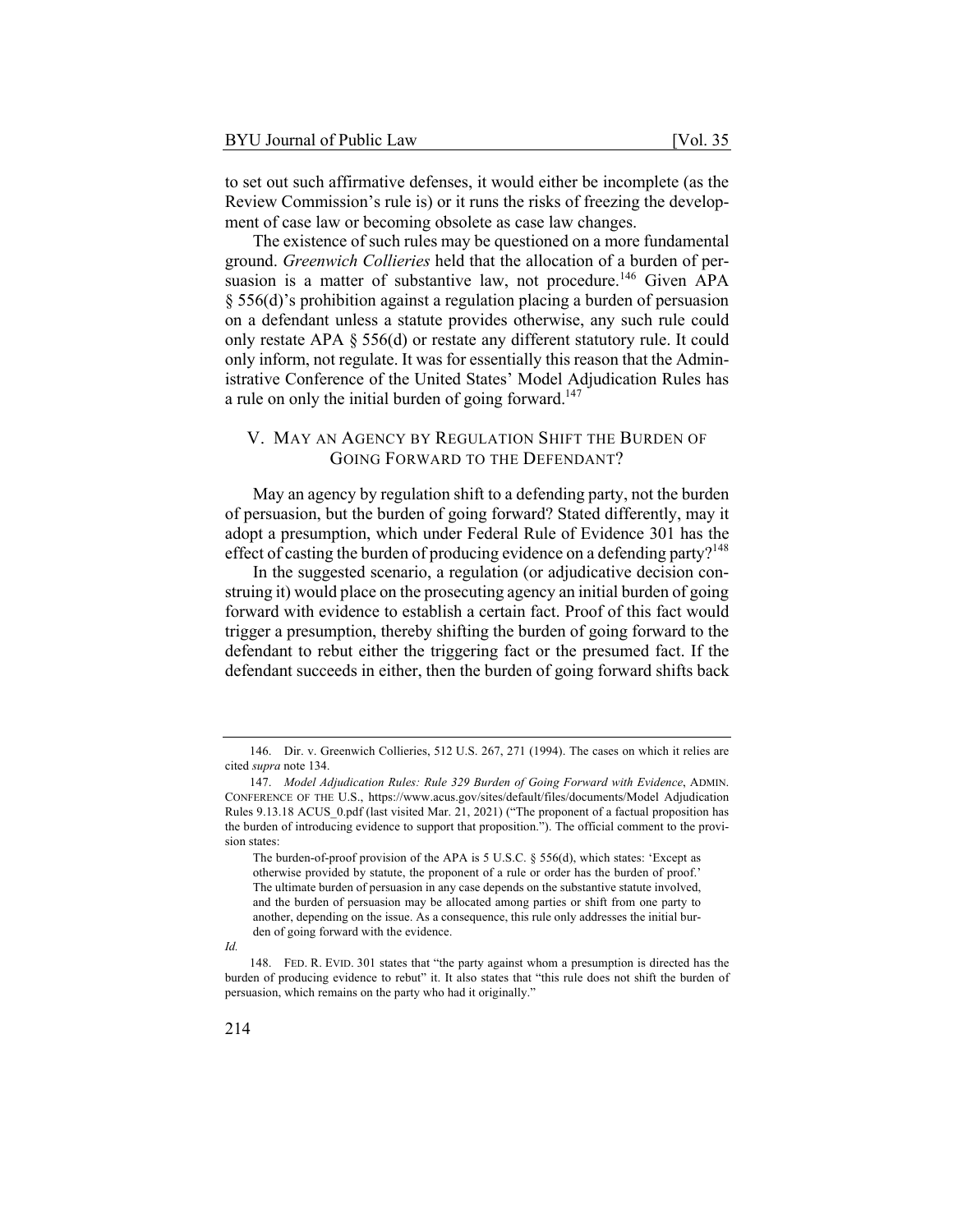to the prosecuting agency. If the prosecuting agency could not present sufficient additional evidence to make it more likely than not that the triggering fact or the presumed fact is true, then it would lose, for the ultimate burden of persuasion always rested on it. This scheme would be lawful if prescribed or authorized by statute, and such schemes have been adopted.<sup>149</sup> Would such a scheme be lawful under APA  $\S$  556(d) if prescribed by regulation or adopted in adjudication?

Inasmuch as *Greenwich Collieries* held that APA § 556(d) generally prohibits the shift of the burden of persuasion and not the burden of going forward, it can be argued that a regulation or holding shifting only the burden of going forward would be lawful, and courts have so held.<sup>150</sup>

#### *A. Limiting the Capacity for Abuse*

The question then arises whether the APA or any provision of law constrains an agency from shifting the burden of going forward to the accused. The agency has almost no burden of going forward and thus would not be required to show, at least initially, that the accused has done anything wrong. Shifting much of the burden of going forward would threaten, as a practical matter, the congressional policy that animated APA  $\S$  556(d). Both the Senate and House committee reports stated that "no agency is entitled to presume that the conduct of any person . . . is unlawful or improper."151 "[A]t a certain point along an evidentiary continuum a shift in the burden of production can become de facto a shift in the burden of persuasion."<sup>152</sup> And constitutional due process requires "some rational connection between the fact proved and the ultimate fact presumed."<sup>153</sup>

<sup>149.</sup> *E.g.*, LHWCA § 20(d), 33 U.S.C. § 920(d) (2019) ("In any proceeding for the enforcement of a claim for compensation . . ., it shall be presumed, in the absence of substantial evidence to the contrary . . . (d) that the injury was not occasioned by the willful intention of the injured employee to injure or kill himself or another." The title of the section is "Presumptions." Paragraph (c) erects the presumption, "That the injury was not occasioned solely by the intoxication of the injured employee."). *See also* Consol. Coal Co. v. Dir., 864 F.3d 1142, 1149 (10th Cir. 2017) (construing 33 U.S.C.  $§ 921(c)(4)$ ).

<sup>150.</sup> *Greenwich Collieries*, 512 U.S. at 270–80. *See also*, *e.g.*, Nat'l Min. Ass'n v. Dep't of Labor, 292 F.3d 849, 871–72 (D.C. Cir. 2002); Garvey v. NTSB, 190 F.3d 571, 580 (D.C. Cir. 1999); Gulf & W. Indus. v. Ling, 176 F.3d 226, 234 (4th Cir. 1999); Glen Coal Co. v. Seals, 147 F.3d 502, 512–13 (6th Cir. 1998); Lovilia Coal Co. v. Harvey, 109 F.3d 445, 452 (8th Cir. 1997).

<sup>151.</sup> S. REP. NO. 79-752, at 22 (1945), *reprinted in* APA LEG. HIST., *supra* note 5, at 187, 208; H.R. REP. NO. 79-1980, at 36 (1946)), *reprinted in* APA LEG. HIST., *supra* note 5, at 235, 270.

<sup>152.</sup> Nat'l Mining Ass'n v. Babbitt, 172 F.3d 906, 910 (D.C. Cir. 1999).

<sup>153.</sup> Usery v. Turner Elkhorn Mining Co., 428 U.S. 1, 28 (1976) (A presumption will be upheld if there is "some rational connection between the fact proved and the ultimate fact presumed, and [if] the inference of one fact from proof of another [would] not be so unreasonable as to be a purely arbitrary mandate").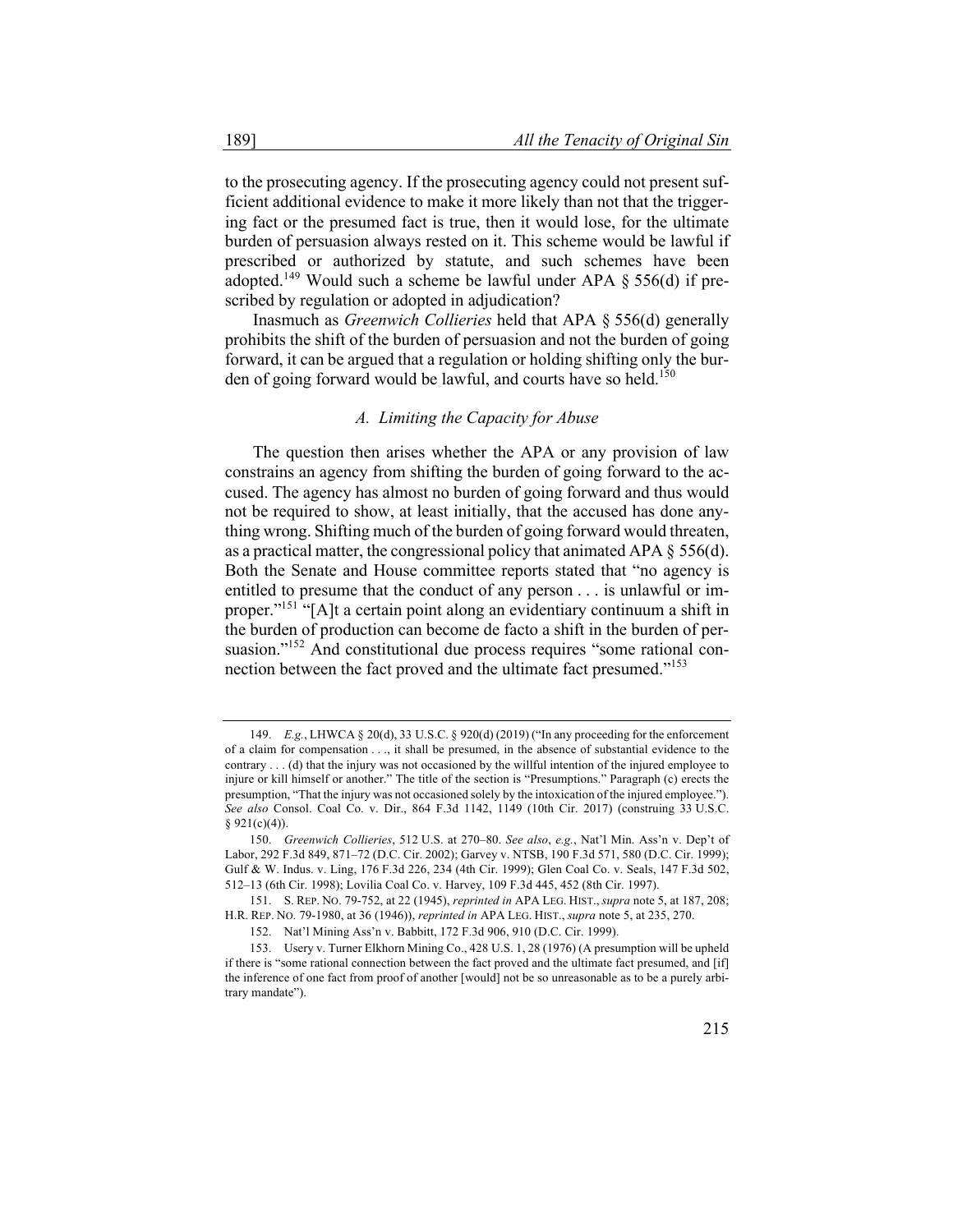Take again the implications of the holding in the *Bardav* case mentioned above. There the Occupational Safety and Health Review Commission so interpreted an OSHA excavation safety standard that OSHA in its case-in-chief theoretically need show only that an employee stood in a rut two inches deep—a condition that is neither unsafe nor was found unsafe in any rulemaking finding. For the Commission to effectively require, on the basis of such a paltry showing, that the employer shoulder the entire burden of going forward with evidence that the condition was not unsafe would disrespect the congressional intent behind APA  $\S$  556(d). There are, however, neutral principles indicating how much of the burden of going forward may be shifted to the defendant.

#### *B. Neutral Principles*

General administrative law principles provide one solution to the problem—requiring the agency to justify with evidence that the facts triggering the presumption "make it more likely than not that the presumed fact exists."<sup>154</sup> As the D.C. Circuit stated, an evidentiary presumption is permissible only "if there is a sound and rational connection between the proved and inferred facts, and when proof of one fact renders the existence of another fact *so probable* that it is sensible and timesaving to assume the truth of [the inferred] fact . . . until the adversary disproves it."<sup>155</sup>

In *Steelworkers v. Marshall*, <sup>156</sup> employers mounted a pre-enforcement challenge to OSHA's lead standard.<sup>157</sup> During the rulemaking, OSHA had found, as case law required, that compliance with the standard was generally feasible. The D.C. Circuit held that this finding gave rise to a "presumption of feasibility," which an employer in an enforcement proceeding could challenge.<sup>158</sup> Although the court characterized such a challenge as

<sup>154.</sup> Nat'l Mining Ass'n v. Babbitt, 172 F.3d at 910 ("For a factual presumption that causes a shift in the burden of production must be reasonable (as we explain below, this means essentially that the circumstances giving rise to the presumption must make it more likely than not that the presumed fact exists).").

<sup>155.</sup> *Id.* at 912 (emphasis in original). The court there dissected an agency's attempt to create a presumption and exposed it as unsupportable. *Id.*

<sup>156.</sup> United Steelworkers of Am. v. Marshall, 647 F.2d 1189 (D.C. Cir. 1980), *cert. denied*, 453 U.S. 913 (1981).

<sup>157.</sup> 29 C.F.R. § 1910.1025.

<sup>158.</sup> United Steelworkers, 647 F.2d at 1270 ("[I]n an enforcement proceeding the employer could . . . expect the . . . court to entertain the affirmative defense that the standard had proved generally infeasible even if the court had earlier found otherwise on pre-enforcement review. In any of these proceedings, of course, the employer would bear the burden of proof."); *id.* at n.119 ("OSHA [would] bear the initial burden of proving the general feasibility of the standard for the industry as a whole at the rulemaking stage, shifting to the employer in later [enforcement] proceedings the task of overcoming OSHA's initial finding.").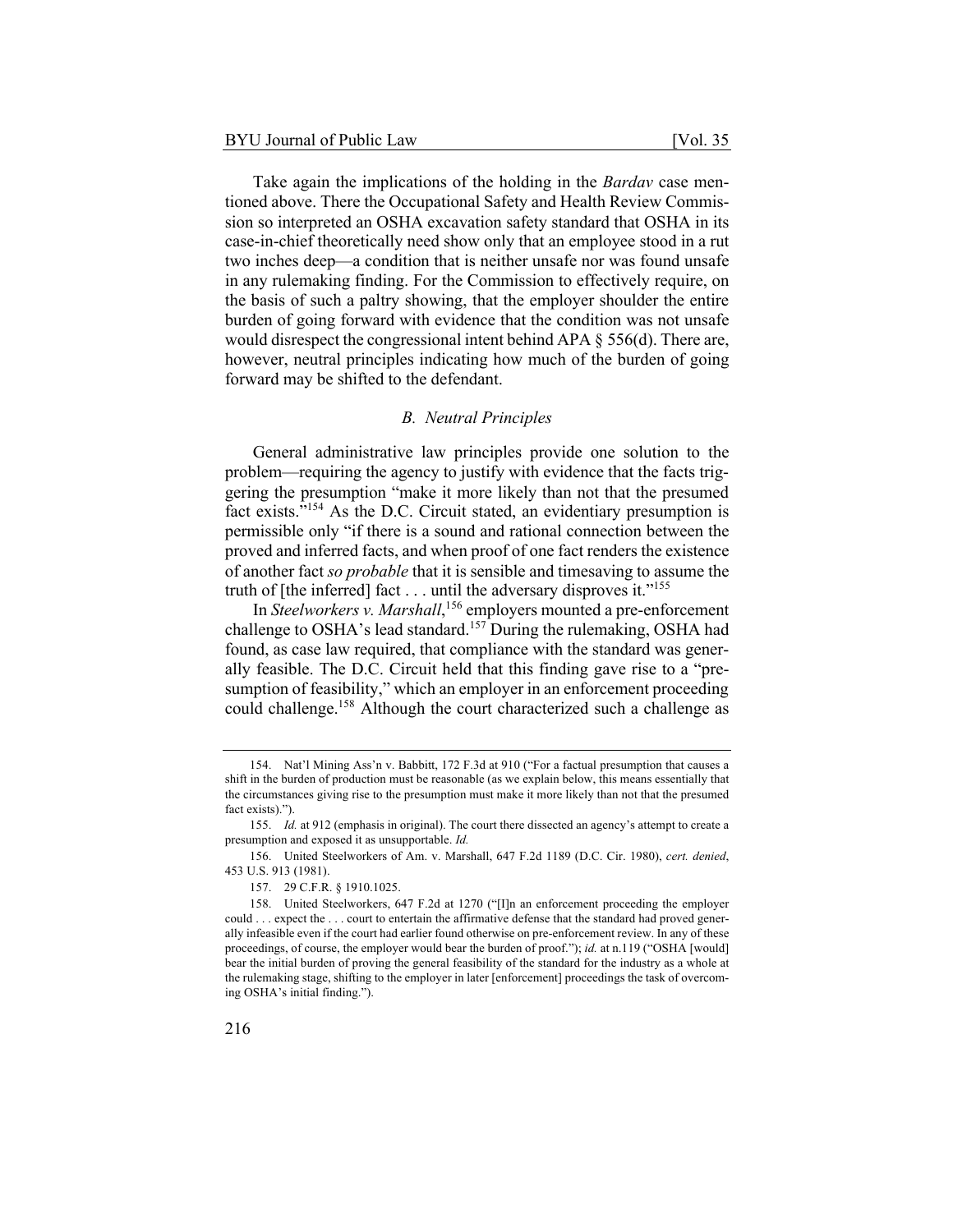an "affirmative defense" on which "the employer would bear the burden of proof,"159 that court's later decision in *National Mining Association v. Babbitt* indicates that, because *Steelworkers* preceded *Greenwich Collieries*, the "presumption" it erected must be re-cast as one that shifts only the burden of persuasion. $160$ 

As discussed in Part III.C.3. above, a court could also hold that the lack of support for a presumption causes the regulation to violate a substantive statutory criterion governing adoption of the regulation. If, on the other hand, a presumption is not triggered until OSHA shows triggering facts that OSHA had earlier found in a rulemaking *do* reflect a condition or conduct that is more likely than not to satisfy statutory criteria for the adoption of the regulation, APA § 556(d) would not be violated.<sup>161</sup> An electrical safety standard might require that employees be kept a certain distance from energized parts "unless" certain safety measures are taken  $162$ A chemical process safety standard might impose requirements for handling certain flammable gases "except for" certain flammable gases in certain circumstances.<sup>163</sup> In such cases, OSHA could adopt a presumption and place on the employer the burden of going forward with proof of the exceptional circumstances, *if* it made rulemaking findings justifying the presumption as more likely than not to be true.

<sup>159.</sup> *Id.* at 1270.

<sup>160.</sup> *See* Nat'l Mining Ass'n v. Babbitt, 172 F.3d 906, (D.C. Cir. 1999).

<sup>161.</sup> In the case of the OSH Act, such criteria might be found in OSH Act § 3(8), the definition of an "occupational safety and health standard." *See supra* notes 122–24 and accompanying text.

<sup>162.</sup> 29 C.F.R. § 1910.269(l)(3)(iii) (2019).

<sup>§</sup> 1910.269 Electric Power Generation, Transmission, and Distribution. . . . (l) *Working on or near exposed energized parts*. This paragraph applies to work on exposed live parts, or near enough to them to expose the employee to any hazard they present. . . . (3) *Minimum approach distances*. . . . (iii) The employer shall ensure that no employee approaches or takes any conductive object closer to exposed energized parts than the employer's established minimum approach distance, unless: (A) The employee is insulated from the energized part (rubber insulating gloves or rubber insulating gloves and sleeves worn in accordance with paragraph (l)(4) of this section constitutes insulation of the employee from the energized part upon which the employee is working provided that the employee has control of the part in a manner sufficient to prevent exposure to uninsulated portions of the employee's body), or (B) The energized part is insulated from the employee and from any other conductive object at a different potential, or (C) The employee is insulated from any other exposed conductive object in accordance with the requirements for live-line barehand work in paragraph (q)(3) of this section.

*Id.*

<sup>163.</sup> 29 C.F.R. § 1910.119(a)(1)(ii).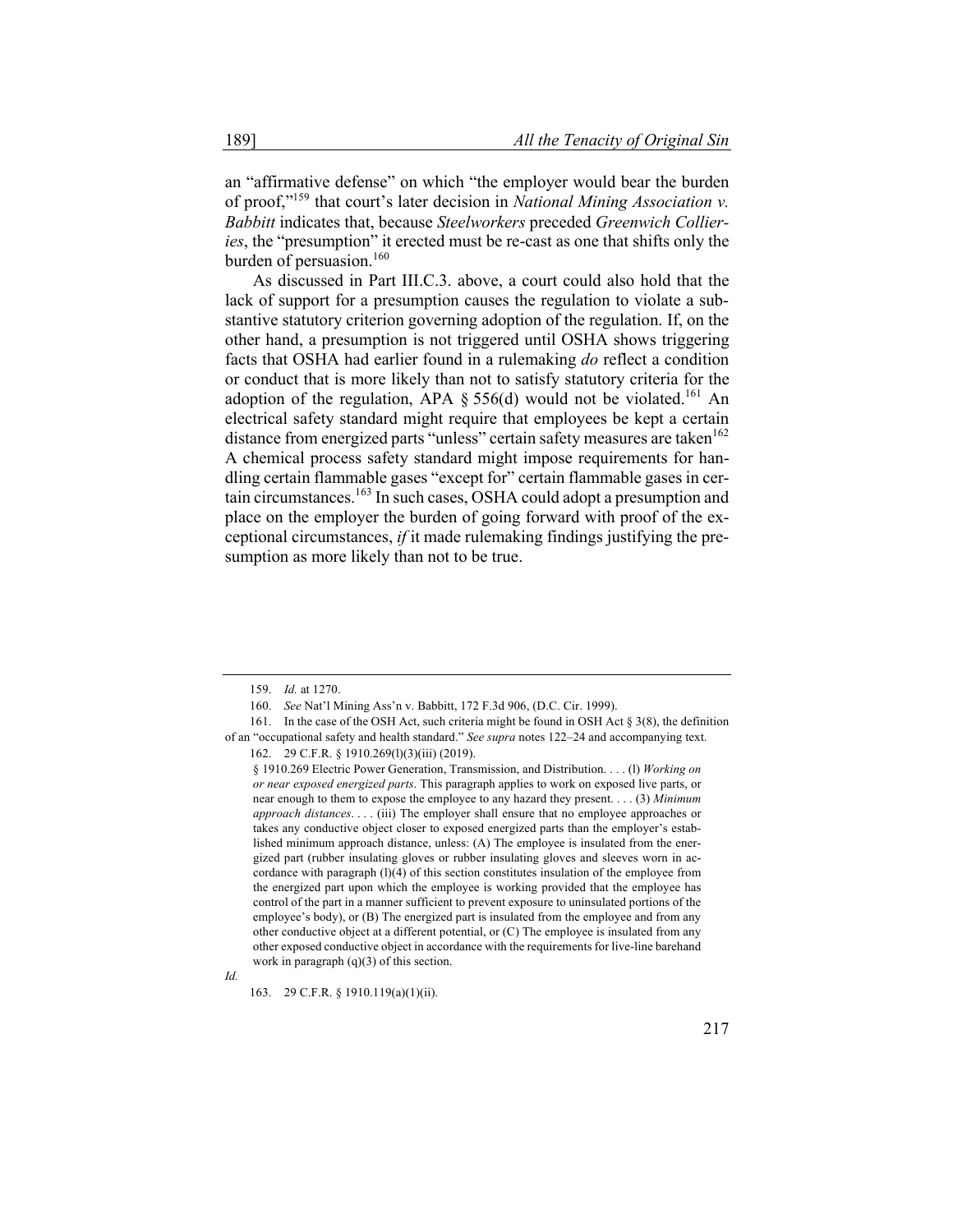#### VI. WHEN MAY A STATUTE BE HELD TO "OTHERWISE PROVIDE" AND PLACE A BURDEN OF PERSUASION ON A DEFENDANT?

As discussed below, many cases permit agencies to allocate to the party opposing an order a burden of persuasion on an issue, which means that the issue is an affirmative defense. APA  $\S$  556(d) permits this only if a statute can be said to so provide, for it states that, "*[e]xcept as otherwise provided by statute*, the proponent of a rule or order has the burden of proof."<sup>164</sup>

A provision of the Surface Mining Reclamation and Control Act<sup>165</sup> exemplifies language that expressly allocates a burden of persuasion differently than does APA  $\S$  556(d). It states that when an applicant for a strip-mining permit "is currently in violation" of state or federal rules, "the permit shall not be issued *until the applicant submits proof* that such violation has been corrected or is in the process of being corrected . . . .<sup>166</sup> This was held to satisfy the exception in APA  $\delta$  556(d).<sup>167</sup> For examples involving the OSH Act, see notes 86 and 87 and accompanying text.

#### *A. When May a Different Allocation of the Burden of Persuasion Be Merely Implied from a Statute?*

Unlike the anti-supersession clause in APA § 559, which requires that departures from the APA be stated "expressly,"168 the burden-of-persuasion provision in APA § 556(d) does not use that word, so it would appear that a different allocation may be implied from a statute. Nevertheless, courts and agencies may not willy-nilly allocate burdens of persuasion to a defendant. As the Supreme Court taught in *Schaffer*, there must be "some reason to believe that Congress intended" something other than the usual rule "that the burden of persuasion lies . . . upon the party seeking relief."<sup>169</sup>

*FTC v. Morton Salt Co.* and its maxim that "the general rule of statutory construction that the burden of proving justification or exemption under a special exception to the prohibitions of a statute generally rests on

<sup>164.</sup> 5 U.S.C. § 556(d) (emphasis added).

<sup>165.</sup> 30 U.S.C. §§ 1201-1328 (2019).

<sup>166.</sup> 30 U.S.C. § 1260(c) (2019) (emphasis added).

<sup>167.</sup> National Mining Ass'n v. Dep't of Interior, 251 F.3d 1007, 1013 (D.C. Cir. 2001).

<sup>168.</sup> *See supra* text accompanying note 88.

<sup>169.</sup> Schaffer *ex rel.* Schaffer v. Weast, 546 U.S. 49, 57–58 (2005) ("Absent some reason to believe that Congress intended otherwise . . . we will conclude that the burden of persuasion lies where it usually falls, upon the party seeking relief.").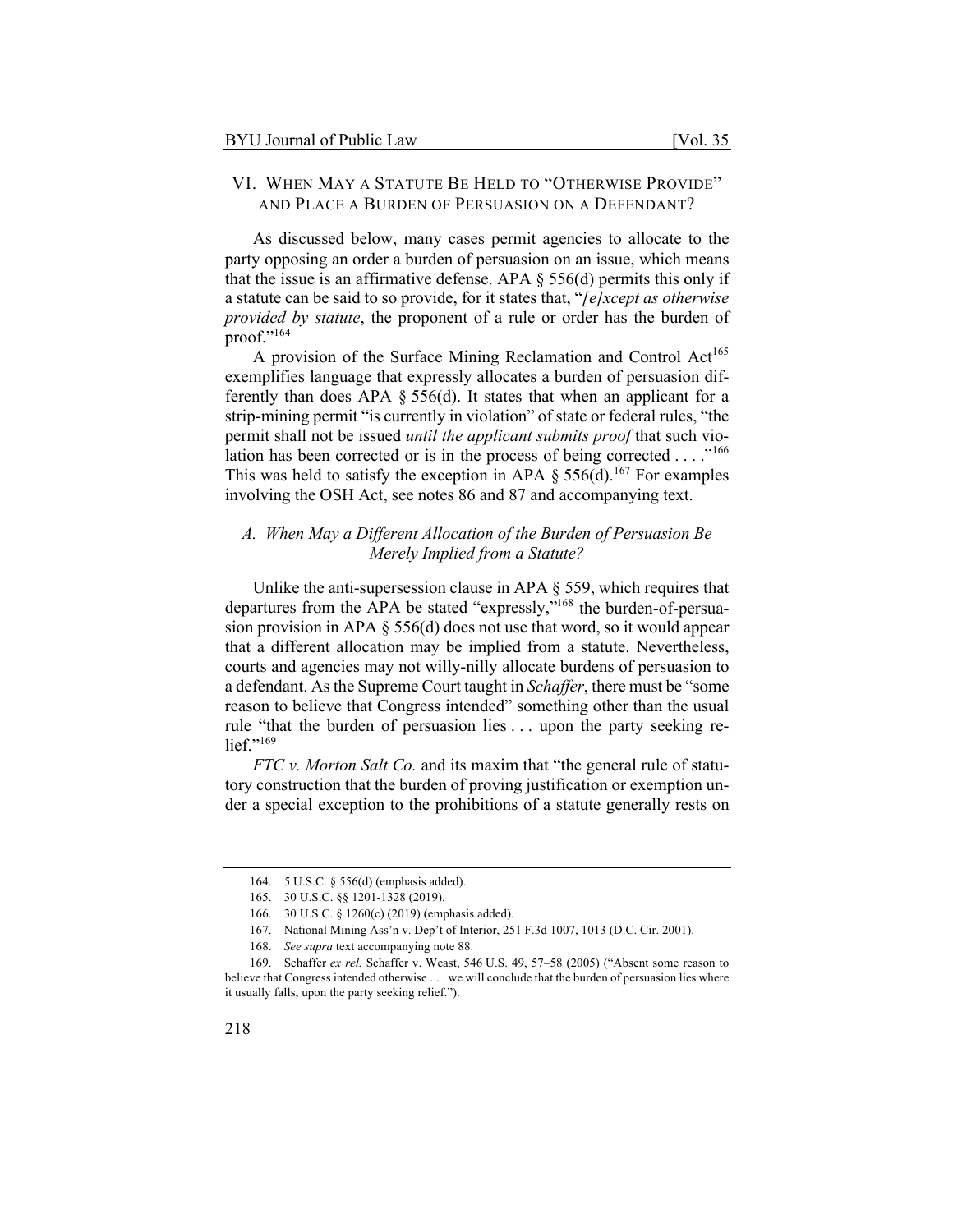one who claims its benefits"170 teach us that tell-tale words such as "exception," "unless," "however," and "provided however" can go far to meet APA § 556(d)'s exception. Courts should, however, be leery of alone relying on the maxim, for *Morton Salt* itself did not do so. On the contrary, the Court additionally noted that the statute there "specifically imposes the burden of showing justification upon one who is shown to have discriminated in prices" and that a Senate committee report states that the provision "throw[s] 'upon any who claims the benefit of those exceptions the burden of showing that their case falls within them."<sup>171</sup>

Another case teaching that more than just a tell-tale word such as "except" is required is *Meacham v. Knolls Atomic Power Laboratory*, where the Court pointed to both a suggestive phrase ("otherwise prohibited") and an explicit statutory structure to determine congressional intent.<sup>172</sup> The statute there had a general prohibition in one provision and in a different provision had exemptions for practices that were "otherwise prohibited."<sup>173</sup> The Court relied heavily on this wording and structure, characterizing it as "exempt[ing] otherwise illegal conduct by reference to a further item of proof."<sup>174</sup>

Another example is *Greenwich Collieries* itself. Although it rejected *Transportation Management*'s dictum that APA § 556(d) allocates only the burden of going forward, the Court stated that *Transportation Management*'s holding that the accused employer must prove that it would have terminated the complainant's employee anyway, even without the protected activity, "remains intact."<sup>175</sup> The Court stated that this "is consistent with [APA § 556(d)] because the NLRB first required the employee to persuade it that antiunion sentiment contributed to the employer's decision" and thus violated the statute's prohibition.<sup>176</sup> "Only then did the NLRB place the burden of persuasion on the employer as to its affirmative defense."<sup>177</sup>

<sup>170.</sup> FTC v. Morton Salt Co., 334 U.S. 37, 44–45 (1948).

<sup>171.</sup> *Id.* at 45.

<sup>172.</sup> Meacham v. Knolls Atomic Power Lab., 554 U.S. 84 (2008).

<sup>173.</sup> *Id.* at 91.

<sup>174.</sup> *Id.* at 93.

<sup>175.</sup> Dir. v. Greenwich Collieries, 512 U.S. 267, 278 (1994).

<sup>176.</sup> *Id.*

<sup>177.</sup> *Id. See also* Schaeff Inc. v. NLRB, 113 F.3d 264, 267 n.5 (D.C. Cir. 1997) ("*Greenwich Collieries* does hold that the ultimate burden of persuasion remains with the General Counsel. . . . But the Court added that, once the General Counsel establishes that anti-union animus was a motivating factor, the employer bears the burden of establishing any affirmative defense such as the inevitability of termination.").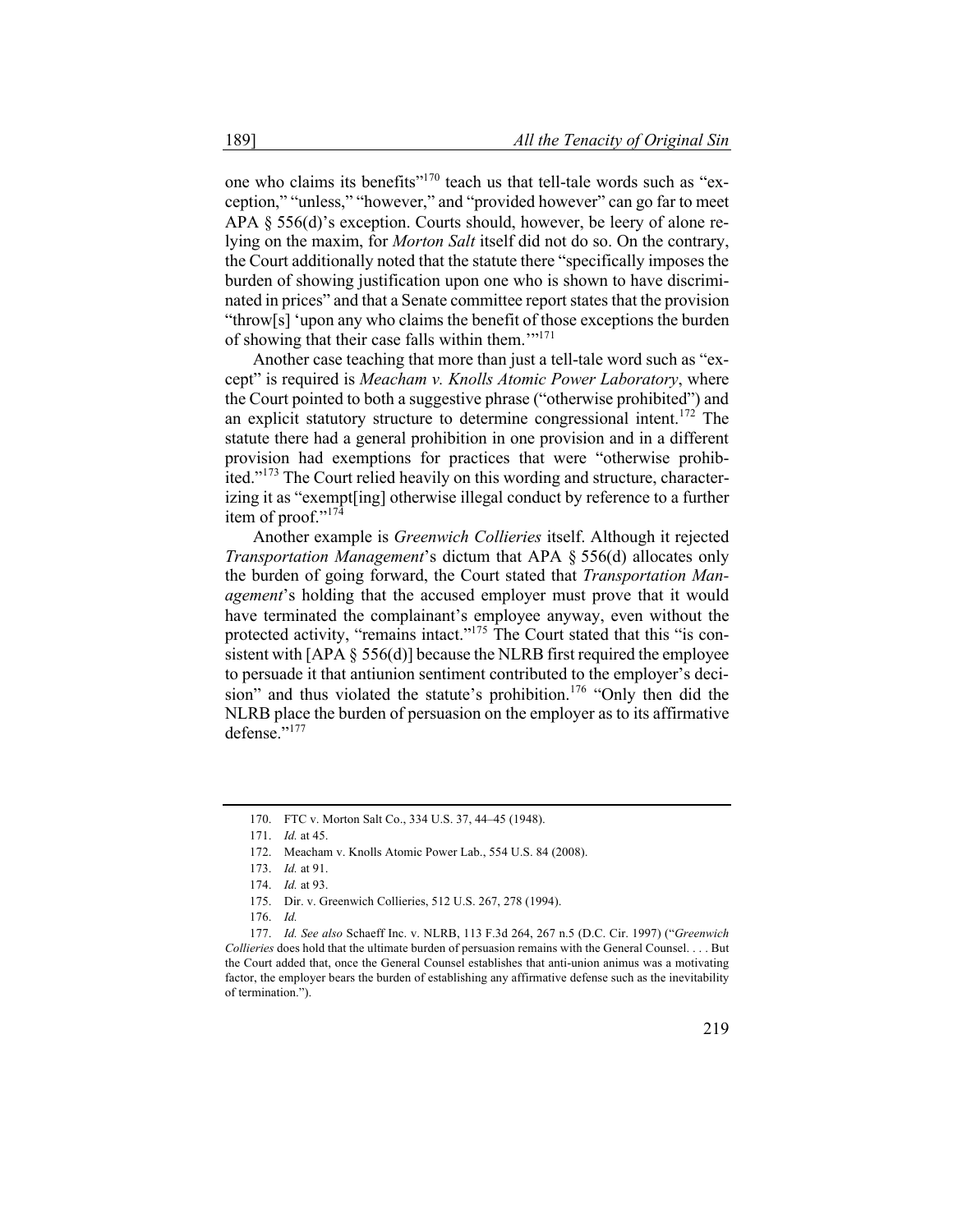#### *B. Fallacies to Avoid*

#### *1. Over-reliance on access to evidence*

Courts and agencies often rely on a regulated party's better access to evidence as a justification for placing a burden of persuasion on it. For example, in the PCB dumping case discussed at notes 50–53 above, the Environmental Protection Agency's Environmental Appeals Board (EAB) partly justified the imposition of a burden of persuasion on a defendant by pointing to its greater access to information about a fact critical to the regulation's applicability—when the dumping occurred.178 In *Greenwich Collieries*, the Labor Department argued, citing Supreme Court precedent, "that where one party is more likely to have information relevant to the facts at issue, it is both traditional and sensible to assign to that party the risk of non-persuasion."<sup>179</sup>

*Greenwich Collieries* effectively held that, because APA § 556(d)'s exception requires that a "statute" place the burden of persuasion on the defendant, such policy considerations cannot alone suffice.<sup>180</sup> Even aside from APA  $\S$  556(d)'s wording, courts should be reluctant to rely heavily on such policy considerations, for they can easily prove too much. Defendants always know better the facts about their conduct or business than any prosecutor, and so that consideration would swallow up the principle that lies behind APA § 556(d)—that the prosecuted should not be required to prove their innocence.<sup>181</sup> To meet the requirement of APA  $\S$  556(d) that a

<sup>178.</sup> The EAB rejected an argument that this allocation violated APA § 556(d) by pointing to pre-*Greenwich Collieries* holdings that it allocated only the burden of going forward. Standard Scrap Metal Co., 3 E.A.D. 267, 272–74 (EAB 1990) (citing Environ. Def. Fund, Inc. v. EPA, 548 F.2d 998, 1003 (D.C. Cir. 1976)). The EAB anticipated the dictum of *Transportation Management* and held that the phrase "burden of proof" in APA § 556(d) "denotes the burden of production only, and not the burden of persuasion." *Id.* at 273.

<sup>179.</sup> Brief for the Petitioner, Dir. v. Greenwich Collieries, 512 U.S. 267 (1994) (No. 93-744), 1994 WL 183496, at \*20 (citing Concrete Pipe & Prods., Inc. v. Constr. Laborers Pension Tr., 508 U.S. 602, 626 (1993)) ("It is indeed entirely sensible to burden the party more likely to have information relevant to the facts about its withdrawal from the Plan with the obligation to demonstrate that facts treated by the Plan as amounting to a withdrawal did not occur as alleged. Such was the rule at common law. W. Bailey, ONUS PROBANDI 1 (1886) (*citing* POWELL ON EVIDENCE 167–171) ('In every case the *onus probandi* lies on the party who wishes to support his case by a particular fact which lies more peculiarly within his knowledge, or of which he is supposed to be cognizant')."). *See also* Nader v. Allegheny Airlines, Inc., 512 F.2d 527, 538 (D.C. Cir. 1975), *rev'd on other grounds*, 426 U.S. 290 (1976) ("[S]pecial circumstances may lead a court to shift the burden of persuasion to the defendant on some part of the claim. One special circumstance commonly accepted is that the burden will be shifted where the material necessary to prove or disprove an element 'lies particularly within the knowledge' of the defendant.").

<sup>180.</sup> *Greenwich Collieries*, 512 U.S. at 280.

<sup>181.</sup> The sources marshalled to this point generally demonstrate this assertion. For another example, see the excellent discussion of this point in Yuval Sinai, *The Doctrine of Affirmative Defense*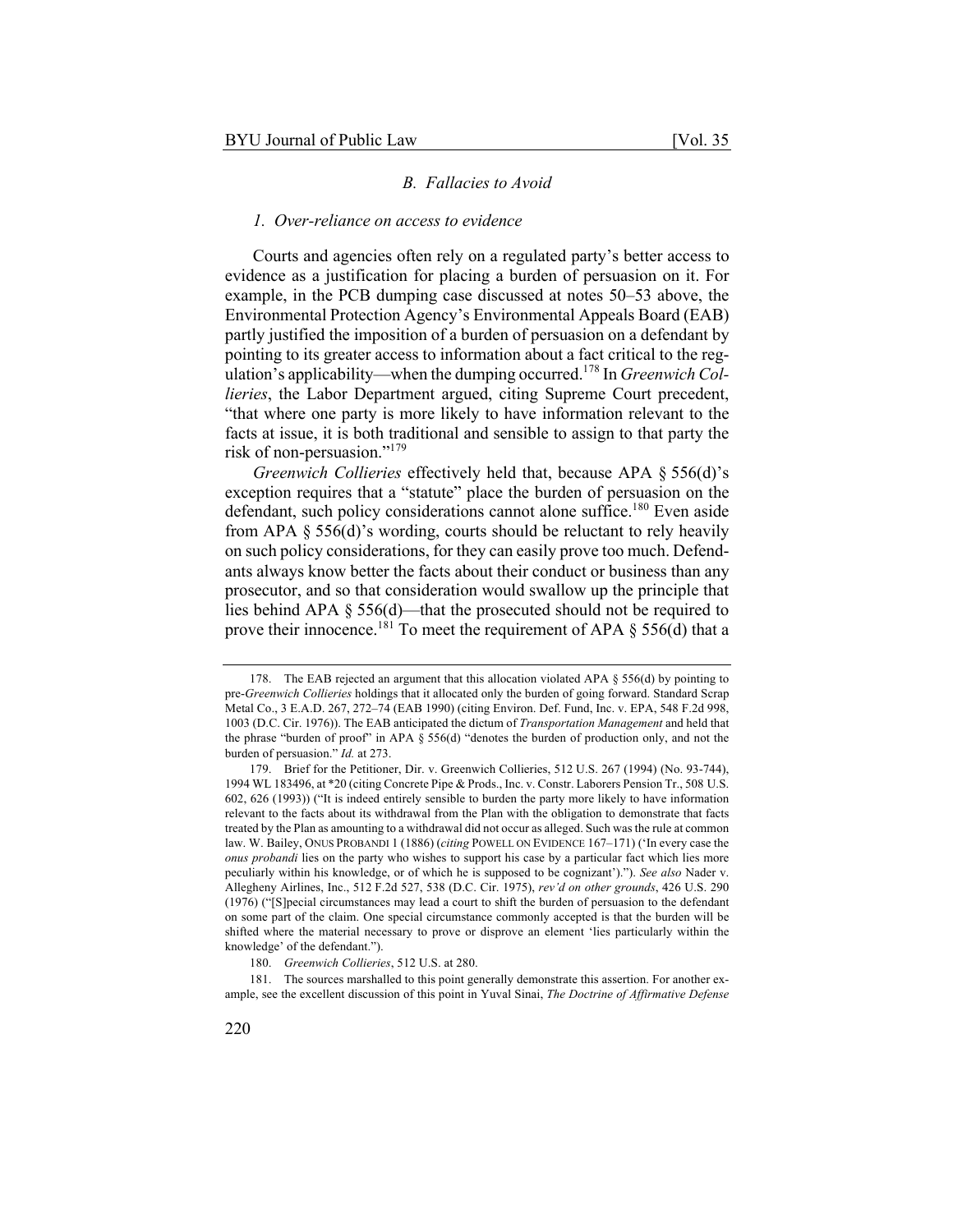"statute" provide a different allocation, and to ensure procedural fairness, there must be some strong indication in a statute or its legislative history supporting the imposition of such a burden on the defendant. Otherwise, such a policy consideration can support a shift of only the burden of going forward.

## *2. Courts should be wary of shifting the burden of persuasion if shifting only the burden of going forward might satisfy a statutory policy*

In asking whether the words, structure, and legislative history of a statute are strong enough to fit within the APA  $\S$  556(d)'s "otherwise provided" exception, courts and adjudicative agencies should be wary of shifting too much of the burden to a defendant. They should ask themselves whether the indications in the statutory material are too vague or uncertain to justify shifting the burden of persuasion, and whether statutory policy indications justify only a shift of the burden of going forward.

An example of a statute that very much requires such an analysis is OSH Act §  $4(b)(1)$ .<sup>182</sup> That provision states that "[n]othing in this Act shall apply to working conditions of employees with respect to which other Federal agencies . . . exercise statutory authority to prescribe or enforce standards or regulations affecting occupational safety or health."<sup>183</sup> There has been disagreement over whether this provision places the burden of persuasion on OSHA or the employer—specifically, whether it creates an affirmative defense that must be pled in the answer, or is "jurisdictional" and thus may be raised at any time.<sup>184</sup> None of the cases take APA  $\S$  556(d) into account. That failure alone justifies re-examination.

Clearly the burden of pleading should be on the employer. That would address the problems of surprise and disorderly litigation raised by court

*in Civil Cases—Between Common Law and Jewish Law*, 34 N.C. J. INT'L L. & COM. REG. 111, 124– 126 (2008) ("Increased accessibility to evidence may justify imposing the burden of proof, but certainly cannot justify shifting the burden of persuasion." *Id.* at 126).

<sup>182.</sup> 29 U.S.C. § 653(b)(1).

<sup>183.</sup> *Id.*

<sup>184.</sup> The Commission held in its early days that the provision creates an affirmative defense. Idaho Travertine Corp., 3 BNA OSHC 1535 (No. 1134, 1975); Pennsuco Cement & Aggregates, Inc., 8 BNA OSHC 1378, 1379 n.2 (No. 15462, 1980). Two courts have disagreed and held that the provision "is not a matter of affirmative defense but is jurisdictional." U.S. Air, Inc. v. OSHRC, 689 F.2d 1191, 1193 (4th Cir. 1982) ("[P]reemption [under OSH Act § 4(b)(1)] . . . is not a matter of affirmative defense but is jurisdictional, properly raisable . . . without regard to whether it was suggested at the administrative hearing on the citation."); Columbia Gas of Pa., Inc. v. Marshall, 636 F.2d 913, 918 (3d Cir. 1980) ("OSHA views section 4(b)(1) preemption as an affirmative defense that . . . must be raised initially if it is to be considered on appeal. We disagree...  $[A]$  section  $4(b)(1)$  claim can be raised initially on appeal or by the court sua sponte.").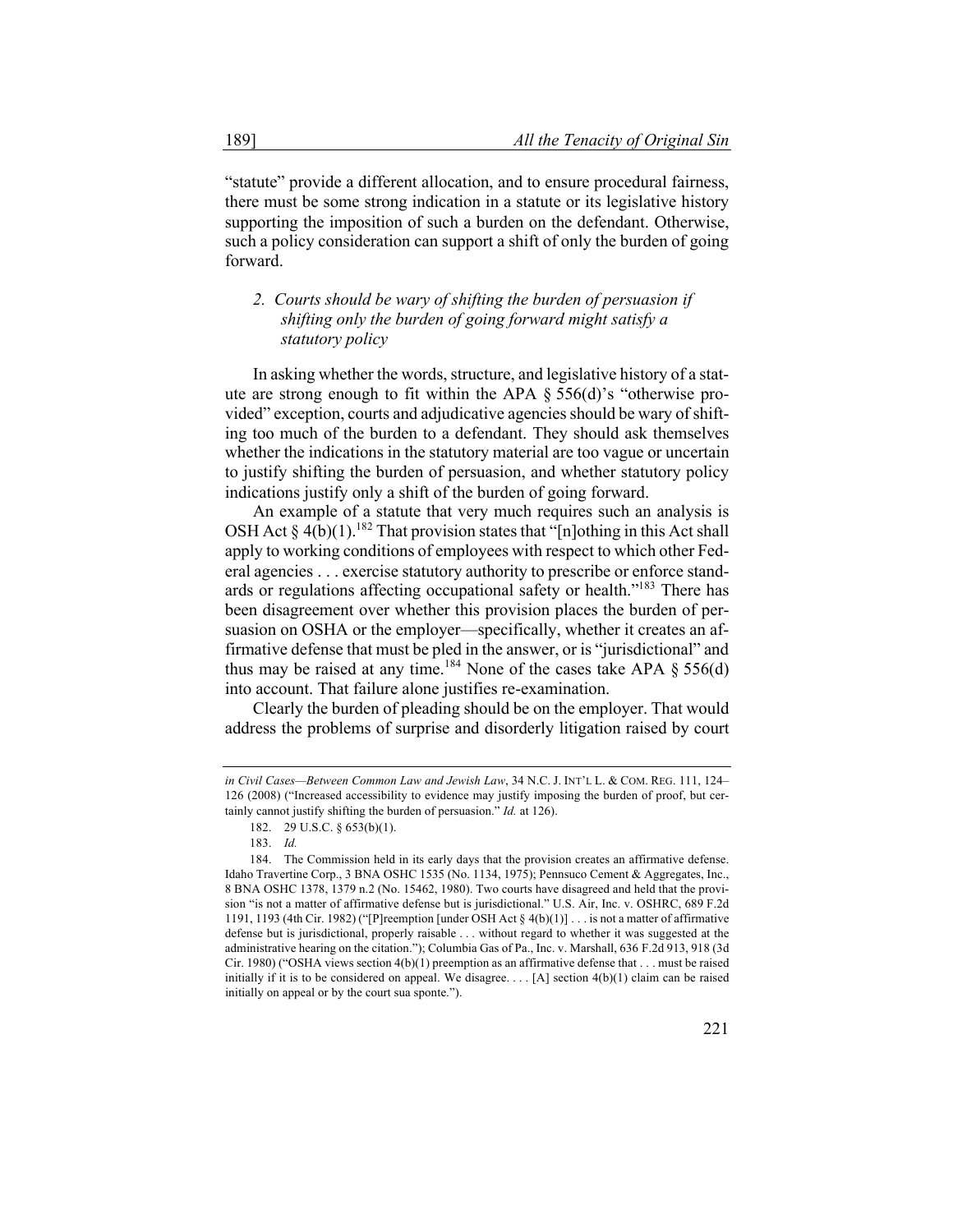holdings that, because the provision is "jurisdictional," it can be raised at any time.

The burden of going forward should also be placed on the employer. Not only is it rare and difficult for another federal agency to preempt OSHA, but the employer will know much better than OSHA what other federal agency has been regulating its business, what its allegedly applicable regulations are, and what facts about its business make those regulations applicable.

Should the employer also be allocated the burden of persuasion? Do the words and legislative history of OSH Act  $\S$  4(b)(1), together with the provision's purposes and the OSH Act's structure and general purposes, provide strong enough indications that a departure from APA § 556(d)'s default rule is "otherwise provided" by OSH Act  $\S$  4(b)(1)?

Nothing in OSH Act  $\S 4(b)(1)$ 's words expressly indicates that Congress meant to allocate the burden of persuasion on this issue to the employer. Its legislative history does not address the issue. And reading the statute and its structure and purposes for implied indications of intent yields little. On the one hand, while the provision does not use words like "except" or "unless," it is worded as a carve-out ("Nothing in this Act shall apply to . . .") and thus could be said to be an exception or exemption, much as the carve-outs in *NLRB v. Kentucky River Community Care, Inc.,*<sup>185</sup> *Schaffer ex rel. Schaffer v. Weast*<sup>186</sup> and *Meacham v. Knolls Atomic Power Laboratory*<sup>187</sup> were held to create affirmative defenses. On the other hand, the provision carves out an exception to agency regulatory authority, not an exception to a principle of liability or employer conduct except indirectly. As one court put it, the provision appears to be a "limitation upon OSHA's authority to issue a citation."<sup>188</sup>

Judicial holdings that OSH Act  $\S$  4(b)(1) appears to be "jurisdictional" do not provide a strong enough indication of congressional intent to depart from APA  $\S$  556(d). The word "jurisdiction" is a conclusory label. Since those decisions were issued, the Supreme Court has repeatedly emphasized that courts should not be quick to so characterize a provision, stating that courts have been "less than meticulous" and "profligate" in their use

<sup>185.</sup> 532 U.S. 706, 712 (2001).

<sup>186.</sup> 546 U.S. 49, 57 (2005).

<sup>187.</sup> 554 U.S. 84, 91 (2008).

<sup>188.</sup> U.S. Air, Inc. v. OSHRC, 689 F.2d 1191, 1195 (4th Cir. 1982).